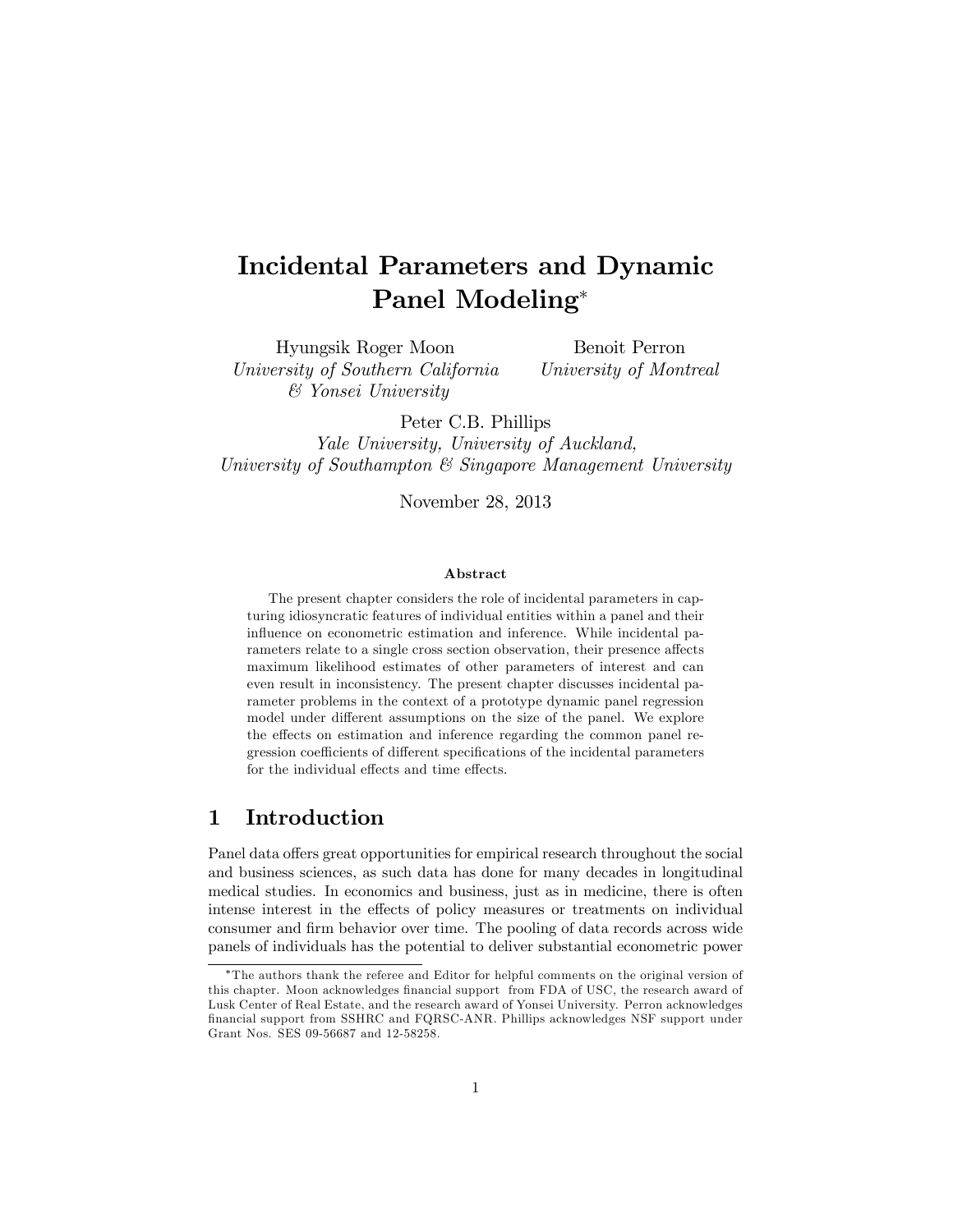in estimation through cross section averaging to sharpen estimates of common response patterns.

With these great opportunities for studying individual behavior come many challenges. The present chapter focuses on one of these challenges  $-$  the role and effects of incidental parameters that capture the idiosyncratic features of individual entities within a panel. Adding a new individual to a panel brings new idiosyncratic elements to be explained in the data just as it also brings observations that enhance the power of cross section averaging for the common elements of behavior. Exploring the effects of such additions is the subject of this chapter.

The problem of incidental parameters in statistical inference was first pointed out in a classic article by Neyman and Scott  $(1948)^{1}$ . According to their characterization, an incidental parameter only figures in a finite dimensional probability law  $-$  thereby involving only a finite number of observations and, in consequence, rendering the corresponding maximum likelihood estimator inconsistent. Interestingly, in its attempt to deliver the best possible estimates of all of the parameters in a model, including incidental parameters that are specific to a single cross section observation, maximum likelihood estimates of other parameters in the model are inevitably affected and may be inconsistent.

In the context of panel data, the incidental parameter problem typically arises from the presence of individual-specific parameters. These may relate to individual consumer, firm, or country fixed intercept (or mean) effects in a panel. They may also involve incidental trends that are specific to each individual in the sample. The challenges presented by incidental parameters are particularly acute in dynamic panels where behavioral effects over time are being measured in conjunction with individual effects. Nickell (1981) discovered that maximum likelihood estimation of such models leads to inconsistent estimates of the parameters that govern the dynamics. The problems are even more acute in nonstationary panels and panels with incidental trends. Much methodological research on dynamic panel modeling has been devoted to understanding these problems and to developing econometric techniques that address them.

A secondary but no less important issue arises in matters of dynamic model specification. Curiously, some standard model selection procedures such as the BIC information criterion are inconsistent in the presence of incidental parameters. The problem was first identified in a simple example by Stone (1979) and later shown to apply in all dynamic panel models with fixed effects. Model choice is a fundamental aspect of good empirical model building and much applied econometric work relies heavily on standard selection methods such as BIC. The failure of these methods in the context of dynamic panels therefore is a major obstacle to good empirical practice. Approaches to overcome the inconsistency of BIC and related Bayesian procedures have been developed only very recently. Typically one needs to use a special prior in the conventional approach (see Berger et al, 2003). Or in a Kullback Leibler approach, one can increase the penalty. Lee (2012) has some discussion of these possibilities in econometrics.

<sup>&</sup>lt;sup>1</sup> See Lancaster (2000) for an historical overview.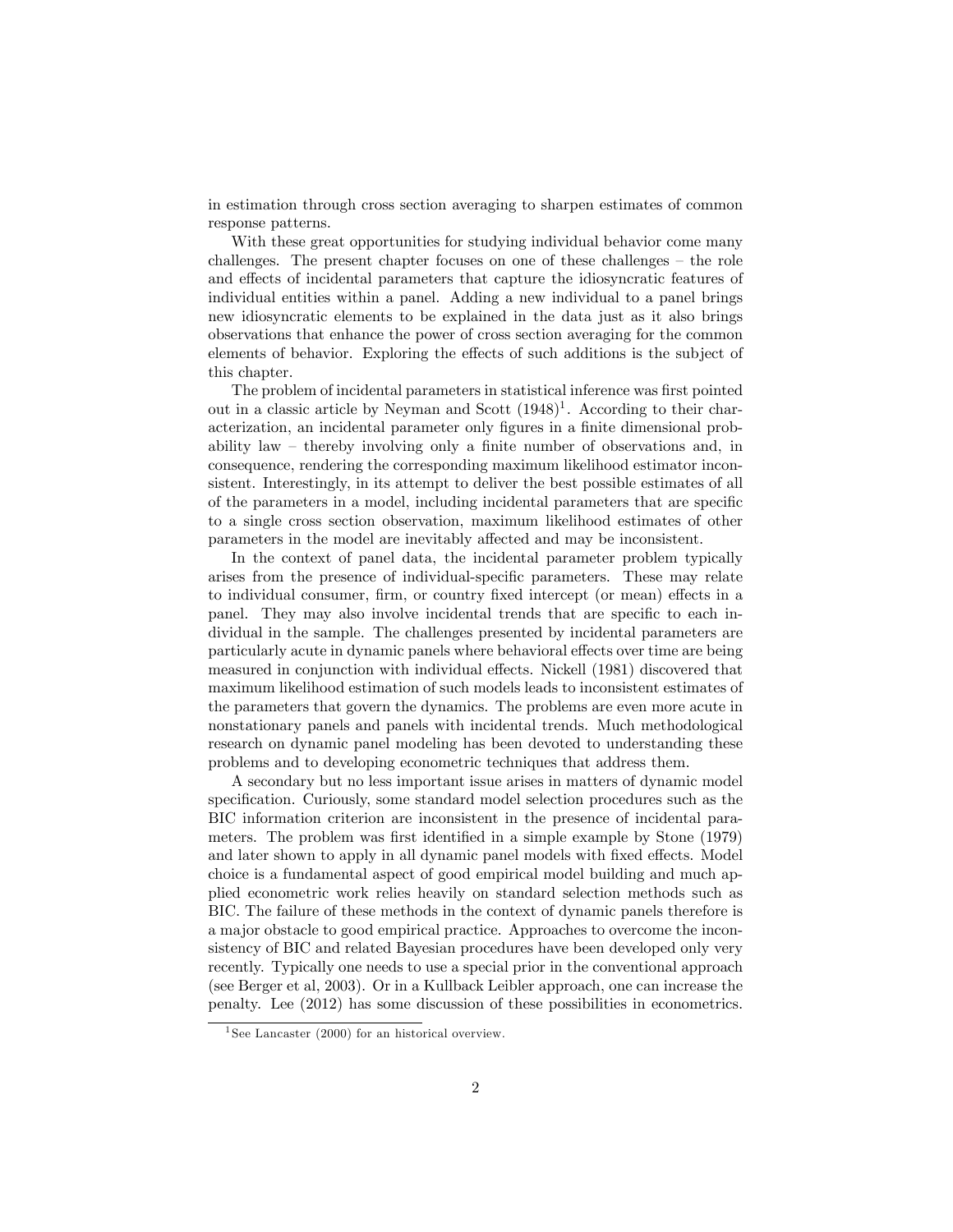A wider literature is now emerging - see Casella and Moreno (2006, 2009) and Moreno, Girón and Casella (2010). Recent work by Han, Phillips and Sul (2013) has shown that BIC is also inconsistent as an order estimator in dynamic panels even when no fixed effects are present. So the issues presented by model choice in dynamic panels are wider than those involving incidental parameters alone.

The present chapter will discuss these issues in the context of a prototype model under different assumptions on the size of the panel and the properties of the variables in the panel. The prototype of central focus is a simple linear dynamic panel regression with various forms of unobserved characteristics. The model includes only a lagged dependent variable as a regressor but it is the kernel of all dynamic panel models. As it stands, the prototype model is too simplistic for empirical applications where it is often necessary to control for the effects of additional regressors. But this simple case helps us to understand and illustrate the nature of incidental parameter problems in dynamic panel regressions under various fixed effect assumptions. Some of the original papers that are cited in each section analyze an extended framework with extra regressors, and readers are encouraged to refer to these as needed.

The prototype model is as follows. Suppose a double indexed random variable  $y_{it}$  is observed over N cross section individuals  $i = 1, ..., N$  and T time periods  $t = 1, ..., T$ . We consider two forms of dynamic specification. The first is the component model where the observed data comprise an individual and time effect plus a disturbance that follows an autoregressive model:

$$
y_{it} = \delta(\lambda_i, f_t) + \varepsilon_{it} \tag{1}
$$

$$
\varepsilon_{it} = \rho \varepsilon_{it-1} + u_{it}.
$$
 (2)

The second is an augmented regression model form:

$$
y_{it} = \rho y_{it-1} + \alpha \left(\lambda_i, f_t\right) + u_{it},\tag{3}
$$

These two formulations are related when  $\alpha(\lambda_i, f_t) = \delta(\lambda_i, f_t) - \rho \delta(\lambda_i, f_{t-1})$  and the error dynamics in (2) are absorbed into (1) giving (3). The distinction is particularly relevant when the data are nonstationary.

In models (1) and (3),  $\lambda_i$  and  $f_t$  represent individual specific effects and time specific effects, respectively. In this chapter, we treat  $\lambda_i$  and  $f_t$  as fixed, so that they can be arbitrarily correlated with the initial condition and are unknown parameters that need to be estimated. While these individual and time specific parameters are relevant and important, it is usually the parameter  $\rho$  that governs the behavioral dynamics that is of primary interest in practical work. This chapter therefore focuses on issues of statistical estimation and inference concerning the common behavioral parameter  $\rho$ .

### 2 Formulations and Problems of Interest

Several forms of specification for fixed effects have been used in practical work. In the augmented regression model  $(3)$ , the most common form is a simple additive individual effect with  $\alpha(\lambda_i, f_t) = \lambda_i$ . This specification is typically used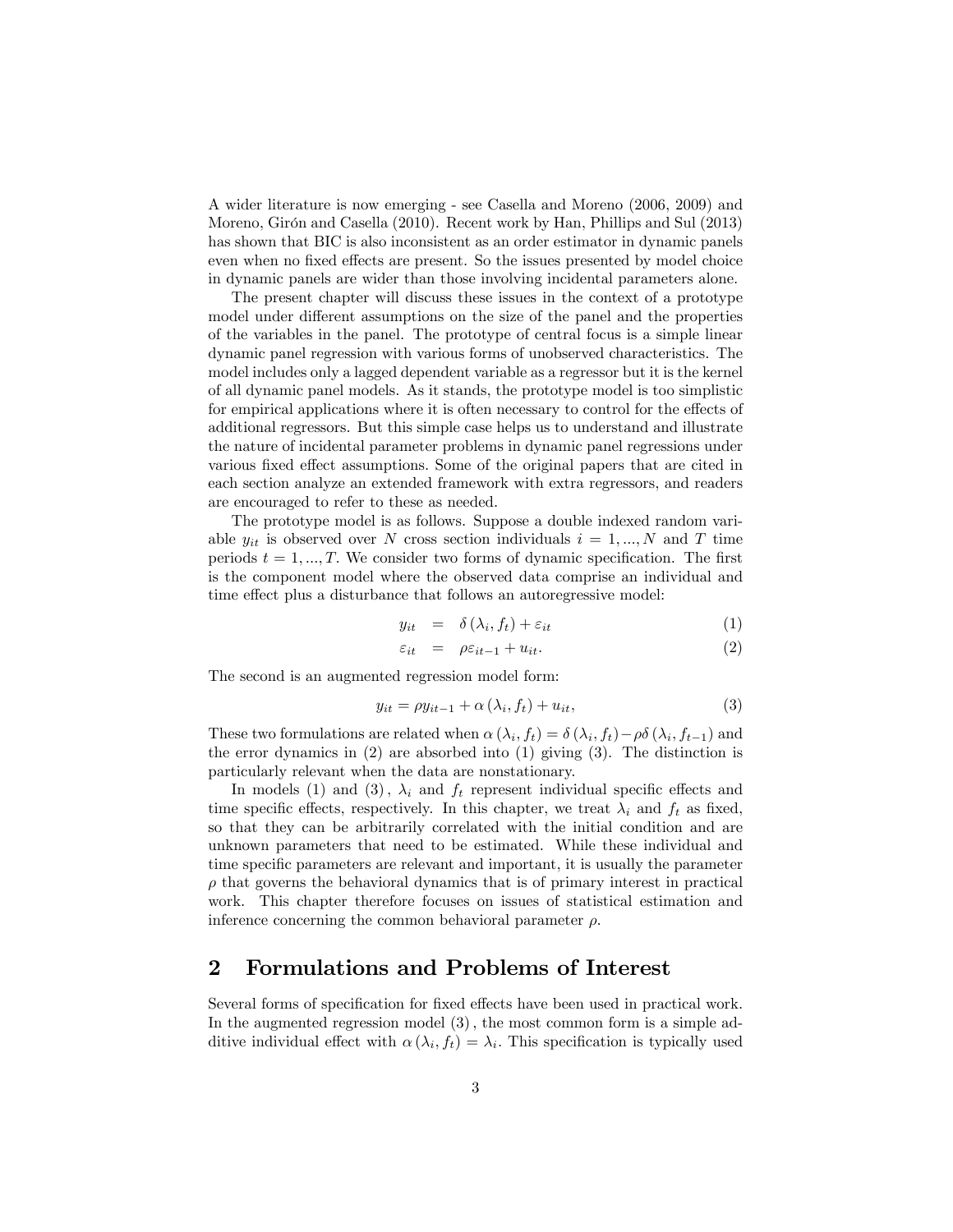to model unobservable differences in characteristics that do not vary over time but that would invalidate results if they were not taken into account in the regression. For example, intrinsic ability in a wage equation is an unobserved individual characteristic that materially affects the wage of an individual. Inclusion of such individual effects in regression helps to model situations where individuals with the same observable characteristics have different outcomes (here, wages) for reasons that the econometrician cannot observe. In such cases, the individual effect serves the role of an individual specific dummy variable in the regression.

Other common specifications of fixed effects in the augmented regression are combined individual-specific and time-specific effects, as in the additive form  $\alpha(\lambda_i, f_t) = \lambda_i + f_t$ , and interactive fixed effects, as in the multiplicative form  $\alpha(\lambda_i, f_t) = \lambda_i f_t$  (or  $\lambda'_i f_t$  if  $\lambda_i$  and  $f_t$  are vectors). The time-specific variable  $f_t$ may represent nonstationarity (or time evolution) in the time series of the panel  $y_{it}$ , or it may represent a common shock that provides a source of cross-sectional dependence in the panel  $y_{it}$ . For example, all individual consumers in a panel may face a common interest rate shock or individual firms may all be subjected to a common exchange rate shock.

It is also natural to allow for the possibility of time trends in the variables of a panel that might be captured through a deterministic trend. Such effects can be incorporated in a component model of the form  $\delta(\lambda_i, f_t) = \lambda_{i0} + \lambda_{i1}t$ , so that each unit in the panel embodies a linear trend with its own unit-specific slope. This formulation is called an incidental trend effect. Such effects commonly appear in panel models of cross country economic growth.

The impact of incidental parameters on dynamic panel estimation was studied by Nickell (1981) who considered a panel autoregression of order one with common coefficient  $\rho$  in the presence of individual-specific intercepts  $\alpha(\lambda_i, f_t) =$  $\lambda_i$ . Analytical expressions showed that the pooled least square (OLS) estimator or Gaussian MLE is asymptotically (as the cross section dimension  $N \to \infty$ ) biased downward (if  $\rho > 0$ ), and that the bias decreases as the time series sample size  $T$  increases. Thus, using OLS or MLE results in inconsistent estimates of  $\rho$  when  $N \to \infty$  whenever there is a finite time series sample for each crosssectional unit. The phenomenon arises as a consequence of having only a finite number of observations from which to estimate the individual-specific parameter  $\lambda_i$ , which contaminates the estimation of  $\rho$ . In effect, as intimated in the Introduction, maximum likelihood in attempting to get the best estimates of all the parameters in the model (including the individual effects) fails to achieve consistent estimation even for the common parameter  $\rho$ .

The following sections consider several instances of incidental parameter problems in dynamic panels, as well as various solutions that have been proposed to circumvent them. The remainder of the chapter is divided into four parts. The next section deals with the estimation of the panel autoregressive coefficient  $\rho$ , while section 4 is concerned with inference about  $\rho$  and tests of specific null hypotheses such as  $H_0: \rho = \rho_0$ , i.e., that  $\rho$  equals a certain constant value of interest such as zero or unity: Much attention has been given to the unit root case where the hypothesis of interest is that members of the panel follow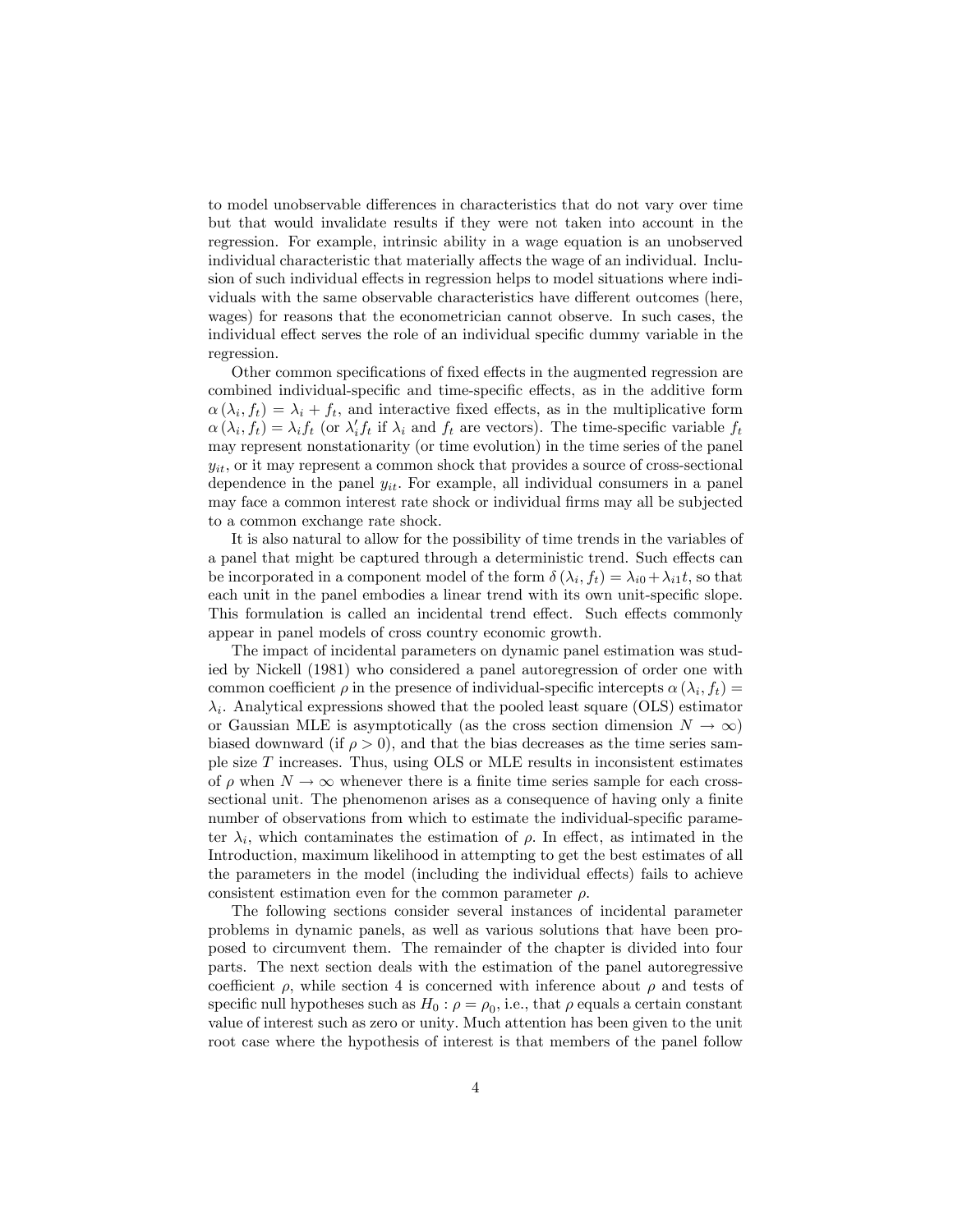dynamic paths described by random walks in which  $\rho = 1$ . We discuss recent work on nonlinear panels and on model selection in dynamic panels in Sections 5 and 6. Throughout the chapter we consider large N asymptotics and cases where T is finite and  $T \to \infty$ . Only Classical methods are discussed, although Bayesian principles underlie some of the model selection criteria. <sup>2</sup>

# 3 Estimating  $\rho$  with Incidental Parameters

### **3.1** Individual Fixed Effects:  $\alpha(\lambda_i, f_t) = \lambda_i$

We consider the dynamic panel regression model (3) with time invariant additively separable fixed effects,  $\alpha(\lambda_i, f_t) = \lambda_i$  and  $|\rho| < 1$ :

$$
y_{it} = \rho y_{it-1} + \lambda_i + u_{it},\tag{4}
$$

where  $y_{i0}$  is the initial condition and the error term  $u_{it}$  is uncorrelated with the  ${y_{it-s} : s \ge 1}$ . The individual effect  $\lambda_i$  in model (4) is fixed in the sense that it can be arbitrarily correlated with the initial condition  $y_{i0}$  and we treat these individual effects as parameters to be estimated. The parameter of interest is the common dynamic coefficient  $\rho$ .

The Gaussian quasi-maximum likelihood estimator (QMLE) of  $\rho$  is the maximum likelihood estimator when  $u_{it} \sim i i dN (0, \sigma^2)$  and the  $\lambda_i$  are nuisance parameters. Nickell (1981) showed that the QMLE of  $\rho$  is inconsistent as  $N \to \infty$ with T fixed and finite, due to the presence of the incidental parameters  $\lambda_i$  in the regression  $(4)$ .

#### 3.1.1 Explaining the Nickell Bias

To explain the source of the asymptotic bias, it is useful to simplify the algebra before developing the large N asymptotics in detail. The Gaussian QMLE of  $\rho$ is equivalent to pooled least squares on the panel and has the form

$$
\hat{\rho} = \left(\sum_{i=1}^{N} \sum_{t=1}^{T} (y_{it-1} - \bar{y}_{i,-1})^2\right)^{-1} \sum_{i=1}^{N} \sum_{t=1}^{T} (y_{it-1} - \bar{y}_{i,-1}) (y_{it} - \bar{y}_{i}), \quad (5)
$$

where  $\bar{y}_i = T^{-1} \sum_{t=1}^T y_{it}$  and  $\bar{y}_{i,-1} = T^{-1} \sum_{t=1}^T y_{it-1}$ . In view of the demeaning transformation within the panel for each individual  $i$ , the estimator is also called the within estimator (or fixed effect or least squares dummy variable estimator) in the literature. In taking the time series mean from the data, the within transformation eliminates the fixed effects  $\lambda_i$  because

$$
y_{it} - \bar{y}_i = \rho (y_{it-1} - \bar{y}_{i,-1}) + u_{it} - \bar{u}_i.
$$
 (6)

<sup>2</sup>For Bayesian analysis of dynamic panels, one could refer to Lancaster (2002) for example.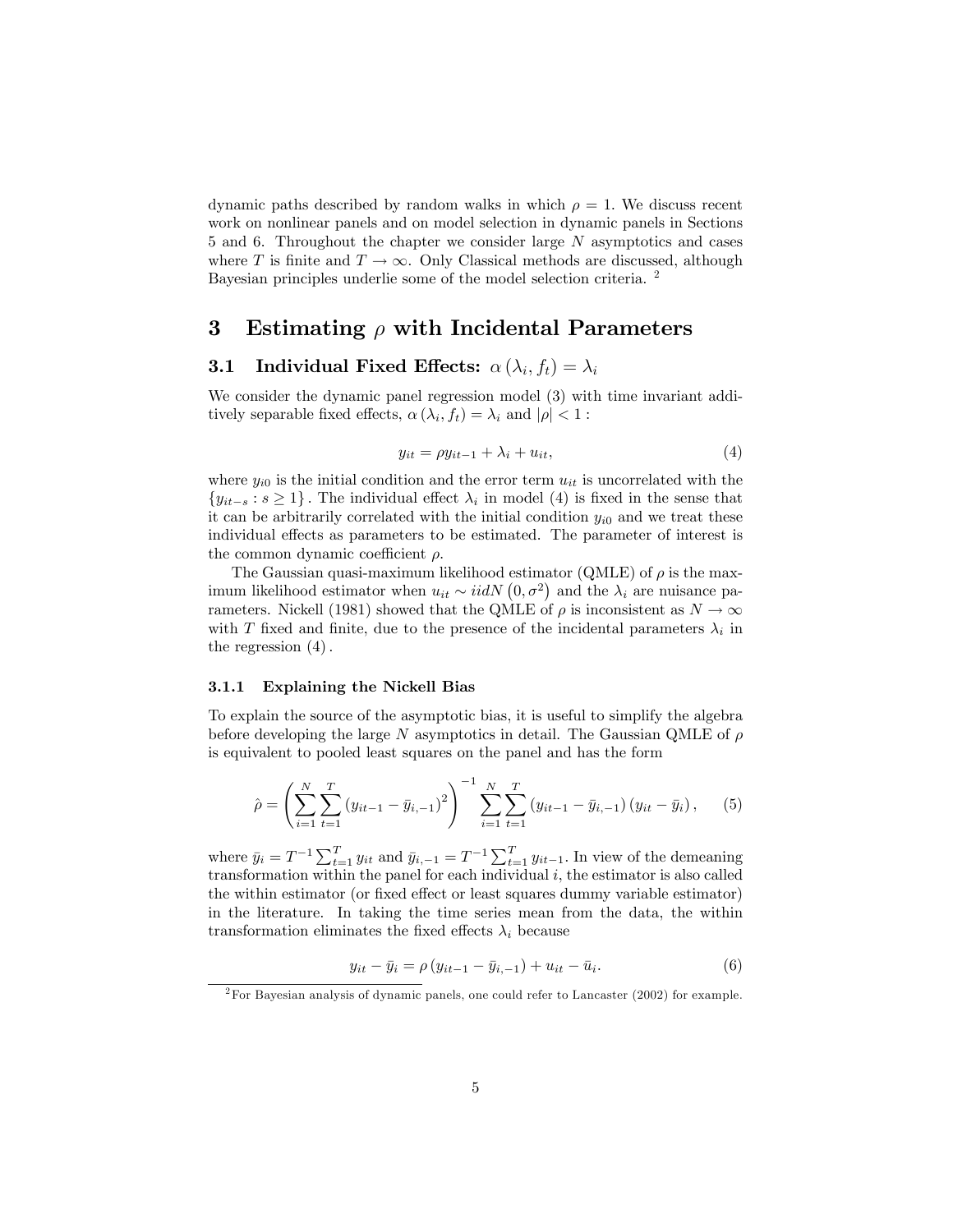When  $|\rho|$  < 1, the solution of  $y_{it}$  in (4) is

$$
y_{it} = \frac{\lambda_i}{1 - \rho} + y_{it}^0
$$
, where  $y_{it}^0 = \rho y_{it-1}^0 + u_{it} = \sum_{j=0}^{\infty} \rho^j u_{it-j}$ .

It follows that  $y_{it} - \bar{y}_i = y_{it}^0 - \bar{y}_i^0$  and  $y_{it-1} - \bar{y}_{i,-1} = y_{it-1}^0 - \bar{y}_{i,-1}^0$ . The estimation error in  $\hat{\rho}$  therefore has the following form

$$
\hat{\rho} - \rho = \left( \frac{1}{N} \sum_{i=1}^{N} \sum_{t=1}^{T} \left( y_{it-1}^{0} - \bar{y}_{i,-1}^{0} \right)^{2} \right)^{-1} \frac{1}{N} \sum_{i=1}^{N} \sum_{t=1}^{T} \left( y_{it-1}^{0} - \bar{y}_{i,-1}^{0} \right) \left( u_{it} - \bar{u}_{i} \right)
$$
\n
$$
= \left( \frac{1}{N} \sum_{i=1}^{N} \sum_{t=1}^{T} \left( y_{it-1}^{0} - \bar{y}_{i,-1}^{0} \right)^{2} \right)^{-1} \frac{1}{N} \sum_{i=1}^{N} \sum_{t=1}^{T} \left( y_{it-1}^{0} - \bar{y}_{i,-1}^{0} \right) u_{it}. \tag{7}
$$

Since  $\sum_{t=1}^{T} (y_{it-1}^0 - \bar{y}_{i,-1}^0)^2$  is *iid* over *i*, the ergodic theorem implies that

$$
\frac{1}{N} \sum_{i=1}^{N} \sum_{t=1}^{T} (y_{it-1}^{0} - \bar{y}_{i,-1}^{0})^{2} \rightarrow_{a.s.} \mathbb{E} \left\{ \sum_{t=1}^{T} (y_{it-1}^{0} - \bar{y}_{i,-1}^{0})^{2} \right\} = T \mathbb{E} (y_{it-1}^{0} - \bar{y}_{i,-1}^{0})^{2}
$$
\n
$$
= T \mathbb{E} (y_{it-1}^{0})^{2} - T \mathbb{E} (\bar{y}_{i,-1}^{0})^{2} = T \frac{\sigma^{2}}{1 - \rho^{2}} - \frac{1}{T} \sum_{t,s=1}^{T} \mathbb{E} (y_{it} y_{is})
$$
\n
$$
= T \frac{\sigma^{2}}{1 - \rho^{2}} - \frac{1}{T} \sum_{t,s=1}^{T} \rho^{|t-s|} \frac{\sigma^{2}}{1 - \rho^{2}}
$$

$$
= T \frac{\sigma^2}{1 - \rho^2} - \frac{1}{T} \sum_{j=-T+1}^{T-1} \rho^{|j|} \left[ \sum_{t,s=1}^{T} \mathbf{1} \{t - s = j\} \right] \frac{\sigma^2}{1 - \rho^2}
$$
  

$$
= T \frac{\sigma^2}{1 - \rho^2} - \frac{1}{T} \sum_{j=-T+1}^{T-1} \rho^{|j|} [T - |j|] \frac{\sigma^2}{1 - \rho^2}
$$
  

$$
= T \frac{\sigma^2}{1 - \rho^2} + O(1), \text{ because } |\rho| < 1
$$
 (8)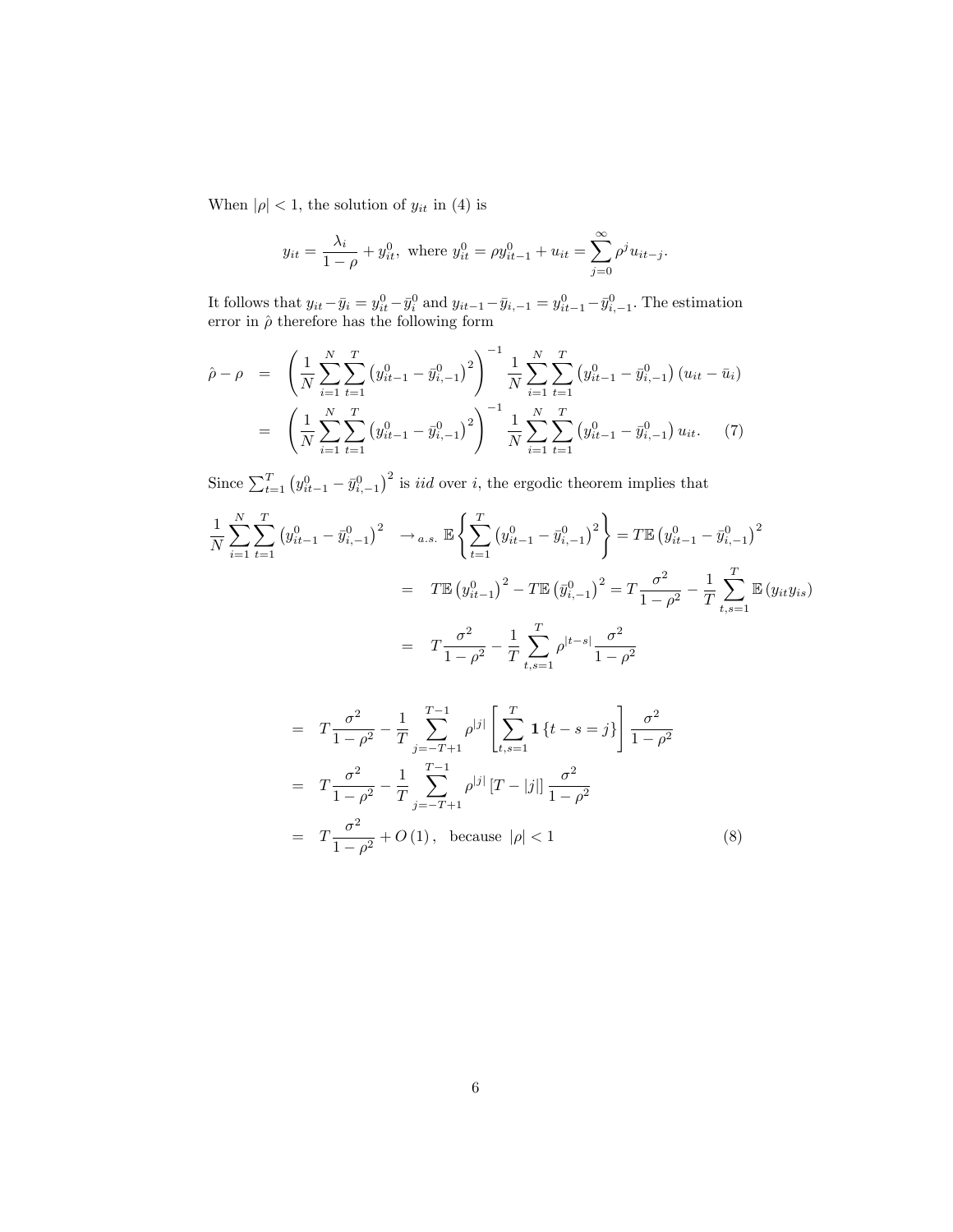$$
\frac{1}{N} \sum_{i=1}^{N} \sum_{t=1}^{T} (y_{it-1}^{0} - \bar{y}_{i,-1}^{0}) u_{it} \rightarrow a.s. \mathbb{E} \left\{ \sum_{t=1}^{T} (y_{it-1}^{0} - \bar{y}_{i,-1}^{0}) u_{it} \right\} = \sum_{t=1}^{T} \mathbb{E} (y_{it-1}^{0} u_{it} - \bar{y}_{i,-1}^{0} u_{it})
$$
\n
$$
= -\sum_{t=1}^{T} \mathbb{E} (\bar{y}_{i,-1}^{0} u_{it}), \text{ because } \mathbb{E} y_{it-1}^{0} u_{it} = 0
$$
\n
$$
= -\frac{1}{T} \sum_{t=1}^{T} \mathbb{E} \left( \sum_{s=1}^{T} y_{is-1}^{0} u_{it} \right) = -\frac{1}{T} \sum_{t=1}^{T} \mathbb{E} \left( \sum_{s=t+1}^{T} y_{is-1}^{0} u_{it} \right)
$$
\n
$$
= -\frac{1}{T} \sum_{t=1}^{T} \mathbb{E} \left( \sum_{s=t+1}^{T} y_{is-1}^{0} u_{it} \right) = -\frac{1}{T} \sum_{t=1}^{T} \mathbb{E} \left\{ \sum_{s=t+1}^{T} \sum_{j=0}^{\infty} \rho^{j} u_{is-1-j} u_{it} \right\}
$$
\n
$$
= -\sigma^{2} \frac{1}{T} \sum_{t=1}^{T} \sum_{j=0}^{T-t-1} \rho^{j} \text{ since } \mathbb{E} \{ u_{is-i-j} u_{it} \} = \sigma^{2} \mathbf{1} \{ s = t+1+j \}
$$
\n
$$
= -\frac{\sigma^{2}}{1-\rho} + \frac{\sigma^{2}}{1-\rho} \sum_{t=1}^{T} \rho^{T-t} = -\frac{\sigma^{2}}{1-\rho} + \frac{\sigma^{2}}{1-\rho} \sum_{j=0}^{T-1} \rho^{j}
$$
\n
$$
= -\frac{\sigma^{2}}{1-\rho} + O \left( \frac{1}{T} \right).
$$
\n(9)

It follows directly from (8) and (9) that as  $N \to \infty$ 

$$
\hat{\rho} - \rho \to_{a.s} \frac{-\frac{\sigma^2}{1-\rho} + O\left(\frac{1}{T}\right)}{T\frac{\sigma^2}{1-\rho^2} + O\left(1\right)} = -\frac{1+\rho}{T} + O\left(\frac{1}{T^2}\right),\tag{10}
$$

and  $\hat{\rho}$  is inconsistent. The inconsistency is non-trivial for small T. For example when  $\rho = 0.5$  and  $T = 5$ , the asymptotic bias is  $-\frac{1+\rho}{T} = -0.3$ , so in this case  $\hat{\rho} \rightarrow_{a.s} 0.2$ . When N is large, because of the small variance in  $\hat{\rho}$ , almost all of the distribution of  $\hat{\rho}$  then lies to the left of the true value  $\rho = 0.5$  and confidence intervals have a coverage probability close to zero. In short wide panels (with  $T$  small and  $N$  large), the inconsistency can therefore have dramatic effects on inference.

The bias expression (10) holds only for the stationary panel case where  $|\rho|$  < 1. The unit root case  $\rho = 1$  is handled in a similar way and we obtain (see Phillips and Sul, 2007)

$$
\hat{\rho} - \rho \rightarrow_{a.s} -\frac{3}{T} + O\left(\frac{1}{T^2}\right),\tag{11}
$$

so the bias effects are magnified in the unit root case and there is no continuity in the asymptotic bias expression as  $\rho$  moves to unity. The bias in the unit case can clearly be very large when T is small. For example, when  $T = 3$  and 4 the respective bias is  $-1$  and  $-0.75$ , almost sufficient to change the sign of  $\hat{\rho}$ .

and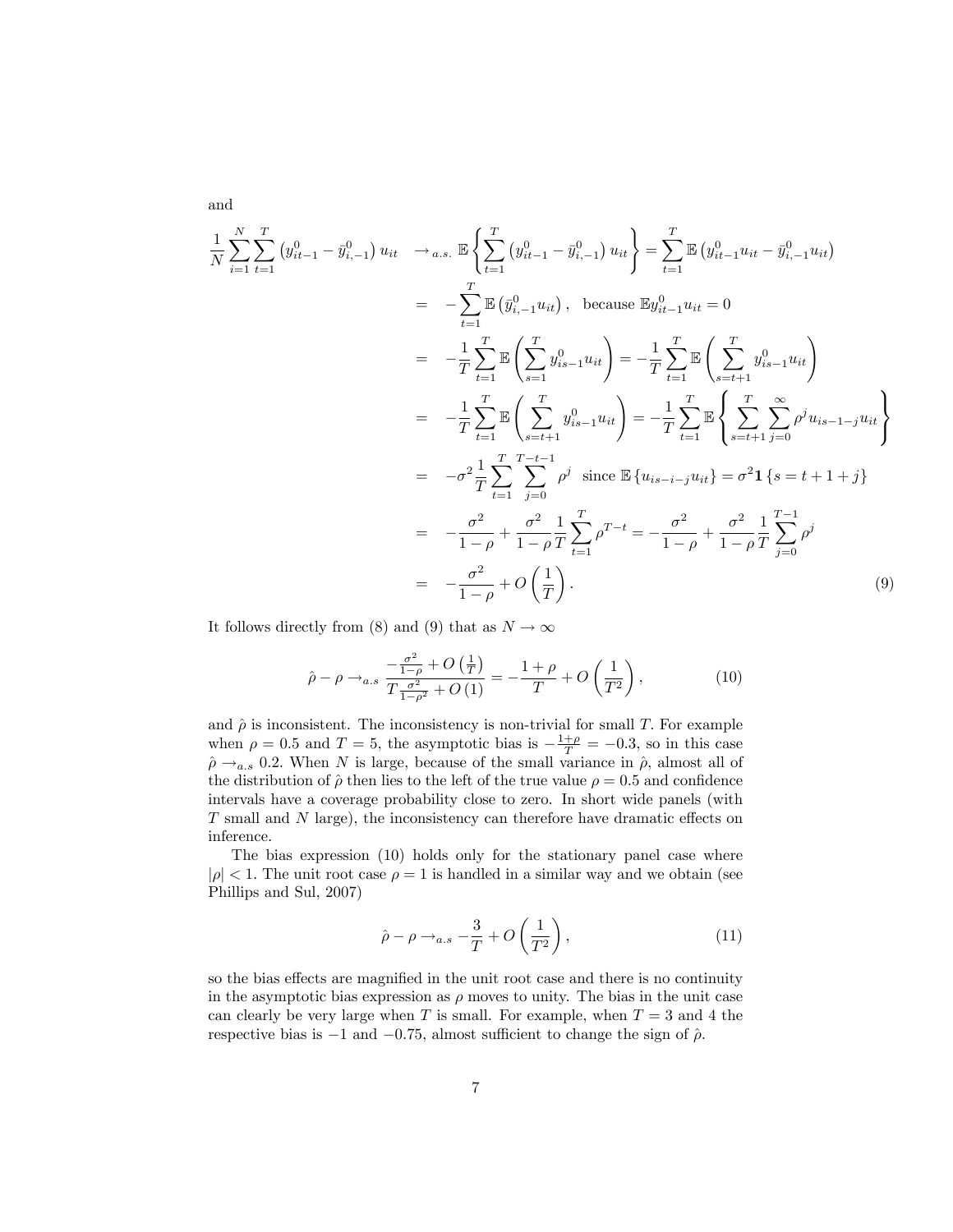As is apparent from the calculation leading to (9),  $u_{it}$  and  $\bar{y}_{i,-1}^0$  are correlated and it is this correlation that produces the inconsistency in  $\hat{\rho}$  as  $N \to \infty$  for fixed  $T$ . Thus, it is the removal of the fixed effects by the within regression transformation of demeaning (manifest in the presence of  $\bar{y}_{i,-1}^0$  in (7)) that induces the correlation. Notice also that the QMLE of  $\lambda_i$  is  $\hat{\lambda}_i = \bar{y}_i - \hat{\rho}\bar{y}_{i,-1}$ , so that there is a further induced bias in the estimation of the individual effects. The numerator of  $\hat{\rho} - \rho$ ,  $\sum_{i=1}^{N} \sum_{t=1}^{T} (y_{it-1} - \bar{y}_{i,-1}) u_{it}$ , is the score function of the concentrated Gaussian quasi-likelihood function and it too is biased with consequential effects on testing. Thus, the incidental parameter problem arising from the presence of fixed effects in  $(4)$  has a manifold deleterious impact on estimation and inference in dynamic panel regression.

#### 3.1.2 Panels with Fixed  $T$ : First Differencing and Instrumental Variables

When the number of time series observations  $T$  is fixed, methods to overcome the incidental parameter problem described in the previous analysis are well studied and many solutions have been suggested since the early 1980ís. Excellent overviews of the subject are available, including the chapter by Arellano and Honore (2001), and the books by Arellano (2003), Hsiao (2003), and Baltagi (2008).

The most common approach is to rely on first differencing to eliminate the fixed effect instead of the within transformation. The resulting equation is then:

$$
\Delta y_{it} = \rho \Delta y_{it-1} + \Delta u_{it}.\tag{12}
$$

However, while this transformation removes the individual effect, it introduces a moving average component of order 1 in the error term which brings about correlation with the regressor in  $(12)$ . However, as noted by Anderson and Hsiao (1982) past values of the dependent variable satisfy the necessary moment conditions for a valid instrument, i.e.

$$
E(\Delta u_{it}y_{it-s}) = E((u_{it} - u_{it-1})y_{it-s}) = 0, \text{ for any } s > 1.
$$
 (13)

They proposed instrumental variable estimation with  $y_{t-2}$  as instrument, leading to

$$
\hat{\rho}_{IV} = \left(\sum_{i=1}^{N} \sum_{t=1}^{T} y_{it-2} \Delta y_{it-1}\right)^{-1} \sum_{i=1}^{N} \sum_{t=1}^{T} y_{it-2} y_{it}
$$

which is consistent and asymptotically normal as  $N \to \infty$  for T fixed.

Of course, because all lagged values of  $y_{it-1}$  are valid instruments, one could use many more instruments among the overall  $T(T-1)/2$  moment conditions in the (13) class. These may be mobilized in a GMM framework as suggested by Arellano and Bond (1991). Ahn and Schmidt (1995) further added the  $T-2$ moments  $E(\Delta u_{it}u_{iT}) = 0$  since  $u_{it}$  is assumed to be serially uncorrelated. Ahn and Schmidt also show that the estimator that uses these  $T (T - 1)/2 + (T - 2)$ moments uses all the moments implied by the basic assumptions, and that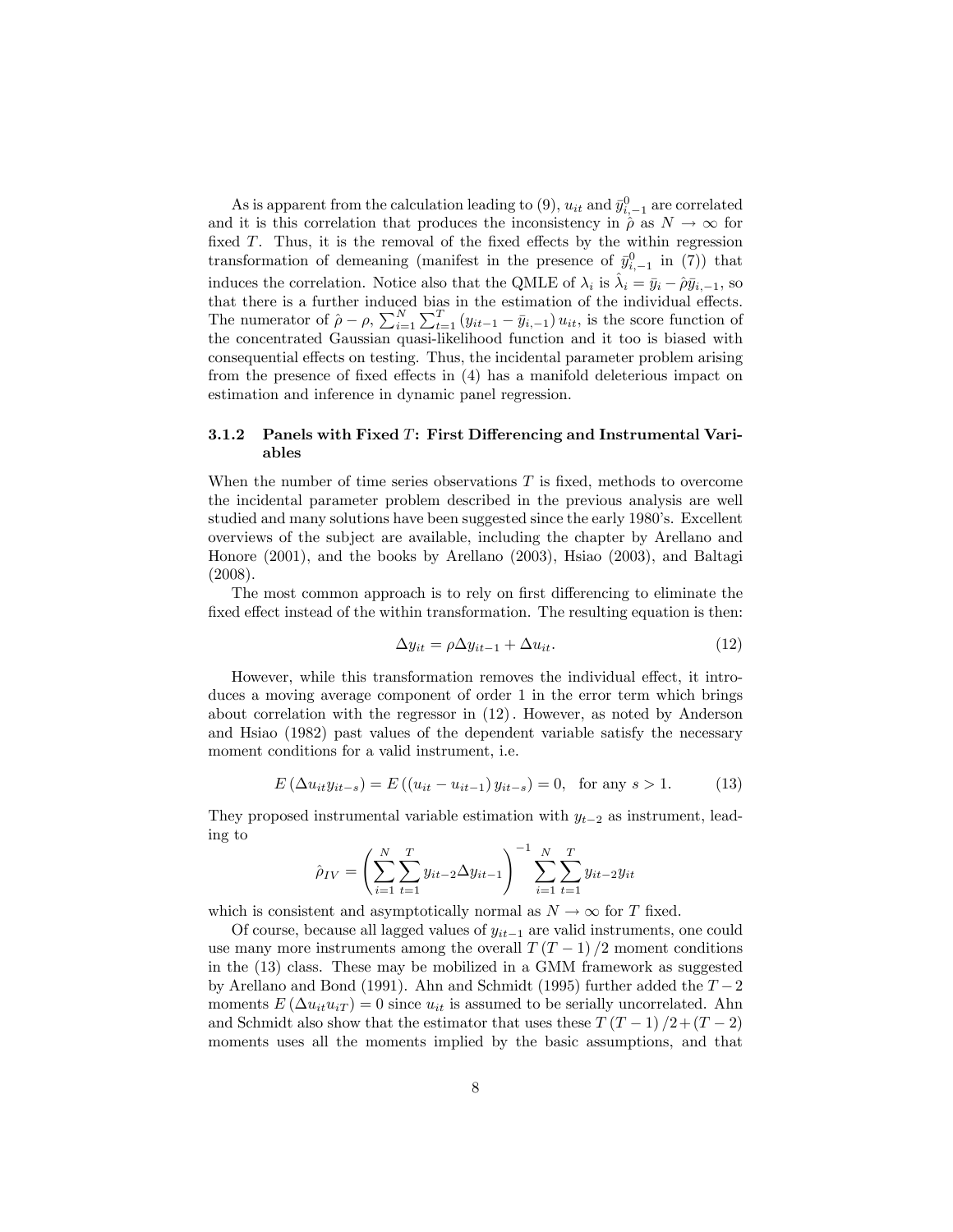the resulting estimator correspondingly reaches the semi-parametric efficiency bound of Chamberlain (1982,1984).

Han, Phillips, and Sul  $(2012a)^3$  generalize this idea and introduce the new concept of X-differencing to generate moment conditions. The procedure eliminates the fixed effects like conventional first differencing while making the regressor and error uncorrelated after the transformation. Hence, there is no need for instrumental variables, and the method does not suffer from the weak identification problem that arises as the autoregressive parameter approaches unity (a problem originally noted by Blundell and Bond, 1998). The method combines the basic equation (4) with the forward-looking regression

$$
y_{is} = \lambda_i + \rho y_{is+1} + \varepsilon_{is}^* \tag{14}
$$

where  $\varepsilon_{is}^* = \varepsilon_{is} - \rho(y_{is+1} - y_{is-1})$ , which is uncorrelated with  $y_{is+1}$  if  $\varepsilon_{it}$  is serially uncorrelated and uncorrelated with the individual effect  $E(\lambda_i \varepsilon_{is}) = 0$ , though this condition is not needed for the properties of the estimator as the individual effects are eventually eliminated. The same orthogonality condition applies when replacing  $s + 1$  by  $t > s$ .

Subtracting  $(14)$  from  $(4)$ , leads to the simple regression equation

$$
y_{it} - y_{is} = \rho \left( y_{it-1} - y_{is+1} \right) + \left( \varepsilon_{it} - \varepsilon_{is}^* \right) \tag{15}
$$

where the regressor and error are uncorrelated for any  $s < t - 1$  and any  $-1 <$  $\rho \leq 1$  so that the approach accommodates the unit root case  $\rho = 1$  within the same framework. The X-differencing terminology is suggested by virtue of the fact that the regressand is differenced by  $X = t - s$  periods while the regressor is differenced by  $X - 2$  periods. All admissible values of  $s = 1, ..., t - 3$  or  $X = 3, ..., t - 1$  can be considered.

Based on these X-differences, Han, Phillips and Sul construct a panel fully aggregated estimator (PFAE) as the pooled regression estimator in (15) for all  $i, t, \text{ and } s$ 

$$
\hat{\rho}_{PFAE} = \left(\sum_{i=1}^{N} \sum_{t=1}^{T} \sum_{s=1}^{t-3} (y_{it-1} - y_{is+1})^2\right)^{-1} \sum_{i=1}^{N} \sum_{t=1}^{T} \sum_{s=1}^{t-3} (y_{it-1} - y_{is+1}) (y_{it} - y_{is}).
$$

This estimator is consistent and asymptotically normal as long as the number of observations NT goes to infinity. Thus, it is consistent for fixed T as  $N \rightarrow$  $\infty$ . More importantly, given the orthogonality between the error and regressor after the transformation, it is essentially unbiased in finite samples as confirmed in simulations. The FAE estimator has other appealing properties, including improved efficiency when  $\rho$  is in the vicinity of unity.

Other transformations have been considered to eliminate the fixed effects and allow for consistent estimation of  $\rho$  even with a finite number of time series observations. For example, Arellano and Bover (1995) proposed forward

<sup>3</sup> See also Han and Phillips (2010) and Han Phillips and Sul (2011).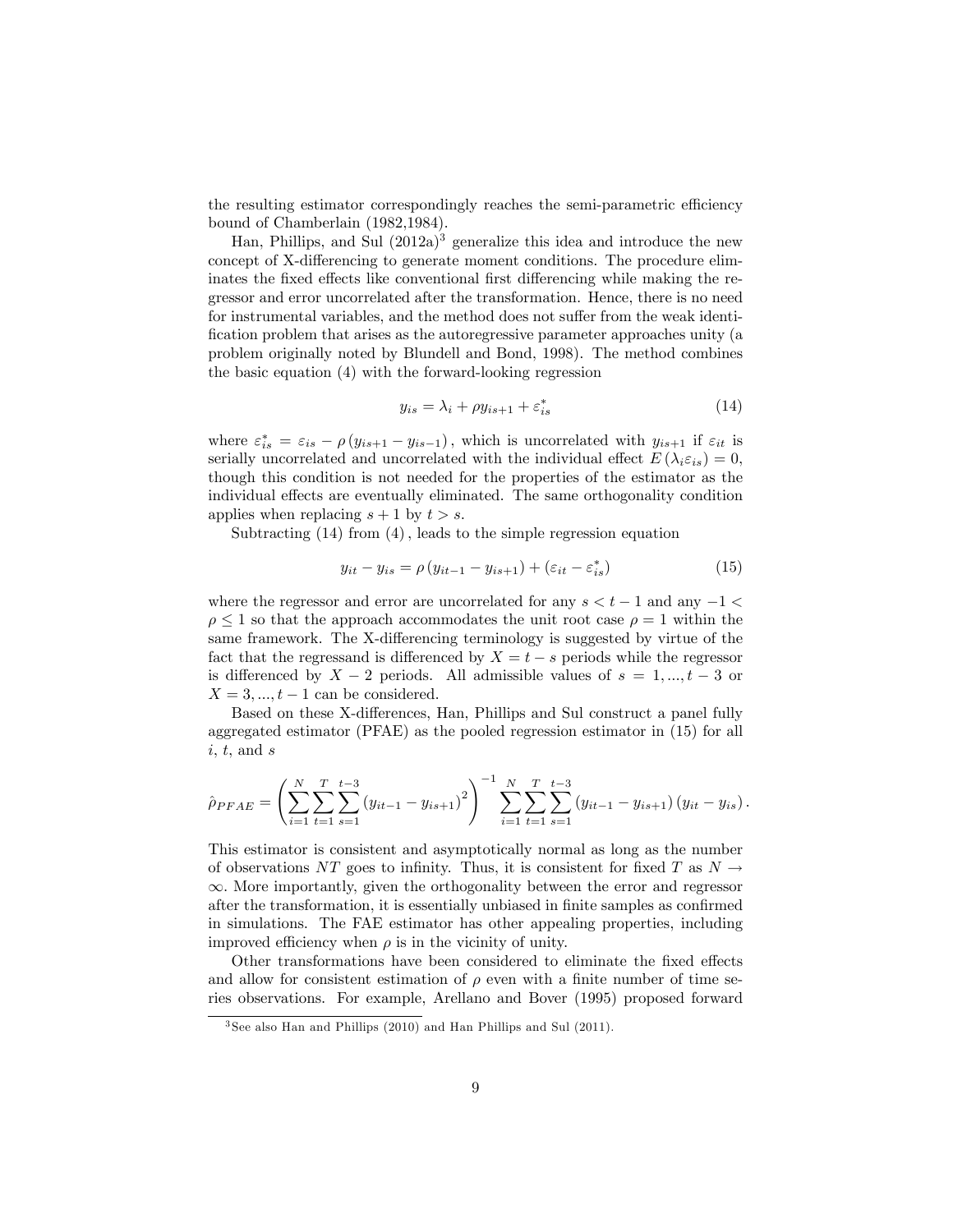orthogonal differences:

$$
y_{it}^{*} = \sqrt{\frac{T-t}{T-t+1}} \left[ y_{it} - \frac{1}{T-t} \left( y_{it+1} + \dots + y_{iT} \right) \right]. \tag{16}
$$

For detailed results of the analysis of the various IV and GMM estimators of  $\rho$ when  $T$  is fixed, readers may refer to several standard textbook treatments such as Arellano (2003), Baltagi (1995), and Hsiao (2003). Another approach using indirect inference methods has been suggested recently by Gourieroux, Phillips and Yu (2010).

#### 3.1.3 When  $T$  is Large

When the time series dimension of the panel is large, Hahn and Kuersteiner (2002) proposed to use joint  $(N, T) \rightarrow \infty$  asymptotics to characterize the bias of the fixed effect estimator that arises from the incidental parameters  $\lambda_i$ . More specifically, they derived the limit distribution of  $\hat{\rho}$  by allowing  $N, T \to \infty$ jointly under the rate condition  $\frac{N}{T} \to \kappa^2$ , where  $0 < \kappa < \infty$ , so that N and T pass to infinity at the same rate. For expositional simplicity here<sup>4</sup>, we assume that  $u_{it} \sim iid(0, \sigma_u^2)$  across i and over t with finite fourth moments. We further assume that  $\frac{1}{N} \sum_{i=1}^{N} y_{i0}^2 = O_p(1)$  and the fixed effects  $\lambda_i$  satisfy  $\frac{1}{N} \sum_{i=1}^{N} \lambda_i^2 =$  $O_p(1)$ .

The centered and normalized within estimator (5) has the form

$$
\sqrt{NT}(\hat{\rho} - \rho) = \left(\frac{1}{NT} \sum_{i=1}^{N} \sum_{t=1}^{T} (y_{it-1} - \bar{y}_{i,-1})^2\right)^{-1} \frac{1}{\sqrt{NT}} \sum_{i=1}^{N} \sum_{t=1}^{T} (y_{it-1} - \bar{y}_{i,-1}) u_{it}.
$$
\n(17)

As  $N, T \to \infty$ , the denominator of  $\sqrt{NT} (\hat{\rho} - \rho)$  has the following limit

$$
\frac{1}{NT} \sum_{i=1}^{N} \sum_{t=1}^{T} (y_{it-1} - \bar{y}_{i,-1})^2 \to_p \frac{\sigma_u^2}{1 - \rho^2},
$$
\n(18)

mirroring our earlier result (8) for fixed T. Defining  $u_{it}(\rho) = \sum_{s=0}^{t-1} \rho^s u_{it-s}$ , the numerator of (17) decomposes as follows

$$
\frac{1}{\sqrt{NT}} \sum_{i=1}^{N} \sum_{t=1}^{T} (y_{it-1} - \bar{y}_{i,-1}) u_{it}
$$
\n
$$
= \frac{1}{\sqrt{NT}} \sum_{i=1}^{N} \sum_{t=1}^{T} u_{it-1}(\rho) u_{it} - \sqrt{\frac{N}{T}} \left( \frac{1}{N} \sum_{i=1}^{N} \frac{1}{T} \sum_{t=1}^{T} \sum_{s=1}^{T} u_{it-1}(\rho) u_{is} \right) + o_p(1).
$$

Since  $u_{it-1}(\rho) u_{it}$  is a martingale difference, the first term satisfies an extended version of the martingale central limit theorem (c.f. Phillips and Moon, 1999)

$$
\frac{1}{\sqrt{NT}}\sum_{i=1}^{N}\sum_{t=1}^{T}u_{it-1}(\rho)u_{it} \Rightarrow \mathcal{N}\left(0, \frac{\sigma_u^4}{1-\rho^2}\right),\,
$$

<sup>&</sup>lt;sup>4</sup>Hahn and Kuersteiner (2002) also considered the more general case where the regression errors may be conditionally heteroskedastic.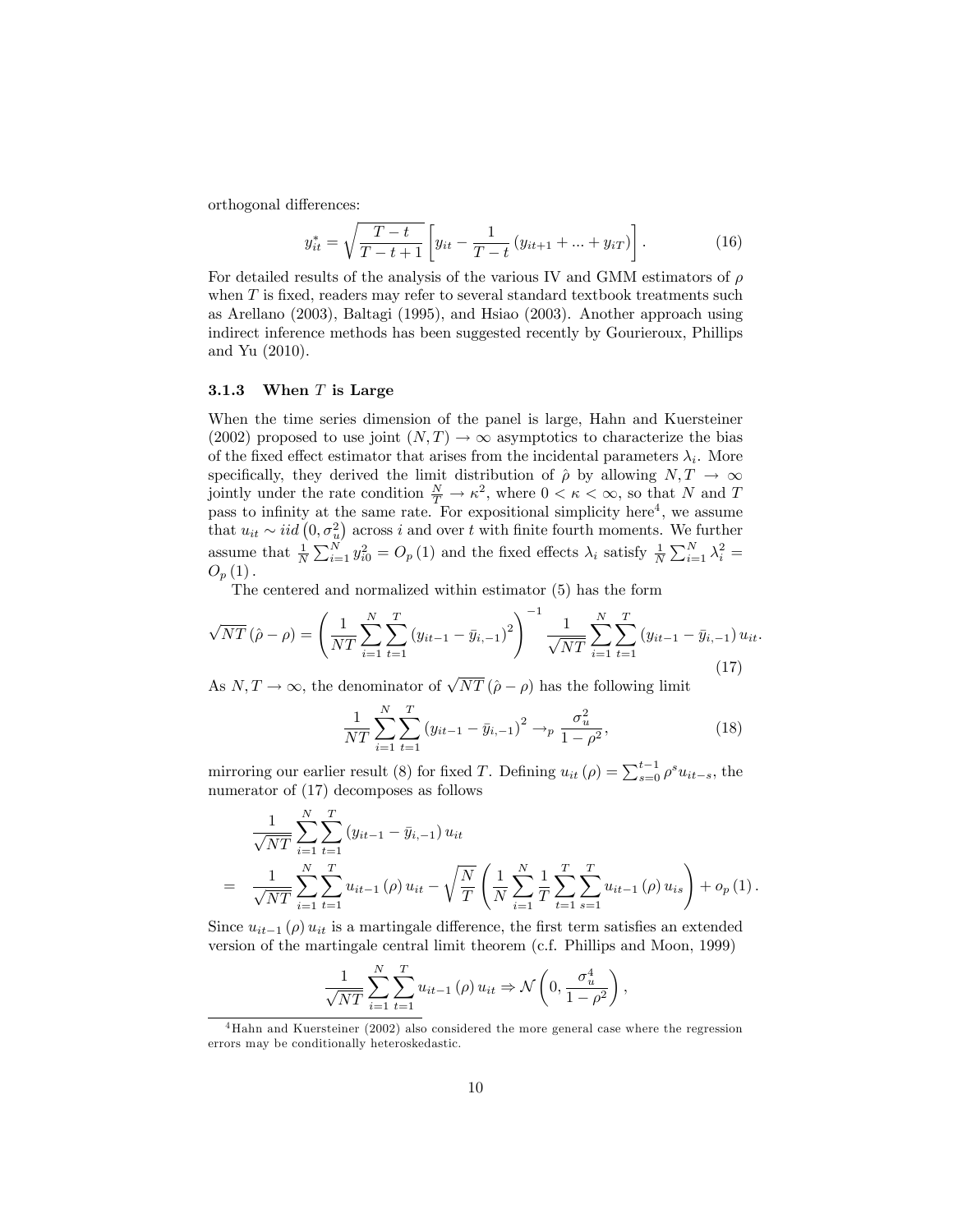whereas the second term converges in probability to a constant

$$
\sqrt{\frac{N}{T}} \left( \frac{1}{N} \sum_{i=1}^{N} \frac{1}{T} \sum_{t=1}^{T} \sum_{s=1}^{T} u_{it-1}(\rho) u_{is} \right) \to_{p} \kappa \frac{\sigma_{u}^{2}}{1-\rho},
$$

which mirrors our earlier result (9) for the numerator as  $N \to \infty$  for fixed T. Therefore, as  $N, T \to \infty$  with  $\frac{N}{T} \to \kappa^2$ , the weak limit of the numerator of  $\sqrt{NT}$  ( $\hat{\rho} - \rho$ ) is

$$
\frac{1}{\sqrt{NT}}\sum_{i=1}^{N}\sum_{t=1}^{T}\left(y_{it-1}-\bar{y}_{i,-1}\right)\left(u_{it}-\bar{u}_{i}\right) \Rightarrow \mathcal{N}\left(-\kappa\frac{\sigma_{u}^{2}}{1-\rho},\frac{\sigma_{u}^{4}}{1-\rho^{2}}\right). \tag{19}
$$

Combining (18) and (19) as  $N, T \to \infty$  with  $\frac{N}{T} \to \kappa^2$  and where  $0 < \kappa < \infty$ , we have

$$
\sqrt{NT} \left( \hat{\rho} - \rho \right) \Rightarrow \mathcal{N} \left( -\kappa \left( 1 + \rho \right), 1 - \rho^2 \right). \tag{20}
$$

An important aspect of the limit distribution of the fixed estimator is the bias involved in the miscentred normal limit of (20). This bias, like that for the  $N \to \infty$  case, is due to the presence of the incidental parameters  $\lambda_i$  in (4) and arises from the limiting correlation apparent in (19) that is induced by the (within) transformation to eliminate the nuisance parameters. A finite sample implication of (20) is that the bias of  $\hat{\rho}$  can approximated by  $-\frac{1+\rho}{T}$ , just as suggested in the earlier limit  $(10)$  for fixed T.

Accordingly Hahn and Kuersteiner (2002) suggested the following bias-corrected estimator

$$
\check{\rho} = \hat{\rho} + \frac{1}{T} (1 + \hat{\rho}) = \frac{T + 1}{T} \hat{\rho} + \frac{1}{T},
$$

which, as  $\frac{N}{T} + \frac{1}{N} \to \kappa^2$  with  $0 < \kappa < \infty$ , has the following correctly centred limit distribution

$$
\sqrt{NT} (\check{\rho} - \rho) \Rightarrow \mathcal{N} (0, 1 - \rho^2).
$$
 (21)

This bias corrected estimator is shown in Hahn and Kuersteiner to be asymptotically efficient under Gaussian errors provided  $|\rho| < 1$ . The unit case  $\rho = 1$ is more complex and the limit theory (21) no longer holds. While the limit distribution is still normal, the rate of approach to the limit theory is no longer  $O(\sqrt{NT})$  but is instead  $O(\sqrt{NT^2})$ , reflecting the stronger time series signal in the regressors in the unit root case. Hahn and Kuersteiner proved that  $\hat{\rho}$  has the following limit distribution in this case when  $\rho = 1$  and  $(N, T) \rightarrow \infty$ 

$$
\sqrt{NT^2}\left(\hat{\rho}-\rho+\frac{3}{T}\right) \Rightarrow \mathcal{N}\left(0, \frac{51}{5}\right).
$$

Alvarez and Arellano (2003) studied the GMM estimator  $\hat{\rho}_{GMM}$  based on the transformed data (16) and using the lagged dependent variables  $z_{it}$  =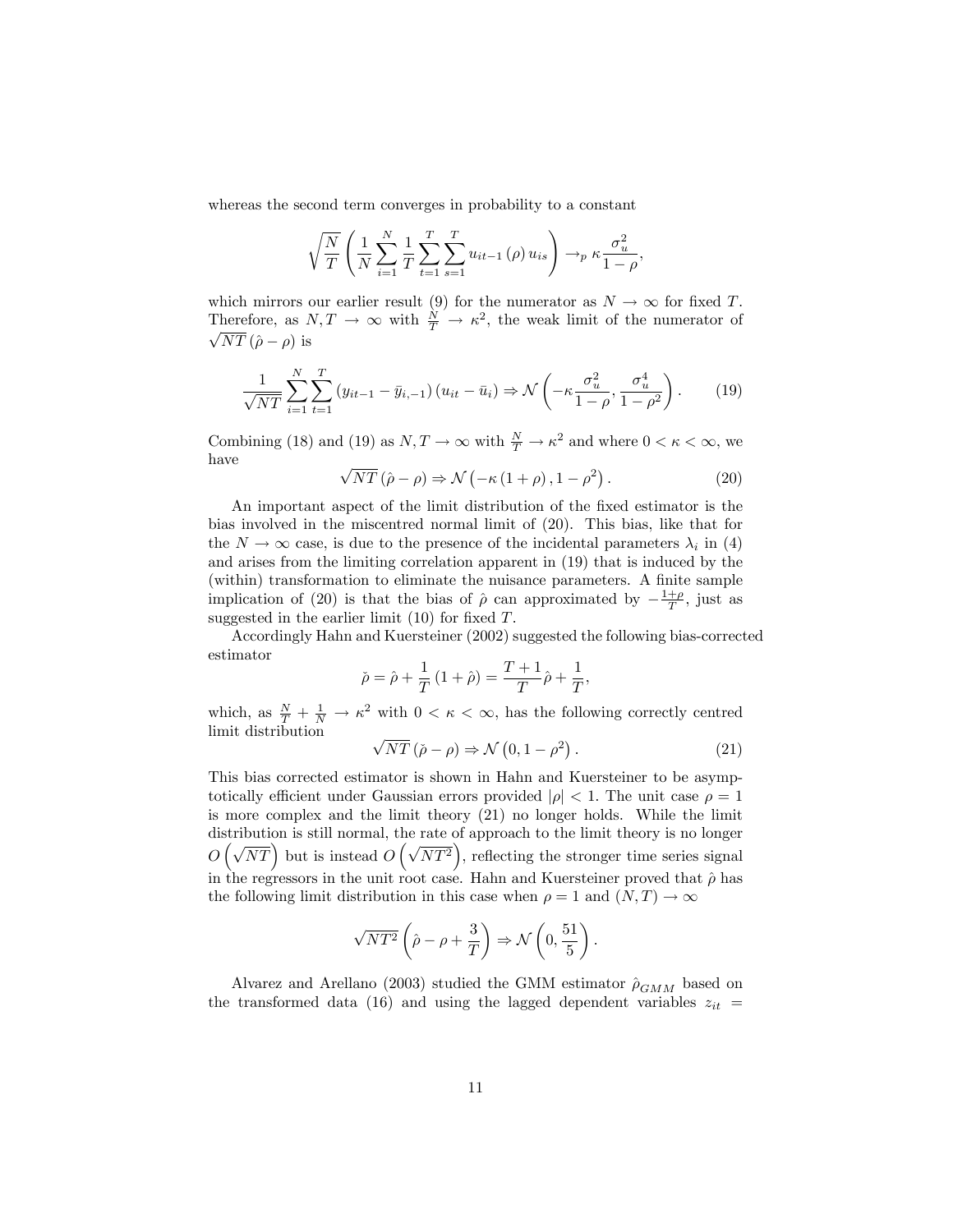$(y_{it-1}, ..., y_{i0})$  as IVs expressed as

$$
\hat{\rho}_{GMM} = \left( \sum_{t=1}^{T} \left( \sum_{i=1}^{N} x_{it}^{*} z_{it}' \right) \left( \sum_{i=1}^{N} z_{it} z_{it}' \right)^{-1} \left( \sum_{i=1}^{N} z_{it} x_{it}^{*} \right) \right)^{-1} \times \left( \sum_{t=1}^{T} \left( \sum_{i=1}^{N} x_{it}^{*} z_{it}' \right) \left( \sum_{i=1}^{N} z_{it} z_{it}' \right)^{-1} \left( \sum_{i=1}^{N} z_{it} y_{it}^{*} \right) \right),
$$

where  $x_{it}^{*} = \sqrt{\frac{T-t}{T-t+1}} \left[ y_{it-1} - \frac{1}{T-t} (y_{it} + ... + y_{iT-1}) \right]$ . They showed that as  $T \to \infty$  the bias of  $\rho_{GMM}$  may be approximated by

$$
-\frac{1}{N}\left(1+\rho\right)
$$

and its limiting distribution is

$$
\sqrt{NT}\left(\hat{\rho}_{GMM} - \rho + \frac{1}{N}\left(1 + \rho\right)\right) \Rightarrow \mathcal{N}\left(0, 1 - \rho^2\right)
$$

which can be written as

$$
\sqrt{NT} (\hat{\rho}_{GMM} - \rho) \Rightarrow \mathcal{N} ( -\kappa^{-1} (1+\rho), 1-\rho^2).
$$

General Motivation of the Alternative Asymptotics: The fixed effect estimator  $\hat{\rho}$  corresponds to the maximum likelihood estimator based on the conditional Gaussian likelihood. To see this, suppose that conditional on  $y_{i0}$ and  $\lambda_i$ ,  $u_{it} \sim \text{iid } N(0, \sigma_u^2)$  with known  $\sigma_u^2$ . Then, the conditional log-likelihood of  $(y_{iT}, ..., y_{i1})$  on  $(y_{i0}, \lambda_i)_i$  is

$$
l_{NT}\left(\rho,\lambda^{N}\right) = \sum_{i=1}^{N} \ln f(y_{iT},...,y_{i1}|y_{i0},\rho,\lambda_i) = \sum_{i=1}^{N} \sum_{t=1}^{T} l_{it}\left(\rho,\lambda_i\right),
$$

where

$$
l_{it}(\rho,\lambda_i) = -\frac{1}{2\sigma_u^2} (y_{it} - \rho y_{it-1} - \lambda_i)^2.
$$

Without loss of generality, assume that  $\sigma_u^2 = 1$  for simplicity. Then, for given  $\rho$ the MLE of  $\lambda_i$  is

$$
\hat{\lambda}_{i}(\rho) = \arg \max_{\lambda} \sum_{t=1}^{T} l_{it}(\rho, \lambda) = \bar{y}_{i} - \rho \bar{y}_{i, -1}.
$$

Plugging  $\hat{\lambda}_i(\rho)$  into the likelihood, we have the (concentrated) profile likelihood of  $\rho$  :

$$
l_{NT}(\rho) = l_{NT}(\rho, \hat{\lambda}_i(\rho)) = \sum_{i=1}^{N} \sum_{t=1}^{T} l_{it}(\rho, \hat{\lambda}_i(\rho))
$$
  
= 
$$
-\frac{1}{2} \sum_{i=1}^{N} \sum_{t=1}^{T} (y_{it} - \bar{y}_i - \rho (y_{it-1} - \bar{y}_{i,-1}))^2.
$$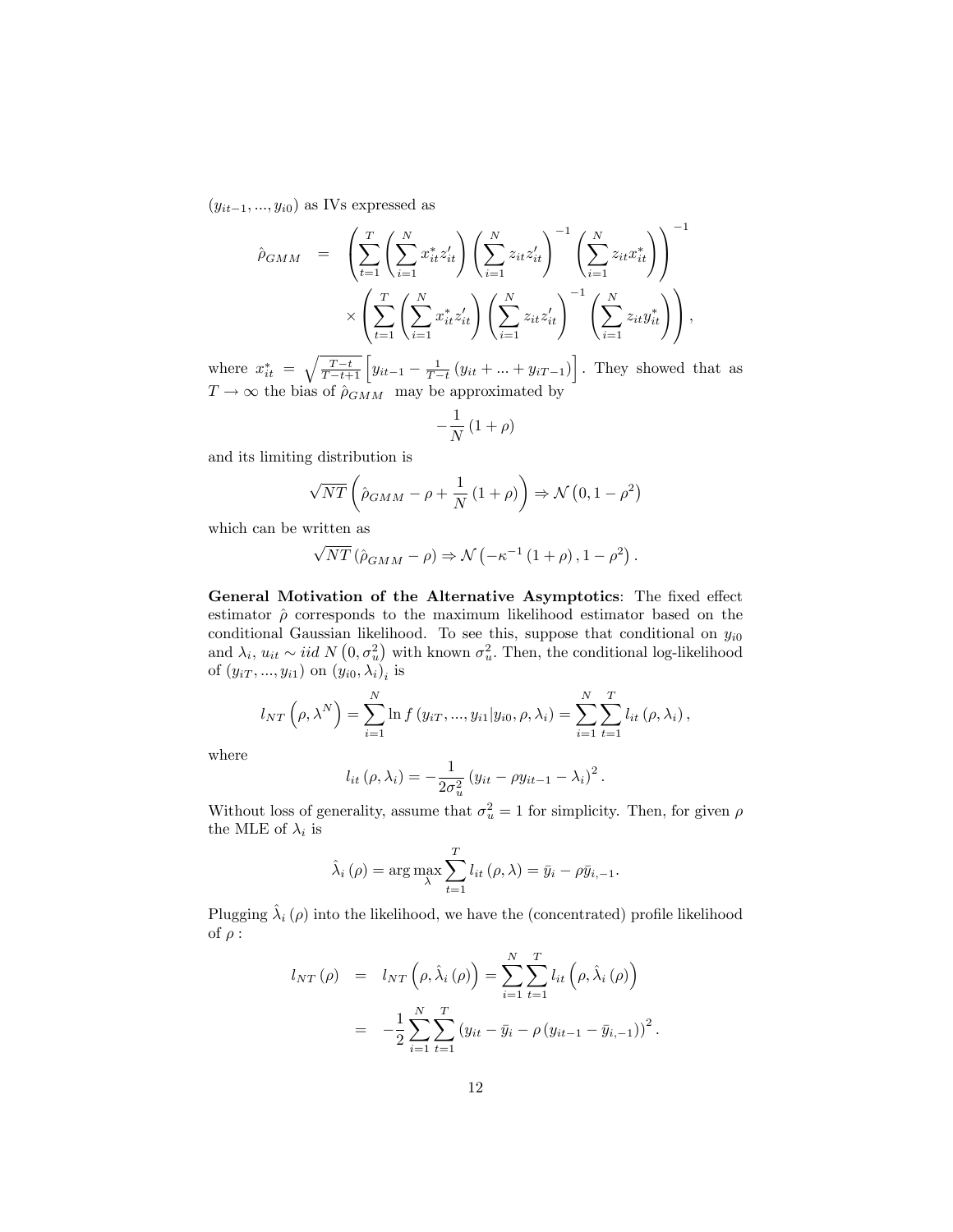The fixed effect estimator  $\hat{\rho}$  is simply the MLE in this case since

$$
\hat{\rho} = \arg\max_{\rho} l_{NT}(\rho).
$$

DeÖne

$$
L_T(\rho) = \lim_{N} \frac{1}{N} E(l_{NT}(\rho)) = \lim_{N} \frac{1}{N} \sum_{i=1}^{N} E\left[\sum_{t=1}^{T} l_{it}\left(\rho, \hat{\lambda}_i(\rho)\right)\right].
$$

As follows by standard asymptotic theory for extremum estimators, when  $N \rightarrow$  $\infty$  but T is fixed, the MLE  $\hat{\rho}$  converges in probability to

$$
\hat{\rho} \rightarrow_{p} \rho_{T} = \arg \max_{\rho} L_{T}(\rho).
$$

Denote by  $(\rho_0, \lambda_i^0)$  the true parameters of  $(\rho, \lambda_i)$ . Then, since

$$
\sum_{t=1}^{T} l_{it} \left( \rho, \hat{\lambda}_i \left( \rho \right) \right) = -\frac{1}{2} \sum_{t=1}^{T} \left\{ \left( u_{it} - \bar{u}_i \right) - \left( \rho - \rho_0 \right) \left( y_{it-1} - \bar{y}_{i,-1} \right) \right\}^2
$$

we have

$$
L_T(\rho) = -\frac{1}{2} (\rho - \rho_0)^2 \lim_{N} \frac{1}{N} \sum_{i=1}^{N} E\left(\sum_{t=1}^{T} (y_{it-1} - \bar{y}_{i,-1})\right)^2
$$
  
+  $(\rho - \rho_0) \lim_{N} \frac{1}{N} \sum_{i=1}^{N} E\left(\sum_{t=1}^{T} (y_{it-1} - \bar{y}_{i,-1}) (u_{it} - \bar{u}_i)\right)$   
-  $\frac{1}{2} \lim_{N} \frac{1}{N} \sum_{i=1}^{N} E\left(\sum_{t=1}^{T} (u_{it} - \bar{u}_i)^2\right).$  (22)

For fixed T, the expected score of the profile likelihood  $E\left(\sum_{t=1}^T \left(y_{it-1} - \bar{y}_{i,-1}\right)\left(u_{it} - \bar{u}_i\right)\right) \neq 0$ 0; and we have

 $\rho_T \neq \rho_0.$ 

However, when  $T \to \infty$  as well as  $N \to \infty$ , we have

$$
\rho_T \rightarrow \rho_0.
$$

Arellano and Hahn (2006) observed that when the profile likelihood function  $l_{NT}(\rho)$  is smooth, we usually have the expansion

$$
\rho_T = \rho_0 + \frac{B}{T} + O\left(\frac{1}{T^2}\right),\tag{23}
$$

and the re-centred limit theory

$$
\sqrt{NT}\left(\hat{\rho}-\rho_T\right) \Rightarrow \mathcal{N}\left(0,\Omega\right)
$$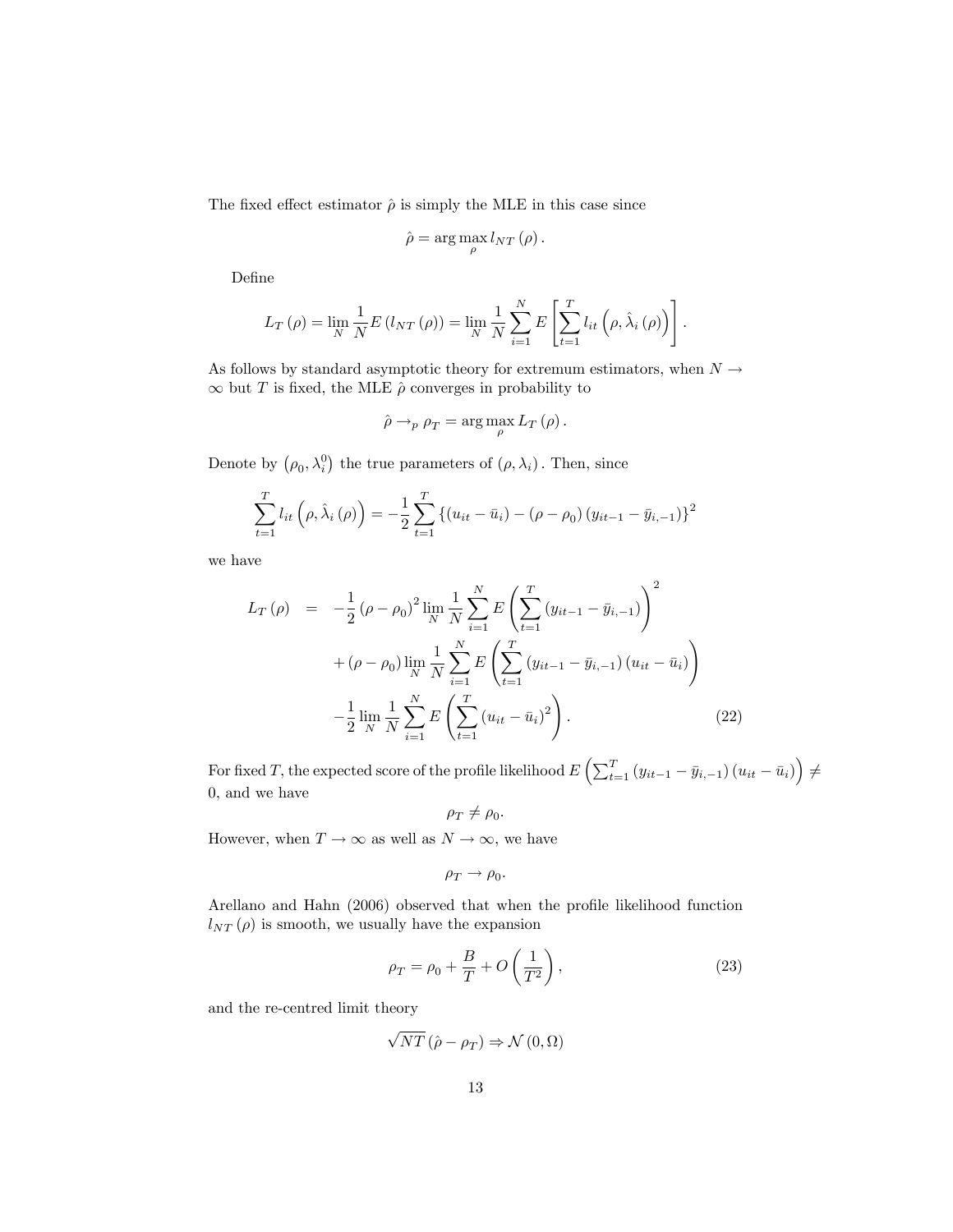for some  $\Omega > 0$ . Then, as  $N, T \to \infty$  with  $\frac{N}{T} \to \kappa^2$ , where  $0 < \kappa < \infty$ , we have

$$
\sqrt{NT} (\hat{\rho} - \rho_0) = \sqrt{NT} (\hat{\rho} - \rho_T) + \sqrt{NT} \frac{B}{T} + O\left(\sqrt{\frac{N}{T^3}}\right)
$$
  

$$
\Rightarrow \mathcal{N} (\kappa B, \Omega).
$$

Here the bias  $B$  of the fixed effect estimator is characterized as the bias of the asymptotic distribution under these joint asymptotics.

#### 3.1.4 Alternative Bias Correction Method

Dhaene and Jochmans (2012) proposed a jackknife method to reduce the order of the bias of the fixed effect estimator in nonlinear dynamic panel regression models. To apply their ideas to the dynamic linear set up in  $(4)$ , recall that the pseudo true value  $\rho_T$  that maximizes the limit of the profile likelihood  $L_T(\rho)$ in (22) is  $\rho_T = \rho_0 + \frac{B}{T} + O\left(\frac{1}{T^2}\right)$ . We now split the  $(N \times T)$  panel into two  $(N \times \frac{T}{2})$  dimensional pieces and denote by  $\hat{\rho}_1$  and  $\hat{\rho}_2$  the fixed effect estimators in these respective subpanels. Define

$$
\bar{\rho}_{1/2} = \frac{1}{2} (\hat{\rho}_1 + \hat{\rho}_2).
$$

Dhaene and Jochmansís bias corrected estimator is then based on the usual jackknife formula

$$
\hat{\rho}_{1/2} = 2\hat{\rho} - \bar{\rho}_{1/2}.
$$

We can expect this estimator to correct the bias  $B$  because by using the expansion (23) we have

$$
\hat{\rho}_{1/2} = 2\rho_0 + \frac{2B}{T} + O\left(\frac{1}{T^2}\right) - \frac{1}{2}\left(2\rho_0 + \frac{4B}{T} + O\left(\frac{1}{T^2}\right)\right) \n= \rho_0 + O\left(\frac{1}{T^2}\right).
$$

Dhaene and Jochmans (2012) showed that this idea can be applied to a more general nonlinear dynamic panel regression models with fixed effects and show how to reduce the bias to a higher order.

### **3.2** Additive Individual Effects and Time Effects:  $\alpha\left(\lambda_i, f_t\right) =$  $\lambda_i + f_t$

Hahn and Moon (2006) extended Hahn and Kuersteiner's (2002) results by considering time effects as additional incidental parameters in the model

$$
y_{it} = \rho y_{it-1} + \lambda_i + f_t + u_{it},\tag{24}
$$

where the model satisfies the conditions in the previous section except that it now includes time specific fixed effects  $f_t$ . In many empirical applications,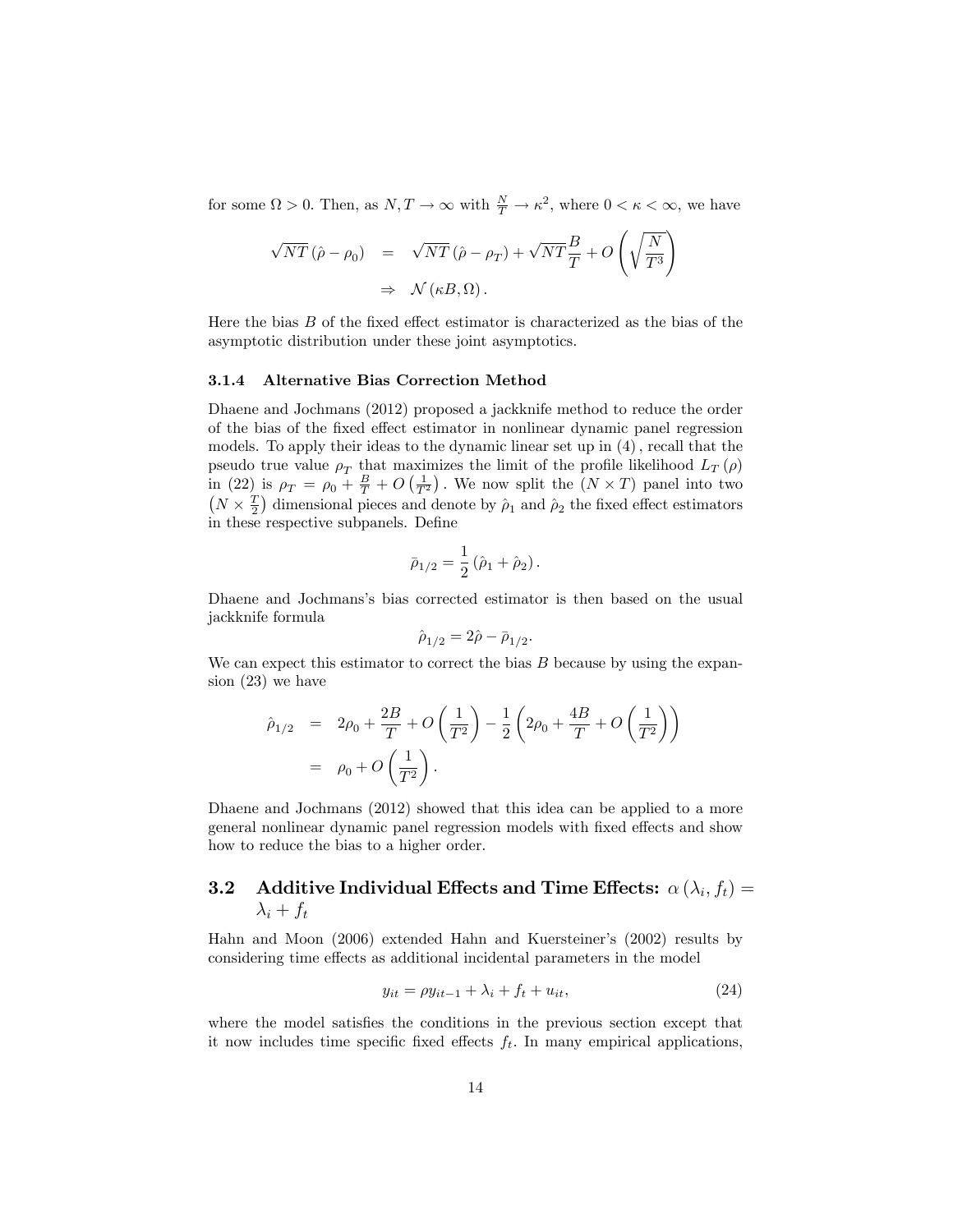the time effect  $f_t$  is included to model a simple form of nonstationarity in the time series  $y_{it}$  or to represent an aggregate shock (e.g., a common macro shock) that is common to all the cross-section units. In the latter case, when the common shock  $f_t$  is random, the cross sectional observations  $y_{it}$  have crosssectional dependence. In model (24) incidental parameters exist in both the cross sectional direction  $(\lambda_i)$  and the time series direction  $(f_t)$ .

Define  $\bar{y}_{\cdot,t} = \frac{1}{N} \sum_{i=1}^{N} y_{it}, \ \bar{y}_{i,\cdot} = \frac{1}{T} \sum_{t=1}^{T} y_{it}, \ \bar{y} = \frac{1}{NT} \sum_{i=1}^{N} \sum_{t=1}^{T} y_{it}, \ \bar{y}_{i,-1}$  $=\frac{1}{T}\sum_{t=1}^T y_{it-1}, \bar{y}_{-1}=\frac{1}{NT}\sum_{i=1}^N \sum_{t=1}^T y_{it-1}.$  Similar definitions are used for  $\lambda$ ,  $\overline{f}$ ,  $\overline{\overline{u}}_{i,t}$ ,  $\overline{\overline{u}}_{i,t}$ , and  $\overline{u}$ . In this model, the fixed effect estimator is

$$
\hat{\rho} = \left( \sum_{i=1}^{N} \sum_{t=1}^{T} (y_{it-1} - \bar{y}_{\cdot, t-1} - \bar{y}_{i, -1} + \bar{y}_{-1})^2 \right)^{-1} \times \left( \sum_{i=1}^{N} \sum_{t=1}^{T} (y_{it-1} - \bar{y}_{\cdot, t-1} - \bar{y}_{i, -1} + \bar{y}_{-1}) (y_{it} - \bar{y}_{\cdot, t} - \bar{y}_{i, \cdot} + \bar{y}) \right).
$$

Hahn and Moon (2006) showed that under joint asymptotics as  $N, T \to \infty$  with  $\frac{N}{T} \rightarrow \kappa^2$ , where  $0 < \kappa < \infty$ ,  $\sqrt{NT} (\hat{\rho} - \rho)$  has the limit distribution

$$
\sqrt{NT} (\hat{\rho} - \rho) \Rightarrow \mathcal{N} ( -\kappa (1 + \rho), 1 - \rho^2) ,
$$

identical to the limit given earlier in (20): Hence, the asymptotic bias of the fixed effect estimator with  $\lambda_i + f_t$  is the same as the asymptotic bias of the fixed effect estimator only with  $\lambda_i$ .

In this case the fixed effect estimator  $\hat{\rho}$  eliminates  $f_t$  by taking out the cross-sectional mean of the panel data  $y_{it}$ . The regressor after this demeaning transformation becomes  $y_{it-1} - \bar{y}_{t,t-1}$  and the error becomes  $u_{it} - \bar{u}_{t,t}$ . From a time series perspective the regressor  $y_{it-1} - \bar{y}_{t-1}$  is still predetermined and uncorrelated with the error  $u_{it} - \bar{u}_{\cdot,t}$ . From a cross-sectional perspective, the influence of the time specific effect  $f_t$  in the regressor  $y_{it-1} - \bar{y}_{t,t-1}$  and the error  $u_{it} - \bar{u}_{t,t}$  is removed. As a consequence, the limit of the estimator  $\hat{\rho}$  is not affected by the presence of  $f_t$ .

This finding confirms that the asymptotic bias of the fixed effect estimator in the linear dynamic panel regression model is sourced in the presence of the individual effect  $\lambda_i$  not the presence of the time effect  $f_t$  when these components enter the model in an additive and separable form. However, when the panel model is nonlinear and/or  $\lambda_i$  and  $f_t$  enter the model in a more general functional form, it may be the case that both  $\lambda_i$  and  $f_t$  contribute to the asymptotic bias of the fixed effect estimator as we will discuss in the following sections.

# **3.3** Interactive Fixed Effects:  $\alpha(\lambda_i, f_t) = \lambda'_i f_t$

In this section, we discuss the case where the fixed effects take a multiplicative form involving  $\lambda_i$  and  $f_t$ , viz.,

$$
y_{it} = \rho y_{it-1} + \lambda_i' f_t + u_{it},\tag{25}
$$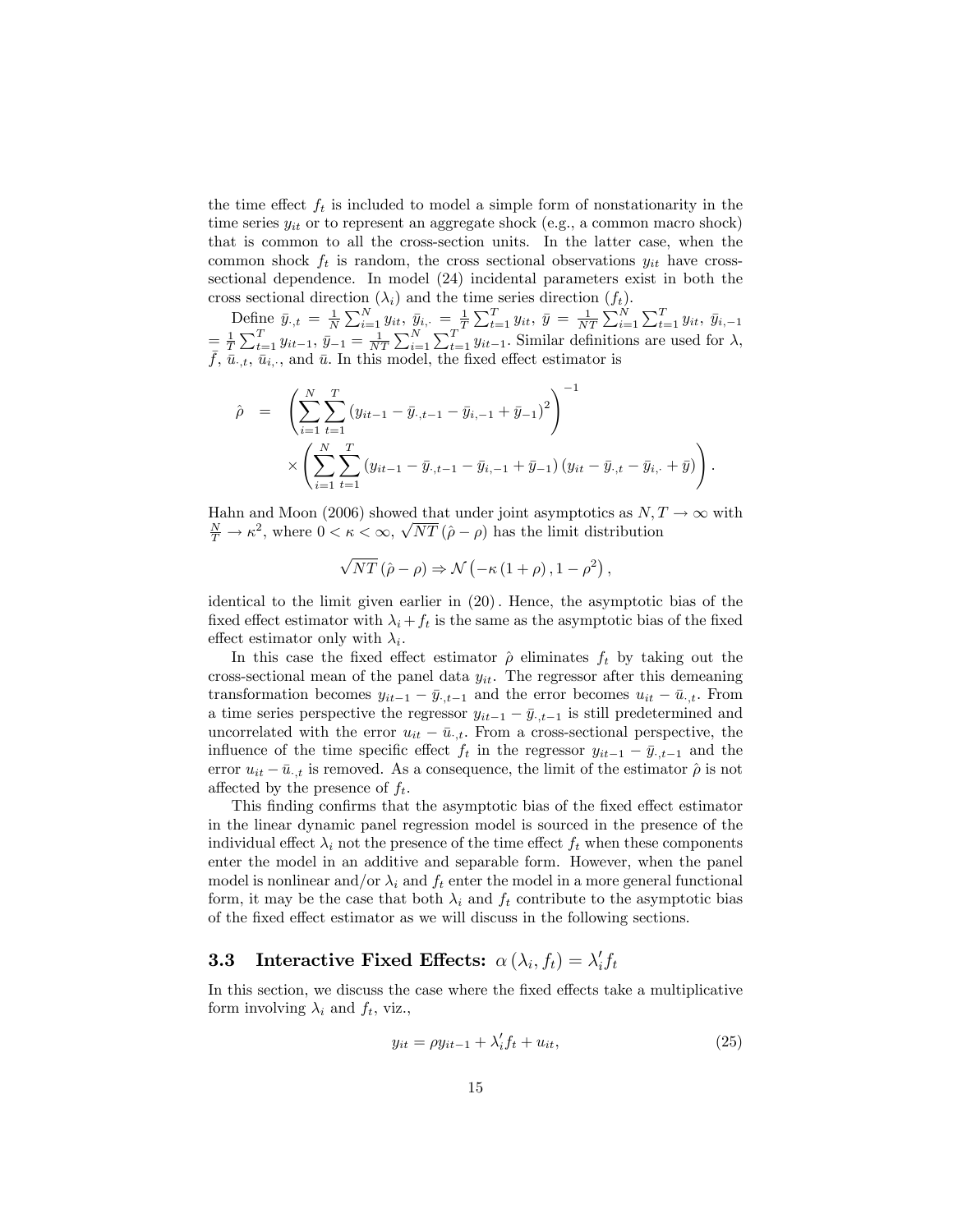where  $\lambda_i$  and  $f_t$  are unknown fixed effects for i and t, respectively and  $u_{it}$  are idiosyncratic shocks. We denote by  $\lambda_i^0, f_t^0, \rho_0$  the true values of  $\lambda_i, f_t$ , and  $\rho$ , respectively. In this section we assume the dimension of  $f_t$  and  $\lambda_i$  are known, say  $R^0$ . Also assume that  $u_{it}$  are independent across i and t with mean zero and higher moments finite. The multiplicative form of the fixed effects appearing in  $\lambda_i' f_t$  are often called interactive fixed effects or common factors in the literature.

The linear panel regression with interactive fixed effects was studied by Kiefer (1980), Lee (1991), Ahn, Lee, and Schmidt (2001), and Bai (2009) when the regressors are strictly exogenous with respect to  $u_{it}$ , and by Holtz-Eakin, Newey and Rosen (1988), Phillips and Sul (2003), and Moon and Weidner (2010, 2013) when the regressors are lagged dependent variables.<sup>5</sup>

#### 3.3.1 Quasi-Differencing Approach

Holtz-Eakin, Newey, and Rosen (1988) suggest that the interactive fixed effects be eliminated by taking a quasi-difference of the data. Suppose that  $R_0 = 1$  for expositional convenience and that we normalize  $f_1 = 1$ . Since

$$
\frac{y_{it}}{f_t} = \rho \frac{y_{it-1}}{f_t} + \lambda_i + \frac{u_{it}}{f_t},
$$

we have

$$
\frac{y_{it}}{f_t} - \frac{y_{it-1}}{f_{t-1}} = \rho \left( \frac{y_{it-1}}{f_t} - \frac{y_{it-2}}{f_{t-1}} \right) + \frac{u_{it}}{f_t} - \frac{u_{it-1}}{f_{t-1}}.
$$

They suggested using lagged variables  $\{y_{it-s}\}_{s\geq2}$  as instruments to estimate  $\rho$ and  $(f_2, ..., f_T)$  using the GMM method. This approach may work well when  $T$  is small. However, if  $T$  is large, this approach becomes problematic because  ${f_2, ..., f_T}$  become another set of incidental parameters to be accommodated. One must also address the issue that the number of the instruments then increases at the order  $O(T^2)$ . <sup>6</sup>

#### 3.3.2 Principal Component Approach with Joint Asymptotics

Another approach is to estimate the model (25) together with  $\left\{\lambda_i' f_t\right\}_{i,t}$  by least squares and apply joint asymptotics as  $N, T \to \infty$  with  $\frac{N}{T} \to \kappa^2 > 0$  to characterize the form of the bias. The estimate may then be bias corrected using a plug in estimate of the resulting bias.

To fix ideas, let  $Y, Y_{-1}, U$  be  $N \times T$  matrices whose  $(i, t)^{th}$  elements are  $y_{it}, y_{it-1}$ , and  $u_{it}$ , respectively. Let  $\lambda$  and f be the  $(N \times R)$  and the  $(T \times R)$ matrices that stack the  $R-$  row vectors  $\lambda'_{i}$  and  $f'_{t}$ , respectively. We may then write the model (25) in matrix notation as

$$
Y = \rho Y_{-1} + \lambda f' + U.
$$

 $5$ Pesaran (2006) studied a common correlated random effects model that allows for heterogenous regression coefficients.

<sup>6</sup> See, for example, Han and Phillips (2006) and Newey and Windmeijer (2009) for a treatment of the problem of many IVs.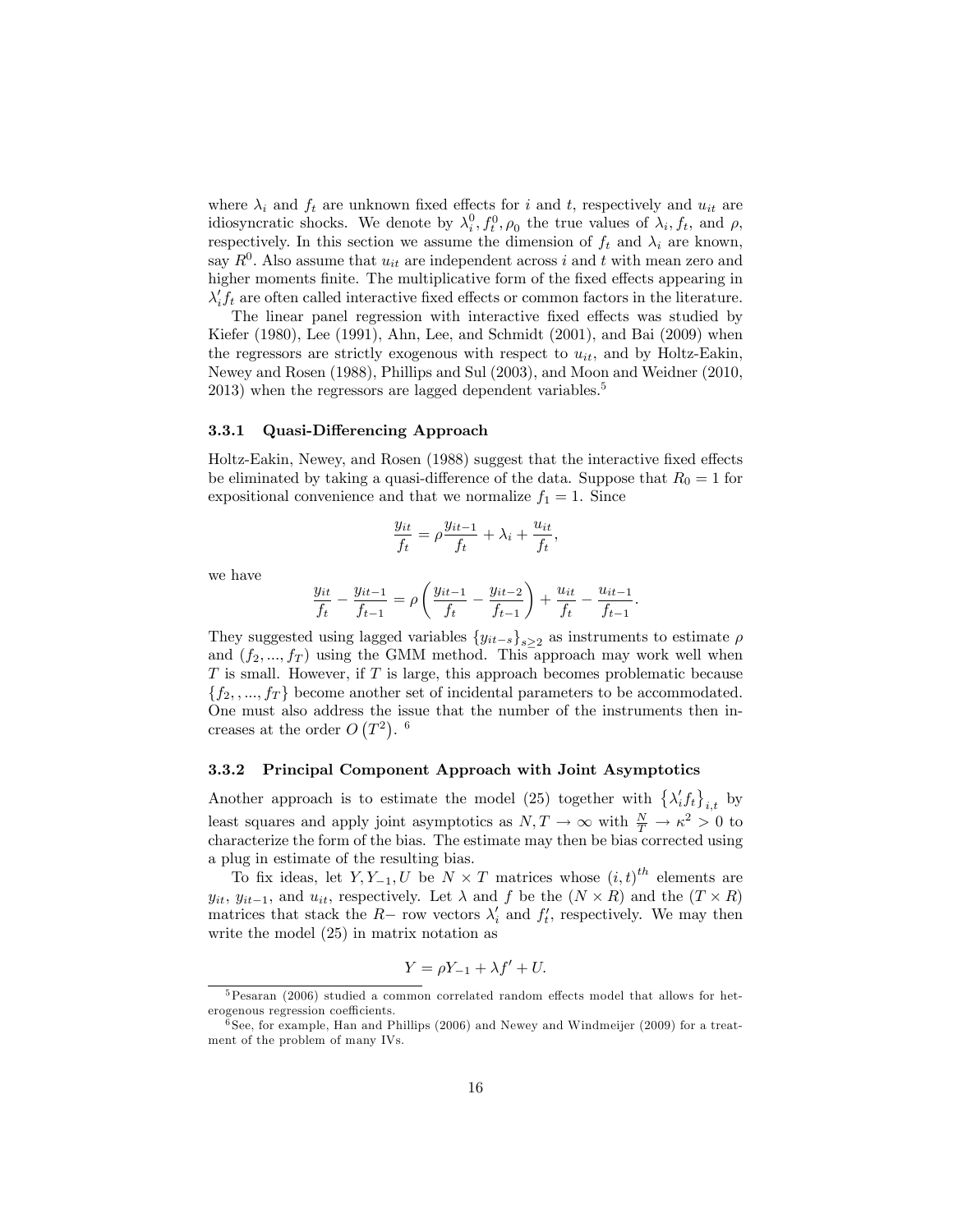Notice that  $\lambda$  and  $f$  are not separately identified. One can always transform or rotate with an invertible matrix giving  $\tilde{\lambda} = \lambda S$  and  $\tilde{f} = fS^{-1}$  such that  $\lambda f' = \tilde{\lambda} \tilde{f}'$ . However, to identify the parameter of interest  $\rho$ , we do not need to separately identify  $\lambda$  and f. Instead, identification of  $\lambda f'$  is enough. Details of the identification of  $\rho$  are given in Moon and Weidner (2013).

The (negative) Gaussian quasi-loglikelihood function conditioned on the initial conditions  $\{y_{i0}\}\$ and the interactive fixed effects  $\{\lambda_i' f_t\}$  is (up to a constant)

$$
l_{NT}(\rho,\lambda,f) = \text{tr}\left[ \left( Y - \rho Y_{-1} - \lambda f' \right)' \left( Y - \rho Y_{-1} - \lambda f' \right) \right].
$$

The profile quasi-loglikelihood function is

$$
l_{NT}(\rho) = \min_{\lambda, f} l_{NT}(\rho, \lambda, f)
$$
  
=  $\min_{f} \text{tr} [(Y - \rho Y_{-1}) M_f (Y - \rho Y_{-1})']$   
=  $\sum_{t=R+1}^{T} \mu_t [(Y - \rho Y_{-1})' (Y - \rho Y_{-1}))],$ 

where  $M_f = I_T - f (f'f)^{-1} f'$  and  $\mu_k[A]$  is the  $k^{th}$  smallest eigenvalue of matrix A. The QMLE or the fixed effect estimator  $\hat{\rho}$  minimizes  $l_{NT} (\rho)$ :

$$
\hat{\rho} = \arg \min l_{NT}(\rho).
$$

Moon and Weidner (2010, 2013) analyzed the properties of this estimator. As before, suppose that  $u_{it} \sim$  independent across i and t with a finite uniform  $8^{th}$  moment, that is,  $\sup_{i,t} \mathbb{E} (u_{it}^8) < 0$ . Also, assume that  $\lambda_i^0$  and  $f_t^0$  are  $R$ vector strong factors in the sense that

$$
\frac{1}{N}\lambda^{0\prime}\lambda^0 \to_p \Sigma_\lambda > 0 \text{ and } \frac{1}{T}f^{0\prime}f^0 \to_p \Sigma_f > 0.
$$

Under these conditions, they showed that  $\hat{\rho}$  is consistent, that is,

$$
\hat{\rho} \to_p \rho_0.
$$

Their consistency proof is different from the conventional consistency proof of an extremum estimator that uses a uniform law of large numbers and an identification condition. Moon and Weidner (2013)'s proof is to bound  $l_{NT}(\hat{\rho})$  by a lower and an upper bound as follows

$$
c(\hat{\rho} - \rho_0)^2 + O_p\left(\frac{|\hat{\rho} - \rho_0|}{\sqrt{\min\{N, T\}}}\right) + \frac{1}{NT}\operatorname{tr}(U'U) + O_p\left(\frac{1}{\min\{N, T\}}\right)
$$
  

$$
\leq \frac{l_{NT}(\hat{\rho})}{NT} \leq \frac{l_{NT}(\rho_0)}{NT}
$$
  

$$
= \frac{1}{NT}\sum_{t=R+1}^T \mu_t \left[ \left(\lambda^0 f^{0'} + U\right)' \left(\lambda^0 f^{0'} + U\right) \right] \leq \frac{1}{NT}\operatorname{tr}(U'U) \leq 0,
$$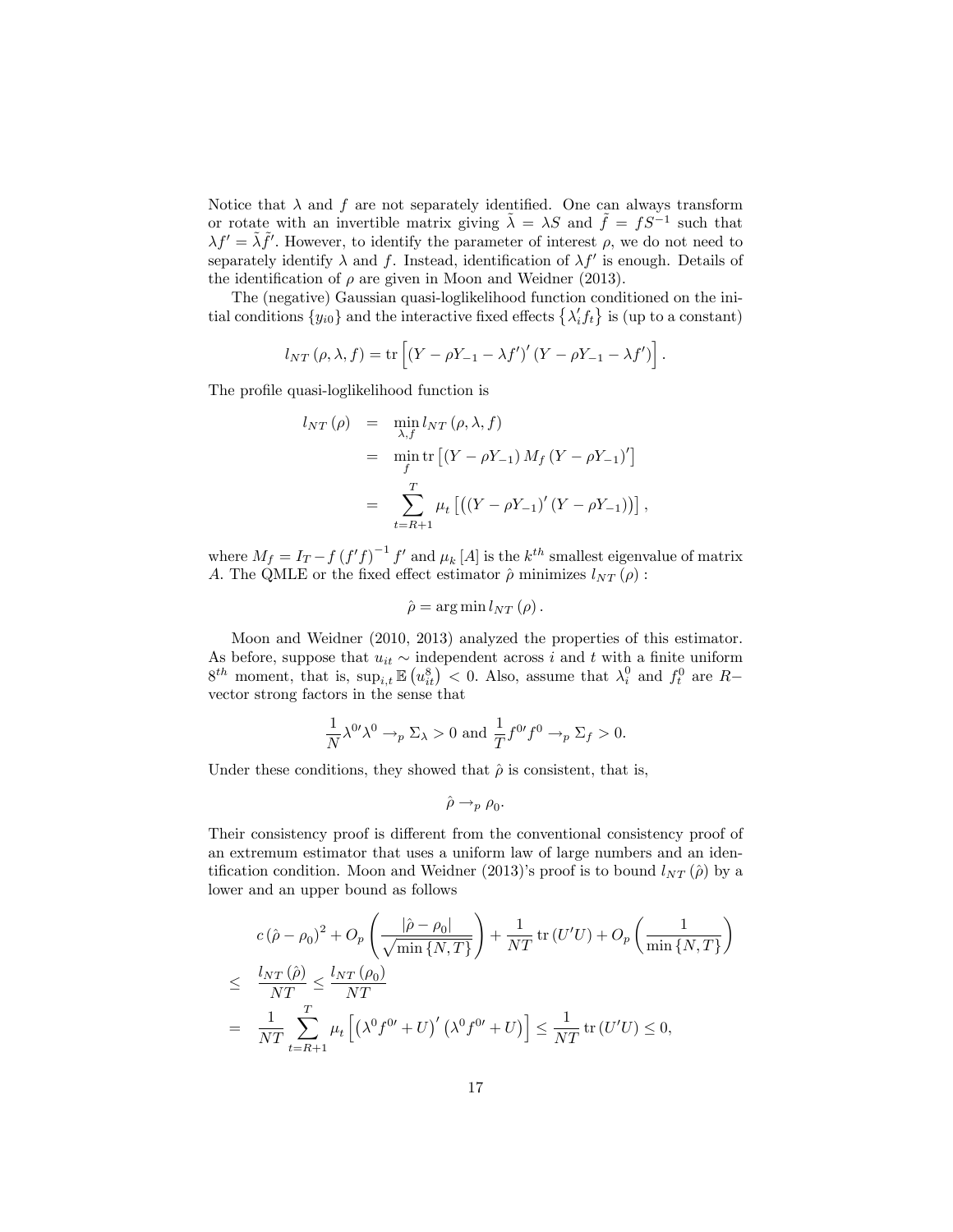from which expression and the given rates we can deduce that

 $\overline{\phantom{a}}$ 

$$
\hat{\rho} - \rho_0 = O_p\left(\frac{1}{\sqrt{\min\{N, T\}}}\right) = o_p(1).
$$

A remaining challenge is to derive the limit distribution of  $\hat{\rho} - \rho_0$ . The problem is challenging because the conventional approach to deriving the limiting distribution of an extremum estimator typically uses a quadratic approximation of the objective function obtained, for example, via a Taylor approximation. Instead, Moon and Weidner (2010, 2013) use the perturbation theory of a linear operator to approximate  $l_{NT}(\rho)$  with a quadratic function of  $\rho$  as

$$
l_{NT}(\rho) - l_{NT}(\rho_0) = l_{q,NT}(\rho) + \mathcal{R}_{NT}(\beta),
$$

where

$$
l_{q,NT}(\rho) = -2\sqrt{NT} (\rho - \rho_0) C_{NT} + (\sqrt{NT} (\rho - \rho_0))^{2} W_{NT}
$$
  
\n
$$
C_{NT} = C^{(1)} (\lambda^{0}, f^{0}, Y_{-1}, U) + C^{(2)} (\lambda^{0}, f^{0}, Y_{-1}, U)
$$
  
\n
$$
C^{(1)} (\lambda^{0}, f^{0}, Y_{-1}, U) = \frac{1}{\sqrt{NT}} tr (M_{f^{0}} U' M_{\lambda^{0}} Y_{-1})
$$
  
\n
$$
C^{(2)} (\lambda^{0}, f^{0}, Y_{-1}, U) = -\frac{1}{\sqrt{NT}} \begin{bmatrix} tr (U M_{f^{0}} U' M_{\lambda^{0}} Y_{-1} f^{0} (f^{0} f^{0})^{-1} (\lambda^{0} \lambda^{0})^{-1} \lambda^{0} ) \\ + tr (U' M_{\lambda^{0}} U M_{f^{0}} Y'_{-1} \lambda^{0} (\lambda^{0} \lambda^{0})^{-1} (f^{0} f^{0})^{-1} f^{0} ) \\ + tr (U' M_{\lambda^{0}} Y_{-1} M_{f^{0}} U' \lambda^{0} (\lambda^{0} \lambda^{0})^{-1} (f^{0} f^{0})^{-1} f^{0} ) \end{bmatrix}
$$
  
\n
$$
W_{NT} = \frac{1}{NT} tr (M_{f^{0}} Y'_{-1} M_{\lambda^{0}} Y_{-1}),
$$

3  $\mathbf{1}$  $\mathbf{r}$  $\mathbf{I}$  $\overline{1}$ 

and

$$
\sup_{\left|\rho-\rho_0\right|\leq\eta_{NT}}\frac{\mathcal{R}_{NT}\left(\beta\right)}{\left(1+\sqrt{NT}\left(\rho-\rho^0\right)^2\right)}=o_p\left(1\right),\,
$$

for any sequence  $\eta_{NT} \to 0$ . An immediate consequence of the quadratic approximation is that if  $C_{NT} = O_p(1)$ , then

$$
\sqrt{NT} \left( \hat{\rho} - \rho_0 \right) = W_{NT}^{-1} C_{NT} + o_p \left( 1 \right).
$$

Let  $v_{it} = \sum_{\tau=0}^{\infty} \rho_0^{\tau} u_{it-\tau}$  and define the  $(N \times T)$  matrix V with  $v_{it}$ . Also, let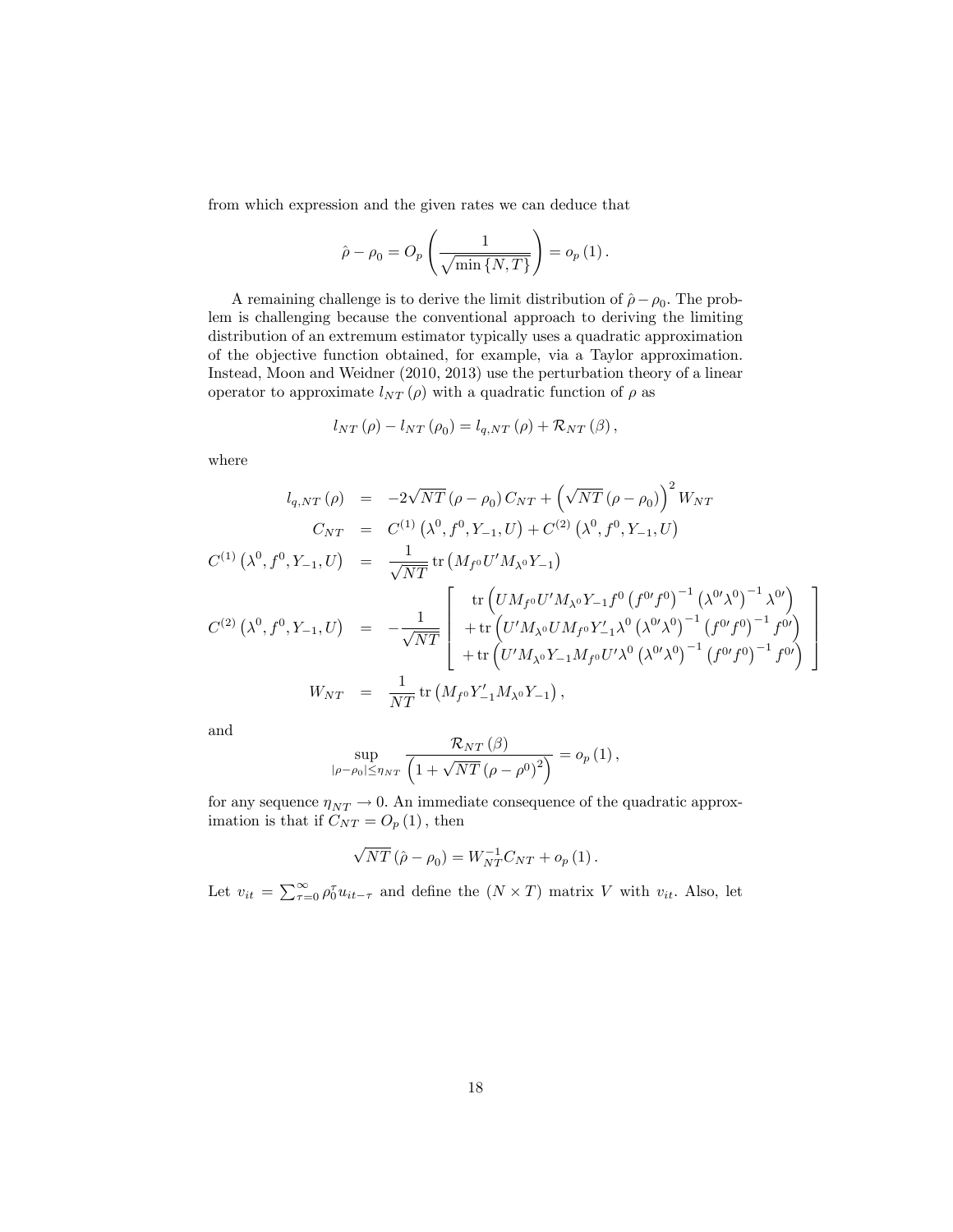$F_t^0 = \sum_{\tau=0}^{\infty} \rho_0^{\tau} f_{t-\tau}^0$  and define the  $(T \times R)$  matrix  $F^0$ . Let <sup>7</sup>

$$
W = \lim_{N,T} \frac{1}{NT} \sum_{i=1}^{N} \sum_{t=1}^{T} \mathbb{E} (v_{it-1}^2),
$$
  
\n
$$
\Omega = \lim_{N,T} \frac{1}{NT} \sum_{i=1}^{N} \sum_{t=1}^{T} \mathbb{E} (u_{it}^2) \mathbb{E} (v_{it-1}^2),
$$
  
\n
$$
B_1 = p \lim_{N,T} \frac{1}{N} \text{tr} [P_{f^0} \mathbb{E} (U'V)],
$$
  
\n
$$
B_3 = p \lim_{N,T} \frac{1}{N} \text{tr} [\mathbb{E} (U'U) M_{f^0} F^0 (f^{0'} f^0)^{-1} f^{0'}]
$$

Suppose that  $\left|\lambda_i^0\right|$  and  $\left|f_t^0\right|$  are uniformly bounded across *i*, *t*. Then, according to Moon and Weidner (2010), as  $N, T \to \infty$  with  $\frac{N}{T} \to \kappa^2 > 0$ ,

:

$$
\sqrt{NT} (\hat{\rho} - \rho_0) \Rightarrow N \left( -\kappa W^{-1} (B_1 + B_3) , W^{-1} \Omega W^{-1} \right).
$$

Here the first bias component  $B_1$  arises because the regressor is a lagged dependent variable and so that the regressor is sequentially exogenous, not strictly exogenous (Bai (2009) does not have this bias since that work assumed only strictly exogenous regressors). The second bias component  $B_3$  arises when the error term  $u_{it}$  is not homoskedastic. (see Bai (2009) and Moon and Weidner  $(2010)$ ).

Nonparametric estimators of  $W$ ,  $\Omega$ ,  $B_1$ , and  $B_3$  are proposed by Moon and Weidner (2010) to achieve bias correction. The resulting bias corrected estimator is

$$
\breve{\rho}^+ = \hat{\rho} + \hat{W}^{-1} \left( \frac{\hat{B}_1}{T} + \frac{\hat{B}_3}{T} \right),
$$

and it is shown that this estimator has the centred limit theory

$$
\sqrt{NT} \left( \tilde{\rho}^+ - \rho_0 \right) \Rightarrow N \left( 0, W^{-1} \Omega W^{-1} \right).
$$

When the error  $u_{it}$  is homoskedastic with  $\mathbb{E}\left(u_{it}^2\right) = \sigma^2$ , we have

$$
\sqrt{NT} \left( \tilde{\rho}^+ - \rho_0 \right) \Rightarrow N \left( 0, 1 - \rho^2 \right)
$$

which is the same distribution as the bias-corrected estimator of Hahn and Kuersteiner (2002) with incidental individual effects.

### **3.4** Incidental Trends:  $\delta\left(\lambda_i, f_t\right)$  or  $\alpha\left(\lambda_i, f_t\right) = \lambda_{i0} + \lambda_{i1}t$

In this section, we turn our attention to panel models with trends. To do so it is convenient to consider a components model specification in which the

<sup>&</sup>lt;sup>7</sup>The bias term  $B_2$  in Moon and Weidner (2010) is zero when the regressor is a lagged dependent variable.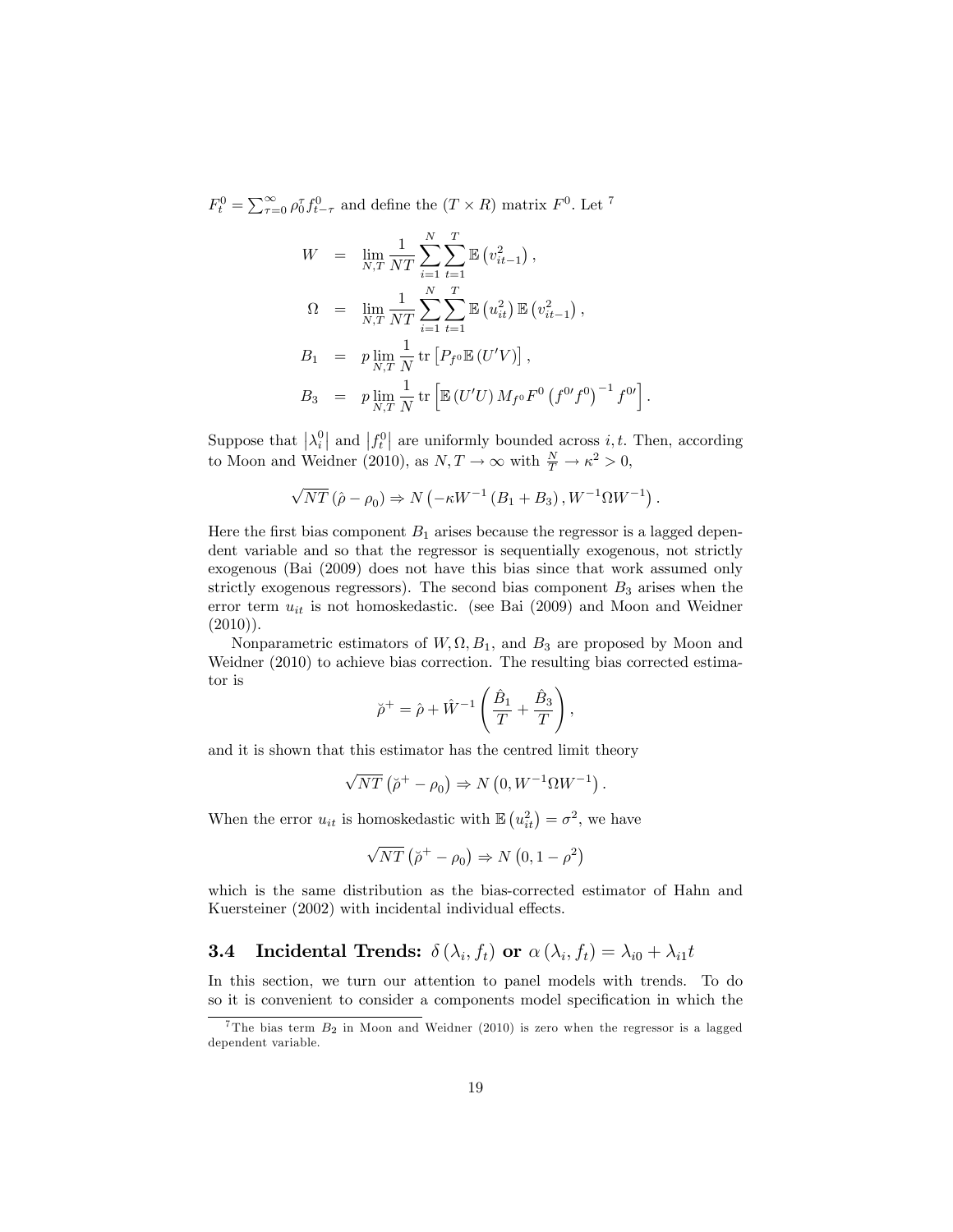observed panel data  $y_{it}$  consist of a cross-sectionally heterogenous linear trend superposed with serially correlated errors. Our discussion of this model is in two parts, depending on whether the serial correlation in the errors is weak or strong.

#### 3.4.1 Weakly Serially Correlated Case

Suppose that the observed panel  $y_{it}$  is generated by the system

$$
y_{it} = \lambda_{i0} + \lambda_{i1}t + \varepsilon_{it}
$$
  
\n
$$
\varepsilon_{it} = \rho \varepsilon_{it-1} + u_{it},
$$
\n(26)

where  $|\rho| < 1$  and  $u_{it} \sim iid(0, \sigma^2)$  with  $\mathbb{E}|u_{it}|^{4+\varsigma} < \infty$  for some  $\varsigma > 0$ . In this model the individual time series  $y_{it}$  are stationary with deterministic trends. The component panel model (26) can be written in an augmented regression form. Subtracting  $\rho y_{it-1}$  from  $y_{it}$ , we have

$$
y_{it} = \lambda_{i0} (1 - \rho) + \lambda_{i1} (t - \rho (t - 1)) + \rho y_{it-1} + u_{it}
$$
  
=  $\lambda_{i0} + \lambda_{i0} t + \rho y_{it-1} + u_{it}.$  (27)

The main difference between  $(4)$  and  $(27)$  is that the individual effects in  $(27)$ are now time varying.

Again, suppose that the object of interest with model (27) is to estimate  $\rho$ . Phillips and Sul  $(2007)^8$  showed that the QMLE estimator of  $\rho$  is asymptotically biased for finite  $T$  due to the presence of the incidental trends. The bias in the stationary case is

$$
\hat{\rho} - \rho \rightarrow_p -2\frac{1+\rho}{T-1}\left(1 + O\left(\frac{1}{T}\right)\right).
$$

One way to address the incidental trend problem is to eliminate the incidental trends  $\lambda_{i0} + \lambda_{i1}t$  by a double difference transform, instead of first differencing, as

$$
\Delta^2 y_{it} = \rho \Delta^2 y_{it-1} + \Delta^2 u_{it},\tag{28}
$$

where  $\Delta^2 y_{it} = \Delta (\Delta y_{it}) = y_{it} - 2y_{it-1} + y_{it-2}$ , as suggested in Wansbeek and Knapp (1999). We may then use  $\{y_{it-s}\}_{s\ge3}$  as instruments to estimate  $\rho$  in  $(28).$ 

Another approach is to estimate  $\rho$  in (27) by least squares and then apply joint asymptotics as  $N, T \to \infty$  with  $\frac{N}{T} \to \kappa^2 > 0$  to derive a limit theory. In this case we can show that

$$
\sqrt{NT}\left(\hat{\rho}-\rho\right) \Rightarrow N\left(-2\kappa\left(1+\rho\right),1-\rho^2\right).
$$

The bias corrected estimator is then simply

$$
\check{\rho}^{++} = \hat{\rho} + \frac{2}{T} (1 + \hat{\rho}) = \frac{T + 2}{T} \hat{\rho} + \frac{2}{T}.
$$

<sup>8</sup>Phillips and Sul (2007) also proposed a median unbiased estimator.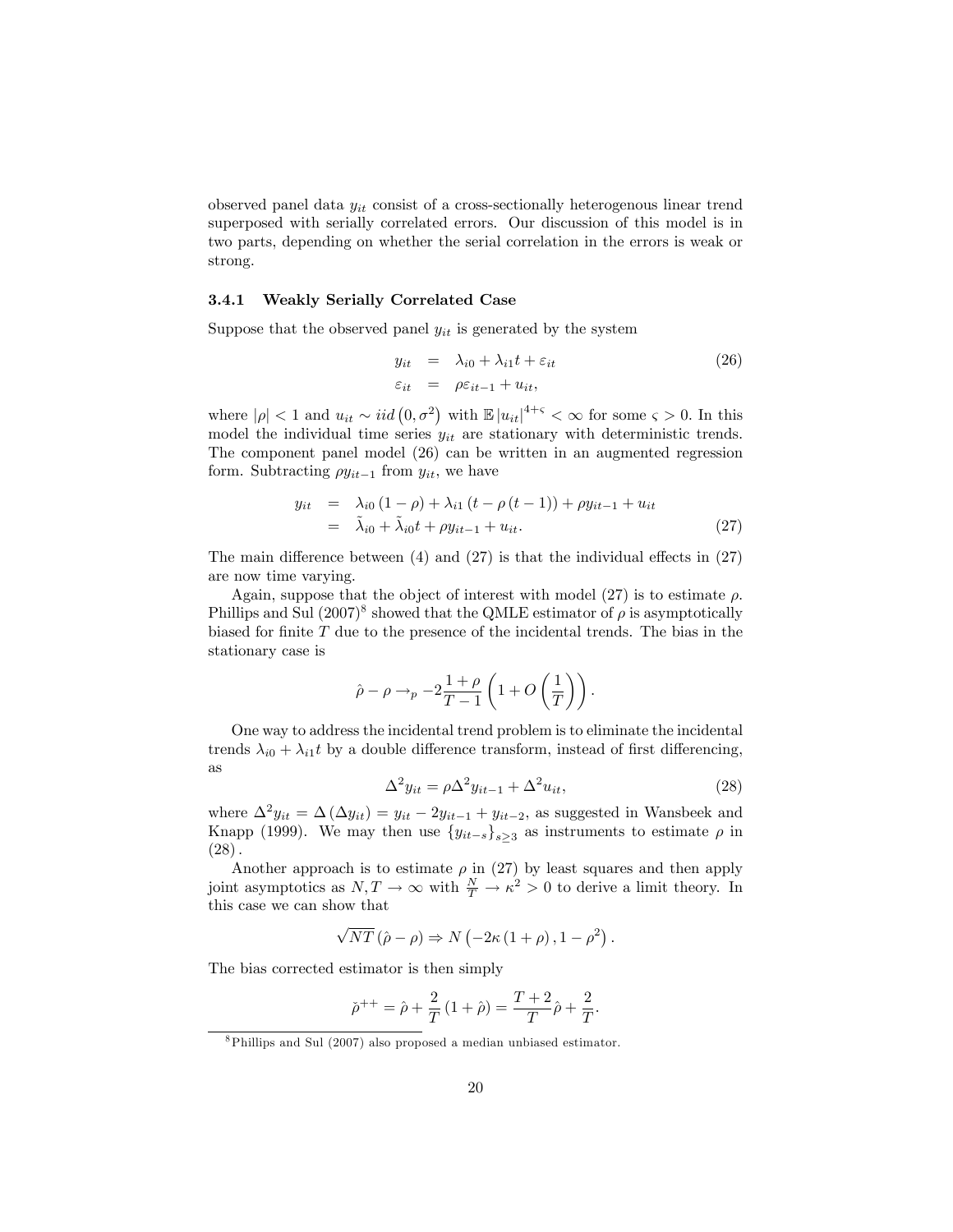It follows that as  $N, T \to \infty$  with  $\frac{N}{T} \to \kappa^2$ , where  $0 < \kappa < \infty$ ,

$$
\sqrt{NT} \left( \tilde{\rho}^{++} - \rho \right) \Rightarrow \mathcal{N} \left( 0, 1 - \rho^2 \right)
$$

which is again the same distribution as in Hahn and Kuersteiner (2002).

#### 3.4.2 Strongly Serially Correlated Case

For a panel whose time series has both deterministic trends and stochastic trends, Moon and Phillips (1999, 2000, 2004) and Phillips and Sul (2007) considered the following model:

$$
y_{it} = \lambda_{i0} + \lambda_{i1}t + \varepsilon_{it} \tag{29}
$$

$$
\varepsilon_{it} = \rho \varepsilon_{it-1} + u_{it}, \tag{30}
$$

where

$$
\rho = \left(1-\frac{\theta}{T}\right).
$$

In  $(29)$ , the time series of panel  $y_{it}$  consists of cross-sectionally heterogeneous deterministic trends and highly persistent errors (or stochastic trends). The modeling of autoregressive roots as local to unity is common in the analysis of time series (e.g., Phillips, 1987). While it is known that the parameter  $\theta$  cannot be consistently estimated from a single time series, Moon and Phillips (1999, 2000, 2004) consider estimation possibilities using panel data. For this, they assume that both the cross sectional dimension  $N$  and the time dimension  $T$ are large such that  $\frac{N}{T} \to 0$ . We also assume that  ${u_{it}}_{i,t}$  are randomly drawn.

First, suppose that  $\varepsilon_{it}$  is observed (equivalently, that  $\lambda_{i0} + \lambda_{i1}t$  is known). Then, we can estimate  $\theta$  consistently. To see this, consider

$$
\hat{\theta}=T\left(1-\hat{\rho}\right),\,
$$

where  $\hat{\rho}$  is the least squares estimator of (30):

$$
\hat{\rho} = \frac{\sum_{i=1}^{N} \sum_{t=1}^{T} \varepsilon_{it-1} \varepsilon_{it}}{\sum_{i=1}^{N} \sum_{t=1}^{T} \varepsilon_{it-1}^{2}}.
$$

As  $N, T \rightarrow \infty$ , since

$$
T(\hat{\rho} - \rho) = \frac{\frac{1}{N} \sum_{i=1}^{N} \frac{1}{T} \sum_{t=1}^{T} \varepsilon_{it-1} u_{it}}{\frac{1}{N} \sum_{i=1}^{N} \frac{1}{T^2} \sum_{t=1}^{T} \varepsilon_{it-1}^2} \to_{p} 0,
$$

it follows that

$$
\hat{\theta} \to_p \theta
$$

contrary to the case where only time series observations are available. An implication is that when panel data are available, using the cross sectional variation, we can estimate strong serial dependence in the data, measured by  $\rho$  in the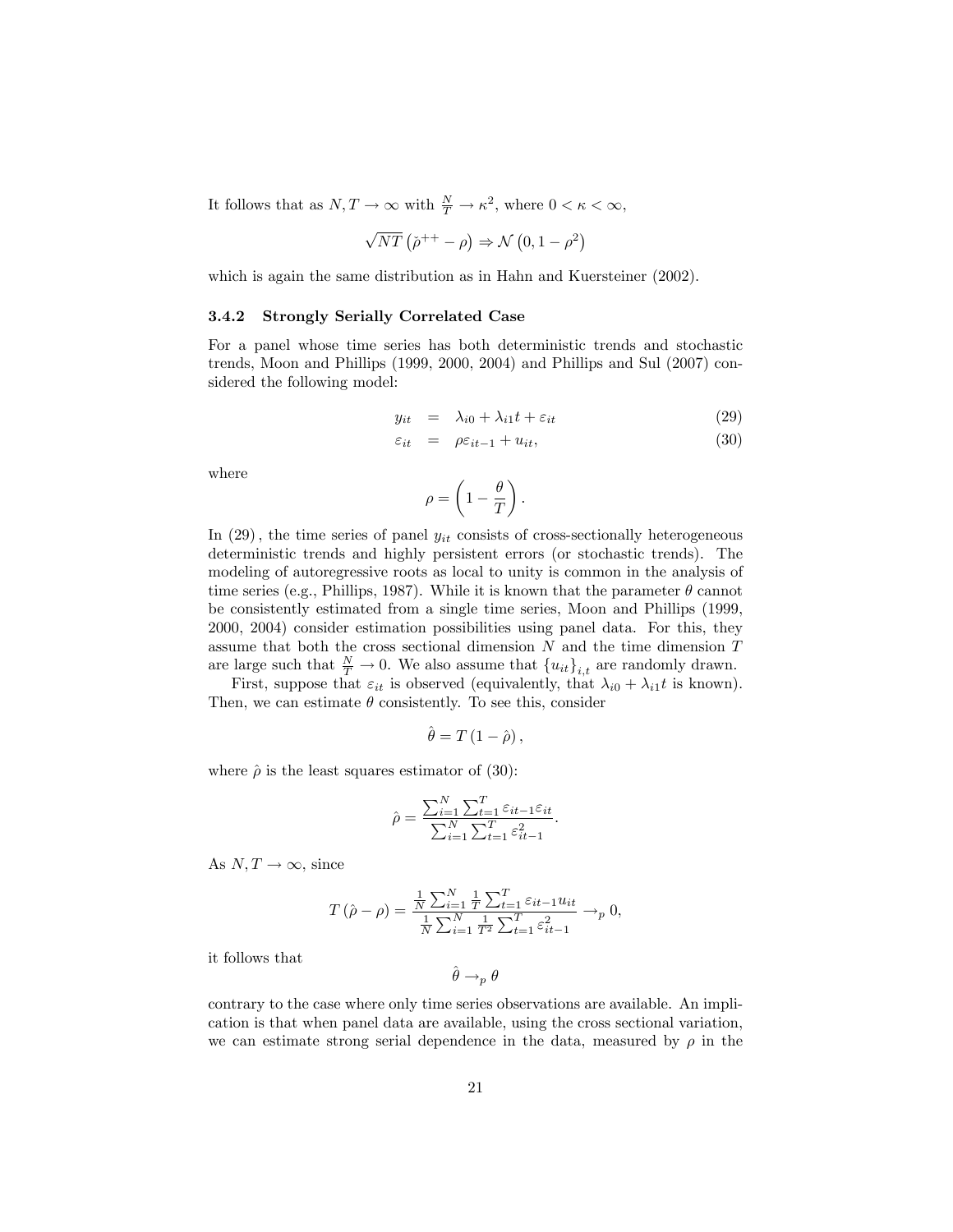vicinity of unity, much more accurately than when only a single time series is available.

Now suppose that the true trends are heterogeneous and unknown, so that  $\lambda_{i0} + \lambda_{i1}t$  become incidental trends. Let  $\Delta_c$  be the quasi-difference operator for some local-to-unity parameter c, so that  $\Delta_c y_{it} = y_{it} - \left(1 - \frac{c}{T}\right)y_{it-1} =$  $\Delta y_{it} + \frac{c}{T} y_{it-1}$ . In this section, we shall denote  $\theta$  as the true localizing coefficient parameter and  $c$  as the parameter used in estimation. Then, the Gaussian quasi log-likelihood function conditional on the initial condition  $y_{i0}$  is

$$
l_{NT}(c, \lambda_1, ..., \lambda_N) = -\frac{1}{2} \sum_{i=1}^{N} \sum_{t=1}^{T} \left( \Delta_c y_{it} - \lambda_{i0} \frac{c}{T} - \lambda_{i1} \left( 1 + c \frac{t-1}{T} \right) \right)^2.
$$

Given c, the MLE for  $\hat{\lambda}_i(c)$  is the OLS estimator of  $\Delta_c y_{it}$  on  $\left(\frac{c}{T}, 1 + c \frac{t-1}{T}\right)$ . Plugging this into  $l_{NT}(c, \lambda_1, ..., \lambda_N)$ , we have the concentrated log-likelihood function

$$
l_{NT}\left(c, \hat{\lambda}_{1}\left(c\right), ..., \hat{\lambda}_{N}\left(c\right)\right) = -\frac{1}{2} \sum_{i=1}^{N} \sum_{t=1}^{T} \left(\Delta_{c} y_{it} - \hat{\lambda}_{i0}\left(c\right) \frac{c}{T} - \hat{\lambda}_{1i}\left(c\right) \left(1 + c \frac{t-1}{T}\right)\right)^{2}.
$$

The QMLE of  $\theta$  is

$$
\hat{\theta} = \arg \max_{c} l_{NT}\left(c, \hat{\lambda}_1(c), ..., \hat{\lambda}_N(c)\right).
$$

Moon and Phillips (1999) showed that

$$
\frac{1}{NT}l_{NT}\left(c,\hat{\lambda}_{1}\left(c\right),...,\hat{\lambda}_{N}\left(c\right)\right) \rightarrow_{p} l\left(c;\theta\right)
$$

for some function  $l(c; \theta)$  uniformly in c, and  $\theta$  does not maximize the limit function  $l(c; \theta)$ . This implies that the probability limit of  $\hat{\theta}$  is not  $\theta$ . The inconsistency of  $\hat{\theta}$  is due to presence of the unknown incidental trends  $\lambda_{i0}+\lambda_{i1}t$  in the panel data. Moon and Phillips (1999) called this inconsistency the "incidental trend" problem.

Moon and Phillips (2000, 2004) investigated how to correct for the bias that arises in the presence of the incidental trends in estimating  $\theta$  in (29). Moon and Phillips (2000) proposed several estimators based on the OLS detrended data. They showed that the estimators are consistent and asymptotically normal when the true parameter  $\theta < 0$  but not when  $\theta = 0$  (the unit root case). For example, consider the pooled OLS panel estimator  $\hat{\theta}^+$  that corrects for the bias due to the time series serial correlation in  $\varepsilon_{it}$ . Moon and Phillips (2000) showed that

$$
\hat{\theta}^+ \to_p F(\theta),
$$

where  $F(\theta) \neq \theta$ . The inconsistency arises because in the regression

$$
\hat{\varepsilon}_{it} = \left(1 - \frac{\hat{\theta}^+}{T}\right)\hat{\varepsilon}_{it-1},
$$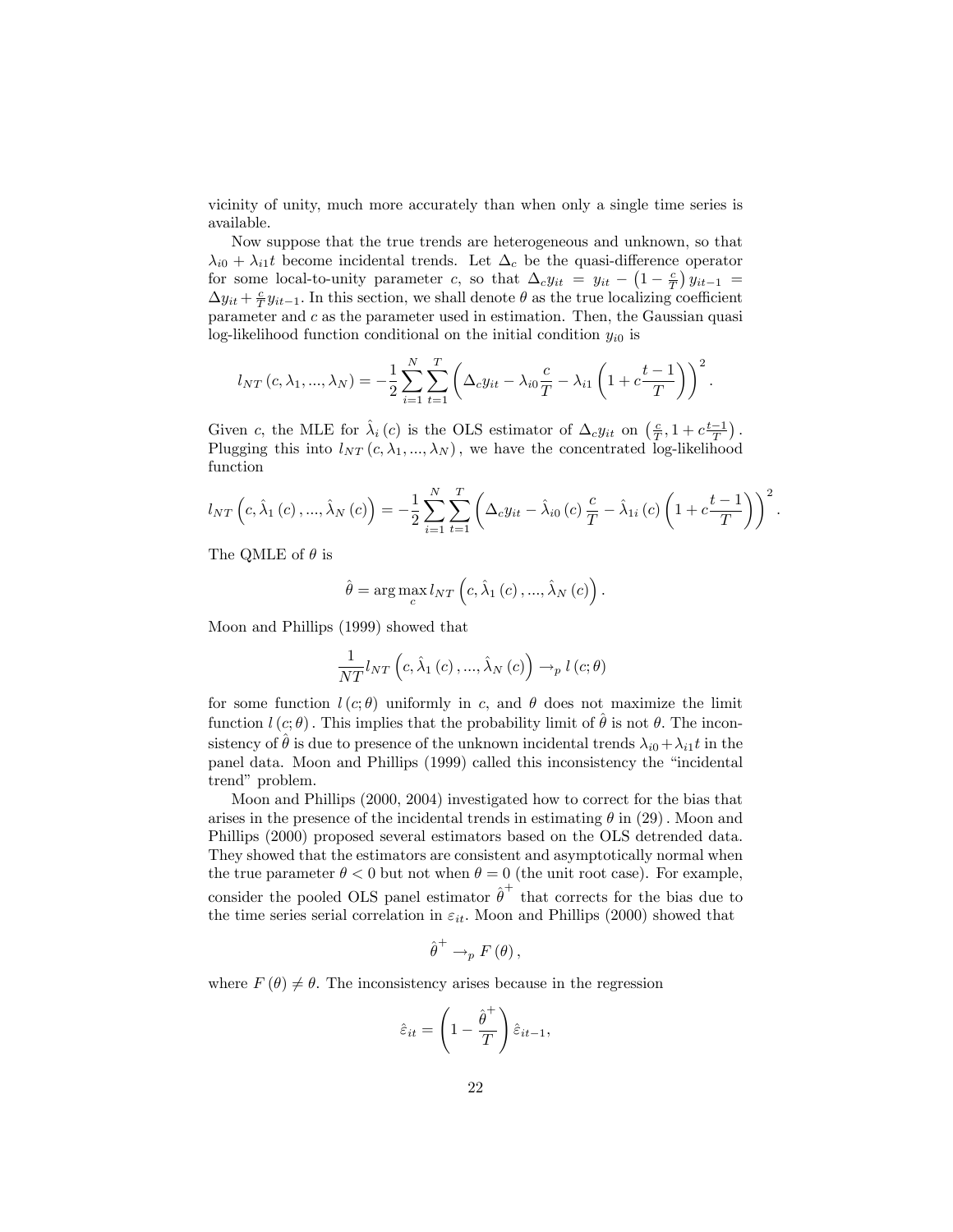where

$$
\hat{\varepsilon}_{it} = y_{it} - \hat{\lambda}_{i0} - \hat{\lambda}_{i1}t
$$
\n
$$
\begin{pmatrix}\n\hat{\lambda}_{i0} \\
\hat{\lambda}_{i1}\n\end{pmatrix} = \begin{pmatrix}\nT & \sum_{t=1}^{T} t \\
\sum_{t=1}^{T} t & \sum_{t=1}^{T} t^{2}\n\end{pmatrix}^{-1} \begin{pmatrix}\n\sum_{t=1}^{T} y_{it} \\
\sum_{t=1}^{T} t y_{it}\n\end{pmatrix},
$$

(here  $\hat{\lambda}_{i0} + \hat{\lambda}_{i1}t$  is the OLS estimator of the incidental trend) the detrended regressor  $\hat{\varepsilon}_{it-1}$  ends up being correlated with the error term  $u_{it}$  even after correcting for the bias due to the serial correlation in  $u_{it}$ .

The first estimator they proposed to resolve this difficulty is to invert the bias function  $F(\theta)$  as

$$
\tilde{\theta} = F^{-1} \left( \hat{\theta}^+ \right).
$$

Through numerical analysis, Moon and Phillips (2000) showed that  $F^{-1}(\bullet)$  is well defined unless  $\theta = 0$ . A second estimation method they proposed is to correct for the asymptotic bias of  $\hat{\theta}^+$  as an approximately linear function of the parameter  $\theta$ . They showed that both estimators are consistent and asymptotically normal when  $\theta < 0$ , but these estimators become invalid when  $\theta = 0$ .

To overcome the problem at  $\theta = 0$ , Moon and Phillips (2004) considered an estimation method based on two asymptotic moment conditions. The first moment condition was considered in Moon and Phillips (2000). Let  $\omega_T(c)$  and  $\lambda_T$  (c) be the biases of the score functions of the concentrated likelihoods of the OLS detrended panel and GLS detrended panel, respectively:

$$
\omega_T(c) = \mathbb{E}\left[\frac{1}{T}\sum_{t=1}^T \left(\hat{\varepsilon}_{it} - \left(1 - \frac{c}{T}\right)\hat{\varepsilon}_{it-1}\right)\hat{\varepsilon}_{it-1}\right] \n\lambda_T(c) = \mathbb{E}\left[\frac{1}{T}\sum_{t=1}^T u_{it}\left(\theta, \hat{\lambda}_i(c)\right)\varepsilon_{it-1}\left(\hat{\lambda}_i(c)\right)\right],
$$

where

$$
u_{it}(c, \lambda_i) = \Delta_c y_{it} - \Delta_c \lambda_{i0} - \lambda_{i1} \Delta_c t
$$
  

$$
\varepsilon_{it-1}(\lambda_i) = y_{it-1} - \lambda_{i0} - \lambda_{i1} (t-1).
$$

The two moment conditions that Moon and Phillips (2004) considered are

$$
m_{1,iT}(c) = \frac{1}{T} \sum_{t=1}^{T} \left( \hat{\varepsilon}_{it} - \left( 1 - \frac{c}{T} \right) \hat{\varepsilon}_{it-1} \right) \hat{\varepsilon}_{it-1} - \omega_T(c)
$$
  

$$
m_{2,iT}(c) = \frac{1}{T} \sum_{t=1}^{T} u_{it} \left( c, \hat{\lambda}_i(c) \right) \varepsilon_{it-1} \left( \hat{\lambda}_i(c) \right) - \lambda_T(c),
$$

and the corresponding GMM estimator is

$$
\hat{\theta}_{GMM} = \arg\min_{c \leq 0} \left( \frac{1}{N} \sum_{i=1}^{N} m_{iT}(c) \right)' \hat{W} \left( \frac{1}{N} \sum_{i=1}^{N} m_{iT}(c) \right),
$$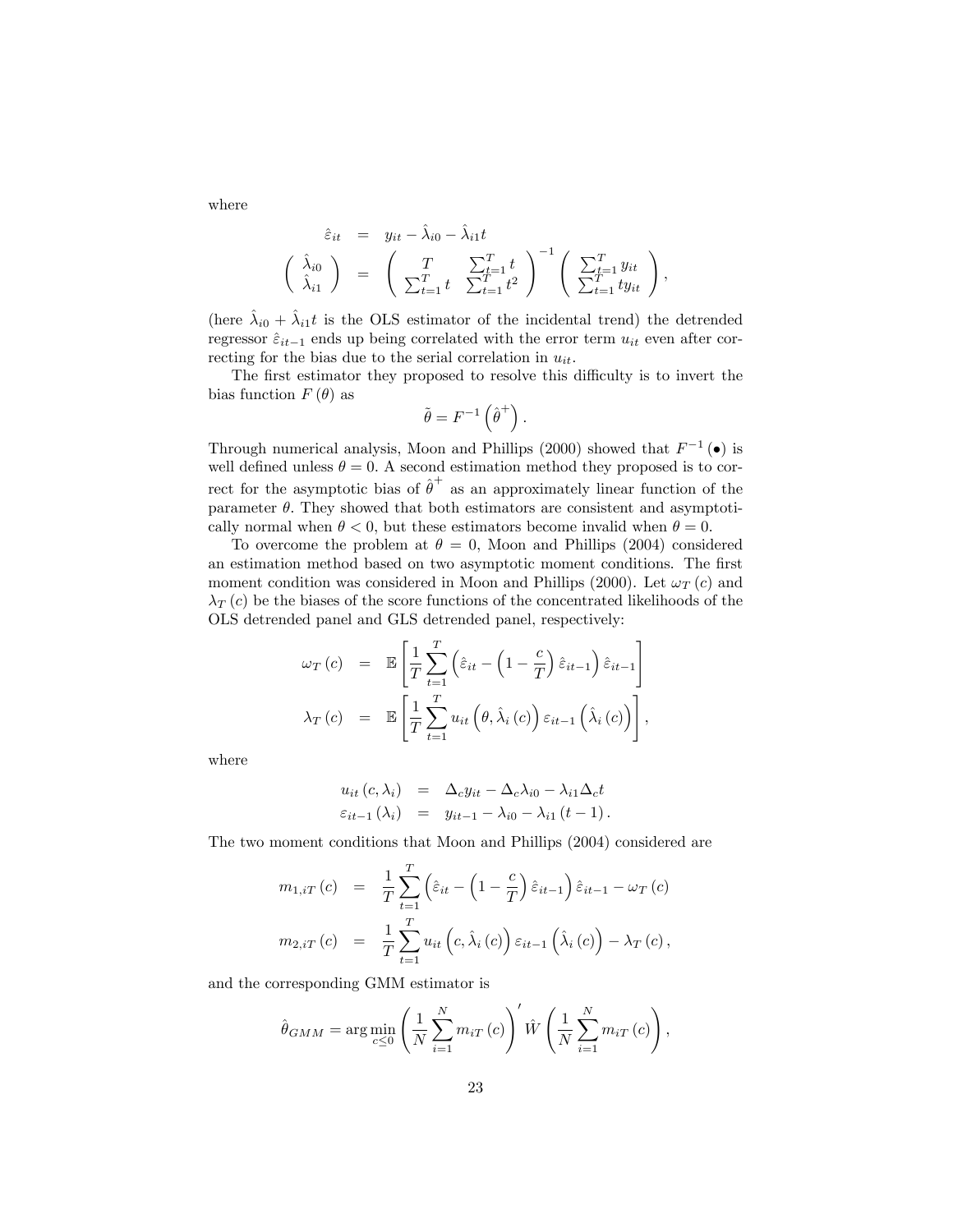where  $m_{iT}(c) = (m_{1,iT}(c), m_{2,iT}(c))'$  and  $\hat{W} \to_p W > 0$ . Moon and Phillips (2004) showed that when  $\theta < 0$ , the GMM estimator  $\hat{\theta}_{GMM}$  is  $\sqrt{N}$  consistent and asymptotically normal as  $N, T \to \infty$  with  $\frac{N}{T} \to 0$ . When  $\theta = 0$ ,  $\hat{\theta}_{GMM}$ is  $N^{1/6}$  consistent and has a nonstandard limiting distribution. So,  $\theta$  is consistently estimable at  $\theta = 0$ . However, an important implication of the limit theory is that the presence of incidental trends complicates the identification of a unit root in panels - making it difficult to discriminate locally in the vicinity of unity. This difficulty motivates the investigation of the power of panel unit root tests, as in Moon, Perron, and Phillips (2007).

# 4 Testing for Unit Roots with Incidental Parameters

A large literature has developed in testing for unit roots in dynamic panels over the past two decades. Information from cross-section observations should be useful in helping to improve inference regarding the long-run properties of data relative to the standard time series tests. However, as the work on local asymptotics described in the previous section makes clear, there are still substantial difficulties in getting good discriminatory power in the immediate vicinity of unity. Our discussion in what follows will focus on the consequences of incidental parameters on the testing problem. Readers should refer to Breitung and Pesaran (2008) for a thorough survey of the area.

We consider a component model where the autoregressive parameter is allowed to be heterogeneous:

$$
y_{it} = \lambda_{0i} + \lambda_{1i}t + u_{it}
$$
  
\n
$$
u_{it} = \rho_i u_{it-1} + \varepsilon_{it},
$$
\n(31)

where the initial conditions are  $y_{i,t-1} = 0$  for all i. For expositional simplicity, we start by assuming that  $\varepsilon_{it}$  is potentially heteroskedastic with mean 0 and variance  $\sigma_i^2$ , but that  $\varepsilon_{it}$  is independent across i and over t with finite fourth moments. The case with serial correlation will be considered later.

The focus of interest is the problem of testing for the presence of a common unit root in the panel when both  $N$  and  $T$  are large, which we express as the null hypothesis

$$
\mathbb{H}_0: \rho_i = 1 \text{ for all } i,
$$
\n(32)

against the alternative

$$
\mathbb{H}_1: \rho_i \neq 1 \text{ for some } i's. \tag{33}
$$

It turns out to be convenient to consider a local alternative specification. We assume that

$$
\rho(\theta_i) = 1 - \frac{\theta_i}{N^{\kappa}T} \text{ for some constant } \kappa > 0,
$$
\n(34)

where  $\theta_i$  is a sequence of iid random variables. As we see below, the constant  $\kappa$ will depend on the nature of the incidental parameters.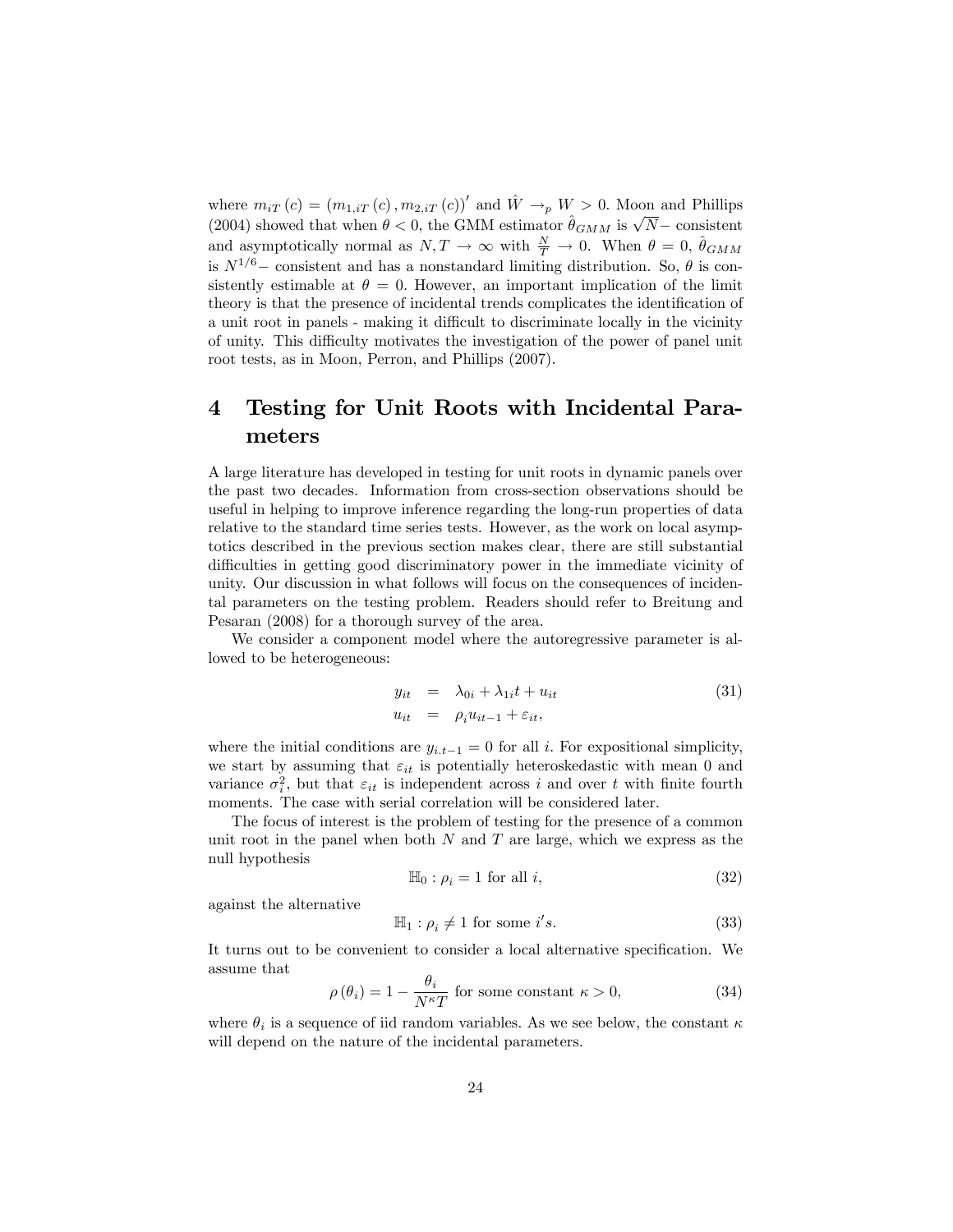Moon, Perron, and Phillips (2007) considered efficient tests for the null hypothesis of a unit root for all individuals in the panel. In terms of the local specification, the null and alternative hypotheses can be formulated as:

$$
\mathbb{H}_0: \ \theta_i = 0 \text{ for all } i,\tag{35}
$$

against the alternative

$$
\mathbb{H}_1: \theta_i \neq 0 \text{ for some } i's.
$$
 (36)

If the alternative was a singleton, i.e. if the alternative were some specific value of the local-to-unity parameters which we may call  $c = (c_1, c_2, ..., c_N)'$ , then by the Neyman-Pearson lemma, the most powerful test is given by the likelihood ratio. As in Elliott et al. (1996) for the time series case, changing the values of c enables the computation of a power envelope from which we may trace out the maximum power of a test for any point alternative. Under Gaussianity, the log-likelihood is given (up to a constant) by

$$
L_{NT}(c) = -\frac{1}{2} \sum_{i=1}^{N} \sum_{t=1}^{T} \frac{1}{\sigma_i^2} \left( \Delta_{c_i} y_{it} - \lambda_{i0} \left( 1 - \rho(c_i) \right) - \lambda_{i1} \left[ t - \rho(c_i) \left( t - 1 \right) \right] \right)^2, \tag{37}
$$

and the test statistic is

$$
V_{fe,NT} = 2[L_{NT}(c) - L_{NT}(0)] - \mu(c),
$$

where  $\mu(c)$  is a centering term that ensures that the statistic has mean 0. When deterministic components are included, we appeal to invariance and use the maximum of the likelihood with respect to these parameters.

One interesting result is that the value of  $\kappa$  that defines local neighborhoods is different according to the specification of the deterministic components. Hence, if  $\lambda_{i1} = 0$  and only individual intercepts are present, we find that  $\kappa = 1/2$  so that the likelihood ratio test can detect alternatives that converge to the null hypothesis of a panel unit root at the rate  $\frac{1}{\sqrt{N}T}$ . However, if individual trends are present with  $\lambda_{i1} \neq \lambda$  for all i, we find that  $\kappa = 1/4$  which means that the maximal power that can be achieved by any test is much lower for a given alternative. Thus, the presence of incidental trends reduces the potential power in discriminating between panels where all individual series have unit roots and panels where some of the individual series have highly persistent but stationary dynamics. Another interesting result is that the presence of incidental intercepts does not change the asymptotic distribution of the test statistic, i.e. the power envelope and distribution of the test statistic is the same whether  $\lambda_{i0} = 0$  or  $\lambda_{i0} \neq 0.$ 

As a result, in the incidental intercepts case, Moon et al. (2007) parametrize the autoregressive parameters as:

$$
\rho(\theta_i) = 1 - \frac{\theta_i}{\sqrt{N}T},
$$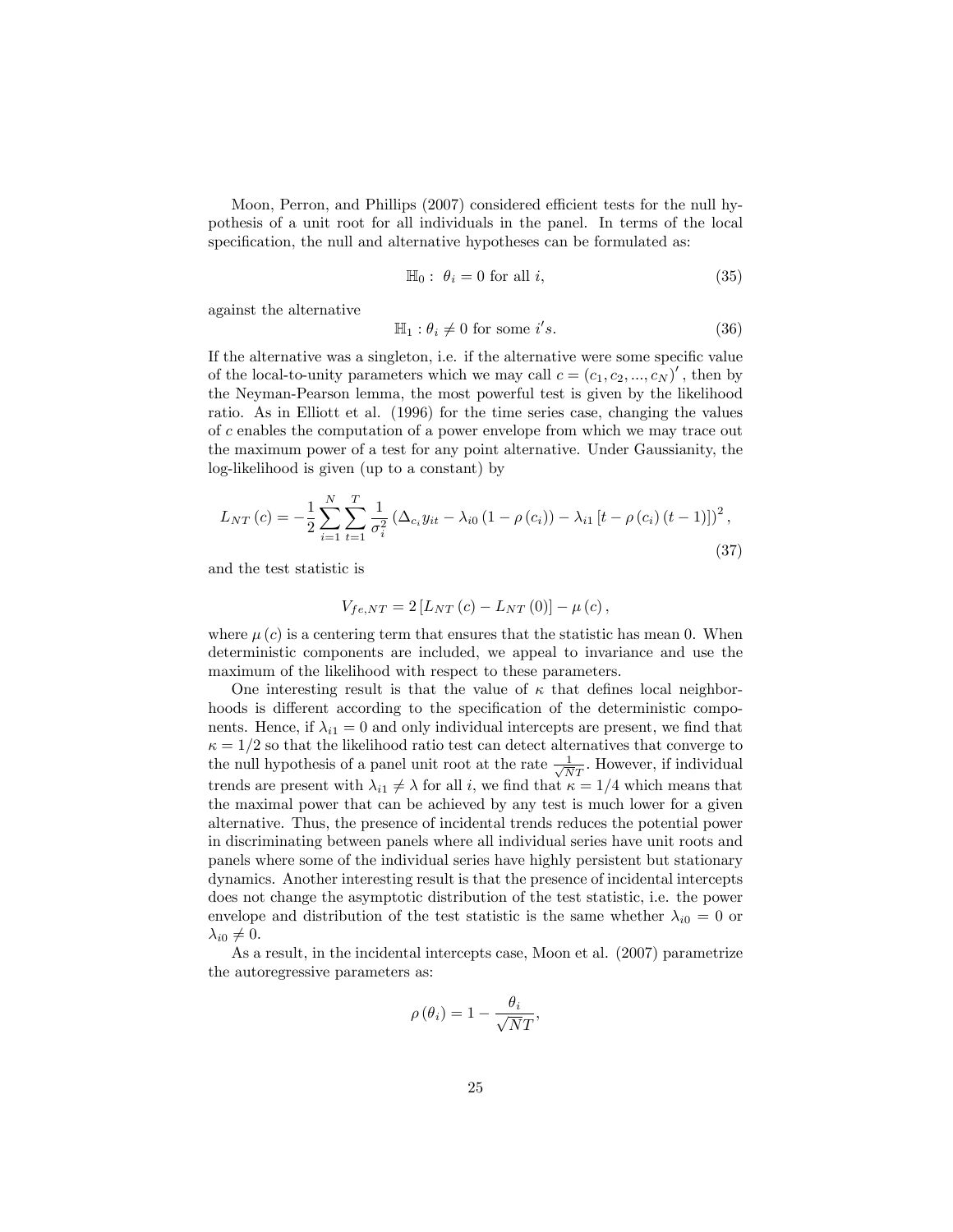and the null hypothesis can be written as:

$$
\mathbb{H}_0: \mathbb{E}(\theta_i)=0
$$

while the alternative hypothesis is:

$$
\mathbb{H}_1 : \mathbb{E}(\theta_i) > 0
$$

where the  $\theta_i$ 's are assumed to be independent across i and lie in the bounded interval  $[0, M_\theta]$  for some  $M_\theta \geq 0$ . The centering term in the likelihood ratio statistic (37) is  $\mu(c) = \frac{1}{2N} \sum_{i=1}^{N} c_i^2$ , and its asymptotic distribution is  $N(-\mathbb{E}(c_i\theta_i), 2\mu(c))$ which reflects the impact of both the values of the local-to-unity parameters in the population  $(\theta_i)$  and those used to set up the test and compute the likelihood ratio statistic  $(c_i)$ .

Moon et al. (2007) make the above test operational by proposing an estimator for  $\sigma_i^2$  and suggesting a common-point-optimal test in which one chooses all  $c_i$  to be the same. In that case, the asymptotic power of a test at level  $\alpha$ is  $\Phi\left(\frac{\mathbb{E}(\theta_i)}{\sqrt{2}} - \bar{z}_\alpha\right)$  where  $\bar{z}_\alpha$  is the  $(1-\alpha)$  quantile from the standard normal distribution. A remarkable feature of this result is that power is independent of the value of the common  $c_i$  chosen, in contrast to the time series case where power depends on the choice of the local to unity parameter used to construct the test.

In the incidental trends case, that is when  $\lambda_{i1} \neq \lambda$  for all i, as already mentioned, the local neighborhoods must shrink to 1 at a slower rate and the autoregressive parameters are parametrized as (see Ploberger and Phillips, 2002):

$$
\rho(\theta_i) = 1 - \frac{\theta_i}{N^{1/4}T}.
$$

In this instance, it is possible to allow for some possibly explosive behavior and the assumption made on  $\theta_i$  is that it is contained in a bounded interval  $[-M_{l\theta}, M_{u\theta}]$  where  $M_{l\theta}$  and  $M_{u\theta}$  are non-negative constants. Under this assumption, the null hypothesis of a panel unit root can be expressed as:

$$
\mathbb{H}_0: \mathbb{E}\left(\theta_i^2\right)=0
$$

while the alternative hypothesis is:

$$
\mathbb{H}_1 : \mathbb{E}(\theta_i^2) > 0.
$$

The use of the second moment is necessary since the requirement that  $\mathbb{E}(\theta_i) = 0$ does not imply that all  $\theta_i$ 's are 0.

Under this scenario, the centering term in the likelihood ratio statistic (37) is

$$
\mu(c) = -\frac{1}{N^{1/4}} \sum_{i=1}^{N} c_i - \frac{1}{N^{1/2}} \sum_{i=1}^{N} c_i^2 \omega_{p2T} - \frac{1}{N} \sum_{i=1}^{N} c_i^4 \omega_{p4T},
$$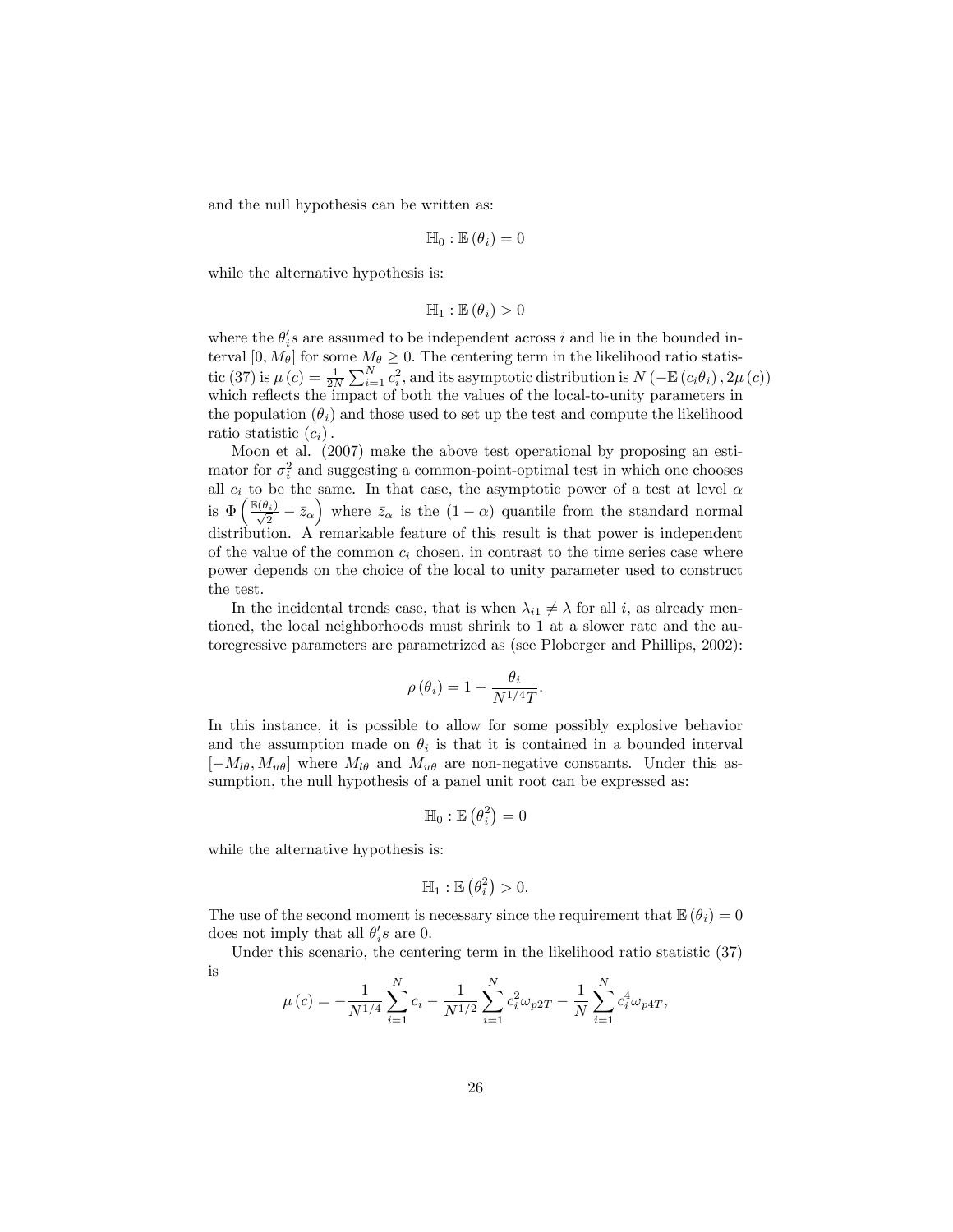where

$$
\omega_{p2T} = -\frac{1}{T} \sum_{t=1}^{T} \frac{t-1}{T} + \frac{2}{T} \sum_{t=1}^{T} \frac{t}{T} \left(\frac{t-1}{T}\right) - \frac{1}{3},
$$
\n
$$
\omega_{p4T} = \frac{1}{T^2} \sum_{t=1}^{T} \sum_{s=1}^{T} \frac{t-1}{T} \frac{s-1}{T} \min\left(\frac{t-1}{T}, \frac{s-1}{T}\right) - \frac{2}{3} \frac{1}{T} \sum_{t=1}^{T} \left(\frac{t-1}{T}\right)^2 + \frac{1}{9}.
$$

The asymptotic distribution is now  $N\left(-\frac{1}{90}\mathbb{E}\left(c_i^2\theta_i^2\right), \frac{1}{45}\mathbb{E}\left(c_i^4\right)\right)$ . A common point optimal test that is constructed by imposing the same value of  $c_i$  for all units would have power  $\Phi\left(\frac{1}{\epsilon}\right)$  $\frac{1}{6\sqrt{5}}\mathbb{E}(\theta_i^2) - \bar{z}_{\alpha}\right)$ , again independent of the particular choice of common local-to-unity parameter used to set up the test. However, this test has power below the power envelope unless the alternative hypothesis is homogeneous, i.e. all  $\theta's$  are the same. Based on simulation results, Moon et al. (2007) recommend the use of  $c_i = 1$  to construct the test.

Moon et al. (2013) extend these results to the case where  $\varepsilon_{it}$  is serially correlated. They show that optimal tests under serial correlation involve two adjustments to the above statistics. First, the error variance in the denominator must be replaced by the corresponding long-run variance denoted  $\omega_i^2$ , and, second, the centering of the statistic must be adjusted to account for the correlation between the error and the lagged dependent variable as in the standard Phillips-Perron statistic in the time series case. This adjustment depends on the one-sided long-run variance  $\Lambda_i = \sum_{j=1}^{\infty} \mathbb{E} \left( \varepsilon_{it} \varepsilon_{t-j} \right)$ .

In the case of incidental intercepts, the new centering is  $\mu(c) = \frac{1}{2N} \sum_{i=1}^{N} c_i^2 +$  $\frac{2}{\sqrt{2}}$  $\frac{2}{N} \sum_{i=1}^{N} c_i \frac{\Lambda_i}{\omega_i^2}$ , whereas with incidental trends, the centering is

$$
\mu\left(c\right)=-\frac{1}{N^{1/4}}\sum_{i=1}^{N}c_{i}\frac{\sigma_{i}^{2}}{\omega_{i}^{2}}-\frac{1}{N^{1/2}}\sum_{i=1}^{N}c_{i}^{2}\omega_{p2T}-\frac{1}{N}\sum_{i=1}^{N}c_{i}^{4}\omega_{p4T}.
$$

In both cases, the new centering reduces to the centering term in Moon et al. (2007) as  $\Lambda_i = 0$  and  $\sigma_i^2 = \omega_i^2$  if no serial correlation is present.

# 5 Nonlinear Dynamic Panels

The incidental parameter problem in nonlinear panel regressions where the incidental parameters are not additively separable is a further challenging problem, in particular, when  $T$  is fixed. Surveys of the early literature are available in Arellano and Honore (2001) and Hsiao (2003). For more recent research results, readers may refer to Arellano and Hahn (2006) and Arellano and Bonhomme (2010). This section provides a selective survey on more recent developments of nonlinear dynamic panel regression research. In particular, we focus on estimating the common parameter<sup>9</sup> of the nonlinear dynamic panel regression model

<sup>&</sup>lt;sup>9</sup>Another parameter of interest that has been widely studied in nonlinear panel regression models is the average marginal effect (or average treatment effect). See, for example, Fernandez-Val (JoE), Chernazhukov, Fernandez-Val, Hahn, and Newey (2013, Econometrica).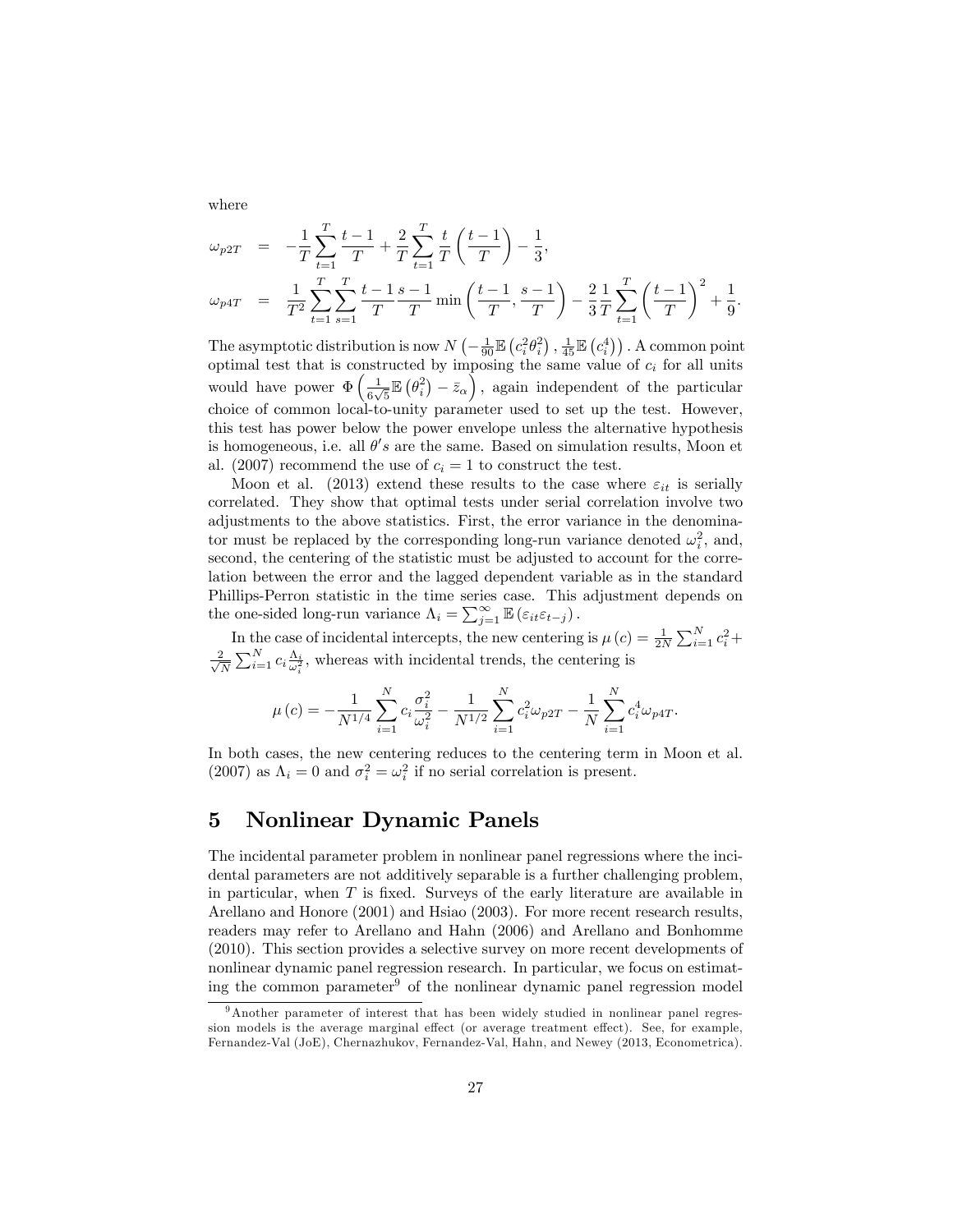and on bias reduction methods.

### 5.1 Concentrated Likelihood Approach

Hahn and Newey (2004), Arellano and Hahn (2006), and Hahn and Kuersteiner (2011) extended the idea of Hahn and Kuersteiner (2002) to nonlinear panel regression models and characterize the bias due to the incidental parameters using joint asymptotics as  $N, T \to \infty$  with  $\frac{N}{T} \to \kappa^2$ . In particular, Hahn and Kuersteiner (2011) allowed the panel regression to be nonlinear and dynamic in which the individual fixed effect parameters and the lagged dependent variables enter the regression model nonlinearly.

Suppose that the observed panel data is  $x_{it}$ . The typical composition of  $x_{it}$  is  $x_{it} = (y_{it}, y_{it-1}, z_{it})$ , where  $y_{it}$  is the dependent variable in the panel regression and  $(y_{it-1}, z_{it})$  are regressors. Let  $\theta$  be the common parameters of interest, including the coefficient of the lagged dependent regressor  $y_{it-1}$ , and  $\lambda_i$  be the individual fixed effects. Let  $(\theta_0, \lambda_1^0, ..., \lambda_N^0)$  be the true parameters. Consider the fixed effect estimator that maximizes some objective function

$$
\left(\hat{\theta}, \hat{\lambda}_1, ..., \hat{\lambda}_N\right) = \arg \max \sum_{i=1}^N \sum_{t=1}^T \psi\left(x_{it}; \theta, \lambda_i\right).
$$

Denote

$$
l_{it}(\theta, \lambda_i) = \psi(x_{it}; \theta, \lambda_i).
$$

An example of  $l_{it}(\theta, \lambda_i)$  is the conditional log likelihood function. Define

$$
w_{it}(\theta, \lambda_i) = \frac{\partial l_{it}(\theta, \lambda_i)}{\partial \theta}, \ w_{it} = w_{it}(\theta_0, \lambda_i^0), \ v_{it}(\theta, \lambda_i) = \frac{\partial l_{it}(\theta, \lambda_i)}{\partial \lambda_i}, \ v_{it} = v_{it}(\theta_0, \lambda_i^0),
$$
  

$$
w_{it}^{\lambda} = \frac{\partial w_{it}(\theta_0, \lambda_i^0)}{\partial \lambda_i}, \ v_{it}^{\lambda} = \frac{\partial v_{it}(\theta_0, \lambda_i^0)}{\partial \lambda_i}
$$
  

$$
V_{2it}(\theta, \lambda_i) = v_{it}^2(\theta, \lambda_i) + \frac{\partial v_{it}(\theta, \lambda_i)}{\partial \lambda_i}, \ W_{it}(\theta, \lambda_i) = w_{it}(\theta, \lambda_i) - v_{it}(\theta, \lambda_i) \mathbb{E}[v_{it}^{\lambda}]^{-1} \mathbb{E}[w_{it}^{\lambda}]
$$
  

$$
W_{it} = W_{it}(\theta_0, \lambda_i^0), \ W_{it}^{\lambda} = \frac{\partial W_{it}(\theta_0, \lambda_i^0)}{\partial \lambda_i}, \ W_{it}^{\lambda\lambda} = \frac{\partial^2 W_{it}(\theta_0, \lambda_i^0)}{\partial \lambda_i^2}.
$$
  

$$
\mathcal{I}_i = -\mathbb{E}\left[\frac{\partial W_{it}(\theta_0, \lambda_i^0)}{\partial \theta}\right].
$$

Hahn and Kuersteiner (2011) showed that in a general nonlinear dynamic panel regression model, as  $N, T \to \infty$  with  $\frac{N}{T} \to \kappa^2$ ,

$$
\sqrt{NT}\left(\hat{\theta} - \theta_0\right) \Rightarrow N\left(\kappa B, \mathcal{I}^{-1}\Omega \mathcal{I}^{-1}\right),\tag{38}
$$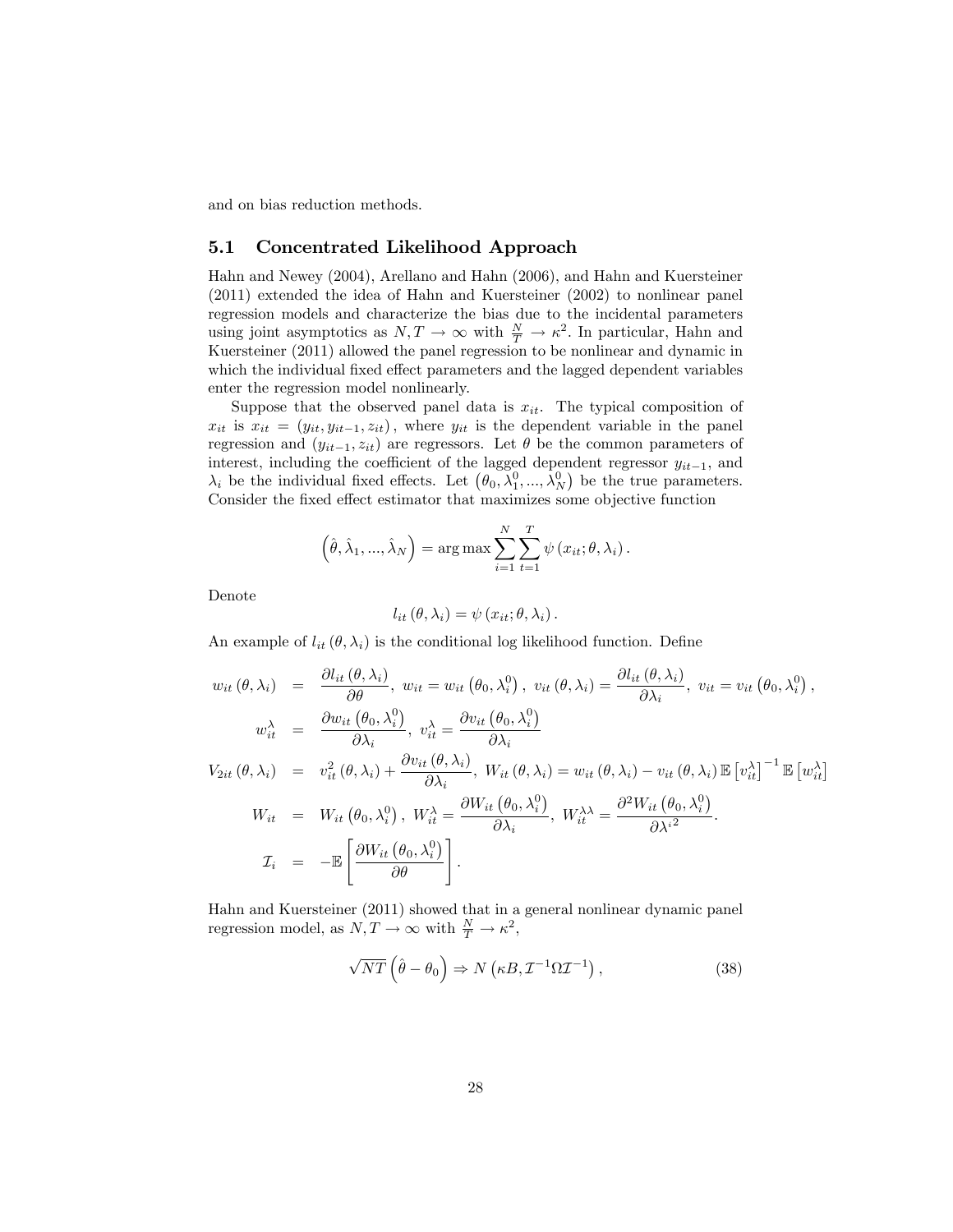where

$$
\mathcal{I} = \lim_{N} \frac{1}{N} \sum_{i=1}^{N} \mathcal{I}_i, \ \Omega = \lim_{N} \frac{1}{N} \sum_{i=1}^{N} Var \left( \frac{1}{\sqrt{T}} \sum_{t=1}^{T} W_{it} \right)
$$
  
\n
$$
B = -\mathcal{I}^{-1} \left( \lim_{N} \frac{1}{N} \sum_{i=1}^{N} \frac{\sum_{l=-\infty}^{\infty} Cov \left( v_{it}, W_{it-l}^{\lambda} \right)}{\mathbb{E} \left[ v_{it}^{\lambda} \right]} - \frac{1}{2} \lim_{N} \frac{1}{N} \sum_{i=1}^{N} \frac{\mathbb{E} \left[ W_{it}^{\lambda \lambda} \right] \sum_{l=-\infty}^{\infty} Cov \left( v_{it}, v_{it-l} \right)}{\mathbb{E} \left[ v_{it}^{\lambda} \right]^{2}} \right).
$$

Notice that in the dynamic linear regression model (4), we have

$$
B = \frac{-(1 - \rho_0)}{1 - \rho_0^2} = -\frac{1}{1 + \rho_0},
$$

as shown in  $(20)$ . Hahn and Kuersteiner  $(2011)$  also provide a consistent estimator  $\hat{B}$  of the bias  $B$ , and propose a bias corrected estimator

$$
\hat{\theta}^+ = \hat{\theta} - \frac{1}{T}\hat{B}.
$$

The intuition underlying (38) is as follows. Consider an infeasible estimator  $\tilde{\theta}$  based on  $\hat{\lambda}_i (\theta_0)$  rather than  $\hat{\lambda}_i (\hat{\theta})$ , where

$$
0 = \sum_{i=1}^{N} \sum_{t=1}^{T} W_{it} \left( \tilde{\theta}, \hat{\lambda}_{i} \left( \theta_{0} \right) \right).
$$

Then, conventional first order Taylor approximation yields

$$
\tilde{\theta} - \theta_0 \simeq \left(\frac{1}{N} \sum_{i=1}^N \mathcal{I}_i\right)^{-1} \frac{1}{NT} \sum_{i=1}^N \sum_{t=1}^T W_{it} \left(\theta_0, \hat{\lambda}_i \left(\theta_0\right)\right).
$$

Applying a second order Taylor series approximation to  $W_{it}(\theta_0, \hat{\lambda}_i(\theta_0))$ , we have

$$
\frac{1}{\sqrt{NT}} \sum_{i=1}^{N} \sum_{t=1}^{T} W_{it} \left( \theta_0, \hat{\lambda}_i \left( \theta_0 \right) \right) \simeq \frac{1}{\sqrt{NT}} \sum_{i=1}^{N} \sum_{t=1}^{T} W_{it} + \frac{1}{\sqrt{NT}} \sum_{i=1}^{N} \sum_{t=1}^{T} W_{it}^{\lambda} \left( \hat{\lambda}_i \left( \theta_0 \right) - \lambda_i^0 \right) + \frac{1}{2\sqrt{NT}} \sum_{i=1}^{N} \sum_{t=1}^{T} W_{it}^{\lambda \lambda} \left( \hat{\lambda}_i \left( \theta_0 \right) - \lambda_i^0 \right)^2.
$$

Since  $\hat{\lambda}_i (\theta_0) - \lambda_i^0 \simeq -\frac{1}{T} \sum_{t=1}^T v_{it} (\mathbb{E} (v_{it}^{\lambda}))^{-1}$ , we have

$$
\sqrt{NT} \left( \tilde{\theta} - \theta_0 \right) \simeq \left( \frac{1}{N} \sum_{i=1}^N \mathcal{I}_i \right)^{-1} \left( \frac{1}{\sqrt{NT}} \sum_{i=1}^N \sum_{t=1}^T W_{it} \right) \n- \sqrt{\frac{N}{T}} \left( \frac{1}{N} \sum_{i=1}^N \mathcal{I}_i \right)^{-1} \frac{1}{N} \sum_{i=1}^N \left[ \frac{\sum_{t=1}^T v_{it}}{\sqrt{T} \mathbb{E} \left( v_{it}^{\lambda} \right)} \right] \left[ \frac{1}{\sqrt{T}} \sum_{t=1}^T \left( W_{it}^{\lambda} - \frac{\mathbb{E} \left[ W_{it}^{\lambda \lambda} \right]}{2 \mathbb{E} \left( v_{it}^{\lambda} \right)} v_{it} \right) \right],
$$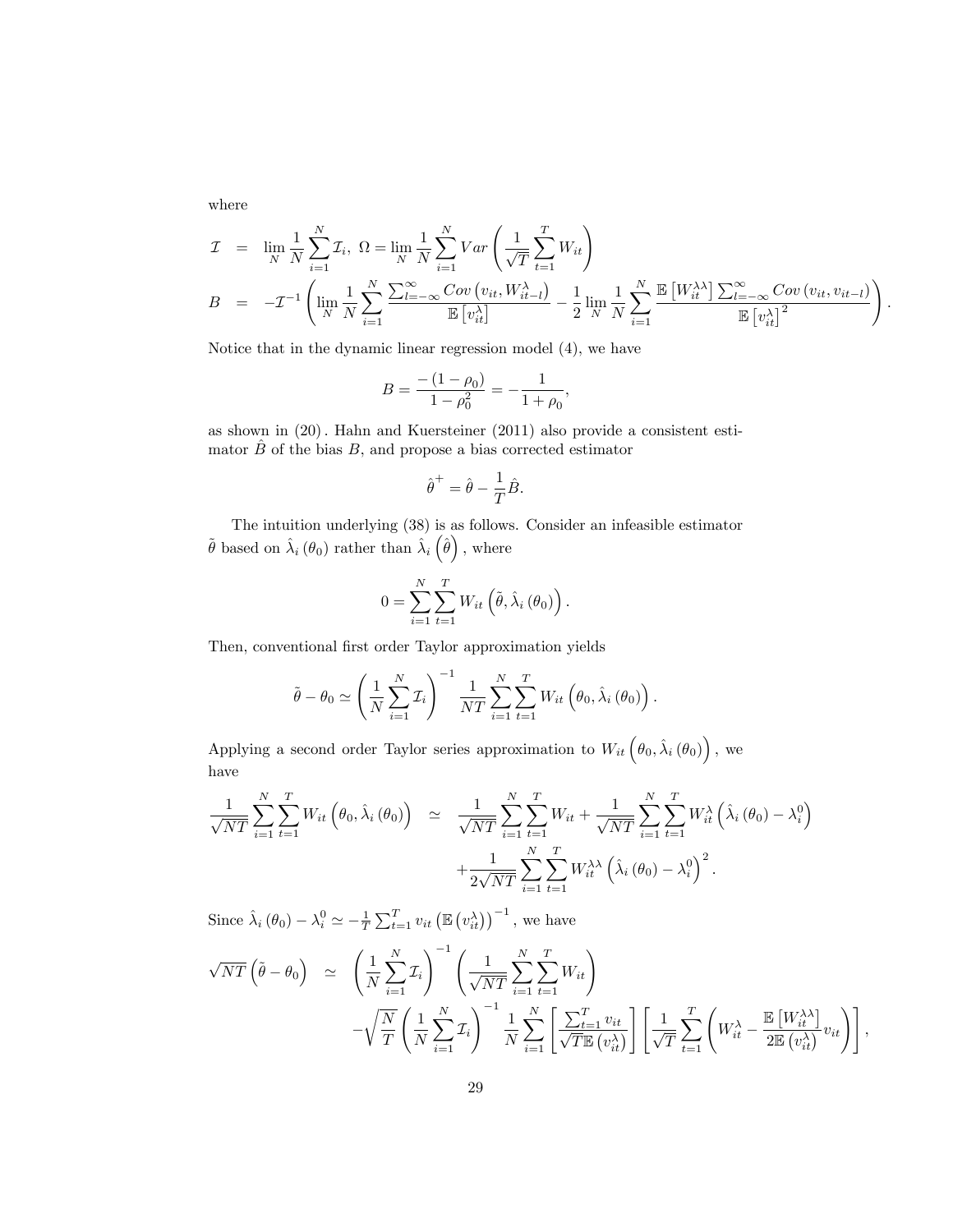and it follows that

$$
\left(\frac{1}{N}\sum_{i=1}^{N} \mathcal{I}_i\right)^{-1} \left(\frac{1}{\sqrt{NT}}\sum_{i=1}^{N} \sum_{t=1}^{T} W_{it}\right) \Rightarrow N\left(0, \mathcal{I}^{-1} \Omega \mathcal{I}^{-1}\right)
$$

and

$$
-\sqrt{\frac{N}{T}}\left(\frac{1}{N}\sum_{i=1}^{N} \mathcal{I}_i\right)^{-1} \frac{1}{N} \sum_{i=1}^{N} \left[\frac{\sum_{t=1}^{T} v_{it}}{\sqrt{T} \mathbb{E}\left(v_{it}^{\lambda}\right)}\right] \left[\frac{1}{\sqrt{T}} \sum_{t=1}^{T} \left(W_{it}^{\lambda} - \frac{\mathbb{E}\left[W_{it}^{\lambda\lambda}\right]}{2\mathbb{E}\left(v_{it}^{\lambda}\right)} v_{it}\right)\right] \rightarrow_{p} \kappa B.
$$

#### 5.2 Integrated Likelihood Approach

The fixed effect estimator concentrates out the incidental parameters in the objective function. Another way to deal with the incidental parameters is to integrate out with a certain weight function or a prior for the parameters. This approach was studied by Arellano and Bonhomme (2009).

Using the notation in this section, suppose that  $l_{it}(\theta, \lambda)$  is the conditional log likelihood function. Let  $l_i(\theta, \lambda) = \frac{1}{T} \sum_{t=1}^T \ln l_{it}(\theta, \lambda)$ . Let  $\pi_i(\lambda_i | \theta)$  be a conditional prior distribution on the individual fixed effect given  $\theta$ . Here the dependence of the  $\pi_i$  on the index i allows for possible conditioning on strictly exogenous regressors and initial conditions. Assume that the support of  $\pi_i(\lambda_i|\theta)$  contains an open neighborhood of the true parameter  $(\theta_0, \lambda_i^0)$  and  $\sup_i \ln \pi_i (\lambda_i | \theta) = O (1) \text{ for all } \theta \text{ and } \lambda_i \text{ as } T \to \infty.$ 

The fixed effect estimator  $\hat{\theta}$  maximizes the concentrated likelihood function

$$
\hat{\theta} = \arg \max \sum_{i=1}^{N} l_i^c(\theta),
$$

where

$$
l_{i}^{c}(\theta)=l_{i}\left(\theta,\hat{\lambda}_{i}(\theta)\right).
$$

An alternative objective function to the concentrated likelihood is the individual log integrated likelihood given by

$$
l_i^I(\theta) = \frac{1}{T} \ln \int \exp\left[T l_i(\theta, \lambda_i)\right] \pi_i(\lambda_i|\theta) d\lambda_i.
$$

This likelihood could be considered subjective Bayesian with a joint prior that is separable in the individual effects. The target likelihood is defined as

$$
\bar{l}_{i}(\theta)=l_{i}(\theta,\bar{\lambda}_{i}(\theta)),
$$

where

$$
\bar{\lambda}_{i}(\theta) = \arg\max_{\lambda_{i}} p \lim_{T} l_{i}(\theta, \lambda_{i}).
$$

Notice that the concentrated and target likelihood functions can be regarded as integrated likelihood functions with respect to the priors

$$
\bar{\pi}_{i}\left(\lambda_{i}|\theta\right)=\delta\left(\lambda_{i}-\bar{\lambda}_{i}\left(\theta\right)\right)\text{ and }\pi_{i}^{c}\left(\lambda_{i}|\theta\right)=\delta\left(\lambda_{i}-\hat{\lambda}_{i}\left(\theta\right)\right),
$$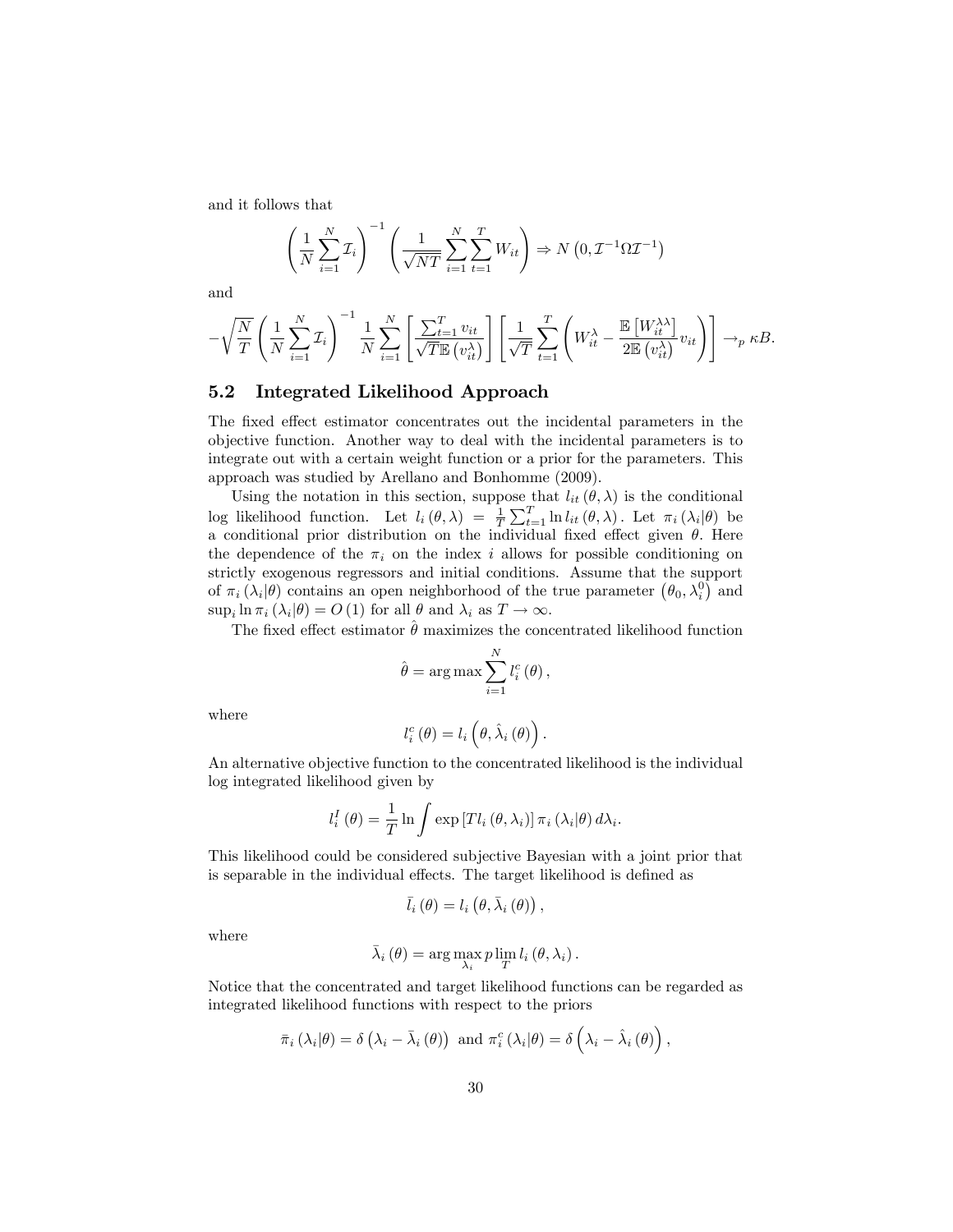where  $\delta(\cdot)$  is the Dirac delta function. Here  $\pi_i^c(\lambda_i|\theta)$  is a sample counterpart of  $\bar{\pi}_i(\lambda_i|\theta)$ . Define  $v_i(\theta,\lambda_i) = \frac{\partial l_i(\theta,\lambda_i)}{\partial \lambda_i}$  and  $v_i^{\lambda_i}(\theta,\lambda_i) = \frac{\partial v_i(\theta,\lambda_i)}{\partial \lambda_i}$ ,  $v_i^{\theta}(\theta,\lambda_i) =$  $\frac{\partial v_i(\theta,\lambda_i)}{\partial \theta}$ , and  $v_i^{\lambda_i \lambda_i}(\theta,\lambda_i) = \frac{\partial^2 v_i(\theta,\lambda_i)}{\partial \lambda_i^2}$ .

Arellano and Bonhomme (2009) showed that the bias of the integrated likelihood is

$$
\mathbb{E}\left[l_i^I\left(\theta\right) - \bar{l}_i\left(\theta\right)\right] = const + \frac{\beta_i\left(\theta\right)}{T} + O\left(\frac{1}{T^2}\right),\,
$$

where

$$
\beta_{i}(\theta) = \frac{1}{2} \left\{ \mathbb{E} \left[ -v_{i}^{\lambda_{i}} \left( \theta, \bar{\lambda}_{i} \left( \theta \right) \right) \right] \right\}^{-1} \mathbb{E} \left[ T v_{i}^{2} \left( \theta, \bar{\lambda}_{i} \left( \theta \right) \right) \right] - \frac{1}{2} \ln \mathbb{E} \left[ -v_{i}^{\lambda_{i}} \left( \theta, \bar{\lambda}_{i} \left( \theta \right) \right) \right] + \ln \pi_{i} \left( \bar{\alpha}_{i} \left( \theta \right) \left| \theta \right. \right).
$$

Let  $b_i(\theta_0) = \frac{\partial}{\partial \theta} |_{\theta_0} \beta_i(\theta)$  be the first order bias of the integrated score evaluated at the true value. Arellano and Bonhomme defined a prior family as bias reducing or robust, if and only if

$$
b_{\infty}(\theta_0) = p \lim_{N} \frac{1}{N} \sum_{i=1}^{N} b_i(\theta_0) = o(1).
$$

Since bias reduction of the moment equation (score function) implies bias reduction of the estimator, for a robust prior family, the mode of the integrated likelihood

$$
\hat{\theta}_{I} = \arg \max_{\theta} \sum_{i=1}^{N} l_i^I(\theta)
$$

has zero first-order bias, that is,

$$
p \lim_{N \to \infty} \hat{\theta}_I = \theta_0 + o\left(\frac{1}{T}\right).
$$

Arellano and Bonhomme showed that a prior  $\pi_i$  is bias-reducing if

$$
\frac{\partial}{\partial \theta}\bigg|_{\theta_{0}} \ln \pi_{i} \left( \bar{\alpha}_{i} \left( \theta \right) | \theta \right) = \frac{\partial}{\partial \theta}\bigg|_{\theta_{0}} \ln \left( \mathbb{E}\left[ -v_{i}^{\lambda_{i}} \left( \theta, \bar{\lambda}_{i} \left( \theta \right) \right) \right] \left\{ \mathbb{E}\left[ T v_{i}^{2} \left( \theta, \bar{\lambda}_{i} \left( \theta \right) \right) \right] \right\}^{-1/2} \right) + O\left( \frac{1}{T} \right).
$$

They suggested the following data-dependent prior:

$$
\pi_i^R\left(\lambda_i|\theta\right) \propto \mathbb{E}\left[-\widehat{v_i^{\lambda_i}\left(\theta,\lambda_i\right)}\right] \left\{\mathbb{E}\left[\widehat{v_i^2\left(\theta,\lambda_i\right)}\right]\right\}^{-1/2},\,
$$

where the hat denotes consistent estimators as  $T \to \infty$ . In the pseudo likelihood setting, they suggested

$$
\pi_i^R\left(\lambda_i|\theta\right) \propto \mathbb{E}\left[\widehat{-v_i^{\lambda_i}\left(\theta,\lambda_i\right)}\right]^{1/2} \exp\left(-\frac{T}{2}\left\{\mathbb{E}\left[\widehat{-v_i^{\lambda_i}\left(\theta,\lambda_i\right)}\right]\right\}^{-1}\mathbb{E}\left[\widehat{v_i^2\left(\theta,\lambda_i\right)}\right]\right).
$$

Under these robust priors, as  $N, T \to \infty$  with  $\frac{N}{T} \to \kappa^2$ ,

$$
\sqrt{NT}\left(\hat{\theta}_I-\bar{\theta}\right)=o_p\left(1\right),\,
$$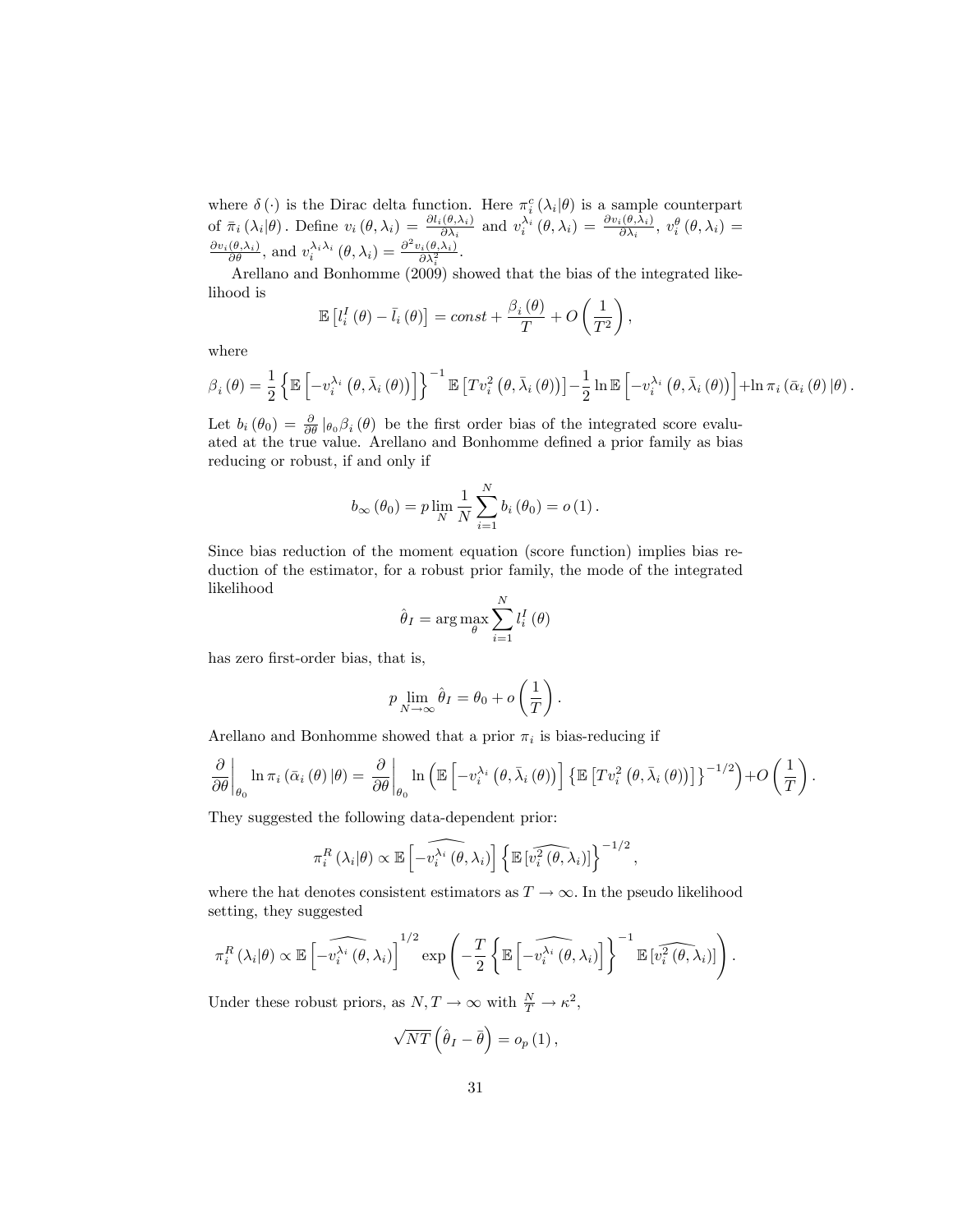where  $\bar{\theta} = \arg \max_{\theta} \sum_{i=1}^{N} \bar{l}_i(\theta)$ . Therefore,

$$
\sqrt{NT}\left(\hat{\theta}_I - \theta_0\right) = \sqrt{NT}\left(\bar{\theta} - \theta_0\right) + o_p\left(1\right).
$$

# 6 Order Selection in Dynamic Panels

As indicated in the Introduction, the presence of incidental parameters further complicates model selection. Standard procedures such as the Akaike Information Criterion (AIC), Bayesian Information Criterion (BIC), or Hannan-Quinn (HQ) suppose that the number of parameters is Önite or grows slowly as sample size increases. The presence of incidental parameters violates this assumption, and Stone (1979) showed that BIC is inconsistent with incidental parameters. The same problem occurs in dynamic panels with fixed effects. The reason why BIC is inconsistent in this context is that the usual Laplace approximation does not hold for an infinity of parameters, thereby requiring an infinite dimensional integration.

It is particularly remarkable that BIC is also inconsistent as an order estimator in dynamic panels without fixed effects as shown recently by Han, Phillips and Sul (2012b). The reason for this curious finding is that in a panel as  $N \to \infty$ there are an infinity of observations relevant to models with a lower lag order than those with higher lag order. It is this discrepancy in the use of the data that can lead to inconsistency in conventional order selectors like BIC. Han Phillips and Sul show that the overestimation probability in the BIC order selector is 50%. The remedy is to raise the penalty in the BIC criterion to take account of this difference.

How to perform model selection with incidental parameters remains an ongoing issue in the panel literature although some approaches have been developed recently. Berger et al. (2003) have shown that the choice of priors is important with incidental parameters, and that a suitable choice can make BIC consistent in this context. They also propose a different approximation that leads to a criterion that is consistent in model selection.

Alternatively, in a Kullback-Leibler approach, one must increase the penalty used because standard methods impose penalties that are too small if the problem of incidental parameters is not taken into account. For example, Lee (2012) considers the problem of selecting a model among a set of candidate models that may not contain the true one. Suppose that there are two sets of parameters, those of interest denoted by  $\psi_k$  with dimension  $r_k$  for model k and the incidental parameters  $\lambda_i$ . He defines a set of information criteria for model k of the form:

$$
LIC^{h}(\mathcal{M}^{k}) = -\frac{2}{NT} \sum_{i=1}^{N} \sum_{t=1}^{T} \log f_{it} \left(z_{it}; \hat{\psi}_{M}^{k}, \hat{\lambda}_{i}^{k}\right) + r_{k} \frac{h(N, T)}{NT} + \frac{2}{NT} \sum_{i=1}^{N} M_{i} \left(\hat{\psi}_{M}^{k}\right)
$$

where  $h(N,T)$  is a penalty function that differentiates the criteria. The estimator  $\psi_M$  is based on the modified profile likelihood that corrects for the fact that the score of the profile likelihood is not  $0$  due to the incidental parameters.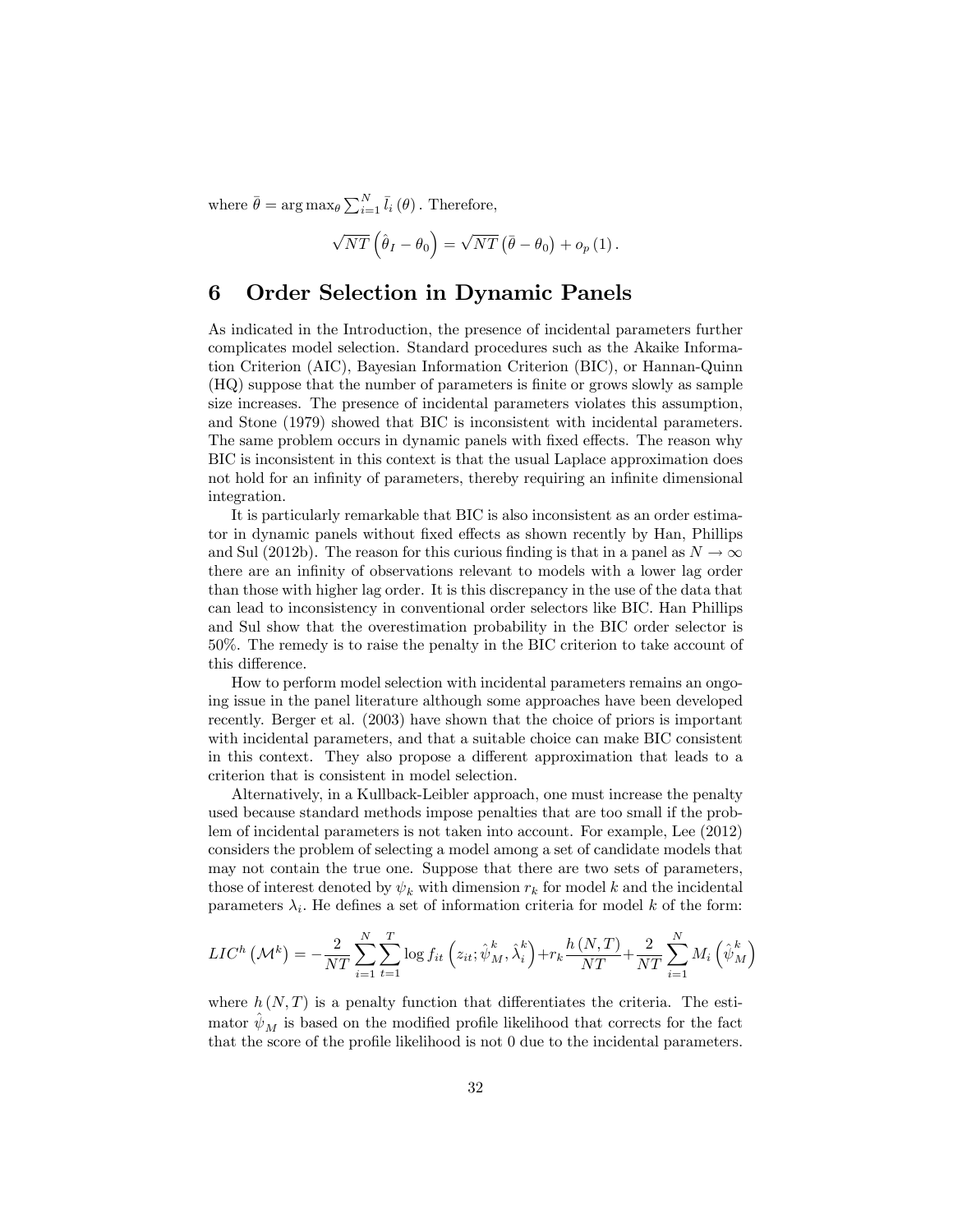The penalty in these criteria has two components. The first one is the same as in the standard AIC and BIC and is proportional to the number of parameters. For the AIC, one would set  $h(N,T) = 2$  while for BIC, one would set  $h(N,T) = \log(NT)$ . The second term is the contribution associated with the presence of incidental parameters. This term is always positive so that a more severe penalty is imposed relative to the standard criteria.

# 7 Conclusions

Practical empirical work with dynamic panel models offers many opportunities for learning about individual behavior over time and the common elements that figure in that behavior. This work also faces many challenges, ranging from the impact of individual effects and incidental trends on estimation bias in short wide panels, through to the difficulties of treating nonlinear dynamic models with nonseparable fixed effects, and the problems of inconsistency in dynamic model specification. This chapter has overviewed some of the established methodology in the field, the ground that has been won in developing a theory of inference for dynamic panel modeling, as well as some exciting ongoing research that seeks to address some of the many challenges that remain.

# References

- [1] Ahn, S. C., Lee, Y.H., and P. Schmidt ( 2001): GMM Estimation of Linear Panel Data Models with Time-varying Individual Effects, Journal of Econometrics,101, 219-255.
- [2] Ahn, S., and P. Schmidt (1995): Efficient Estimation of Models for Dynamic Panel Data, Journal of Econometrics, 68, 5–28.
- [3] Anderson, T.W. and C. Hsiao (1982): Formulation and Estimation of Dynamic Models Using Panel Data, Journal of Econometrics 18, 47–82,
- [4] Arellano, M., and S. Bond (1991): Some Tests of Specification for Panel Data: Monte Carlo Evidence and an Application to Employment Equations, Review of Economic Studies, 58, 277-297.
- [5] Arellano, M., and S. Bonhomme (2009): Robust Priors in Nonlinear Panel Data Models, *Econometrica*, 77, 489–539.
- [6] Arellano, M., and S. Bonhomme (2010): Nonlinear Panel Data Analysis, Working Paper, CEMFI.
- [7] Arellano, M., and O. Bover (1995): Another Look at the Instrumental Variable Estimation of Error-Component Models, Journal of Econometrics, 68, 29-51.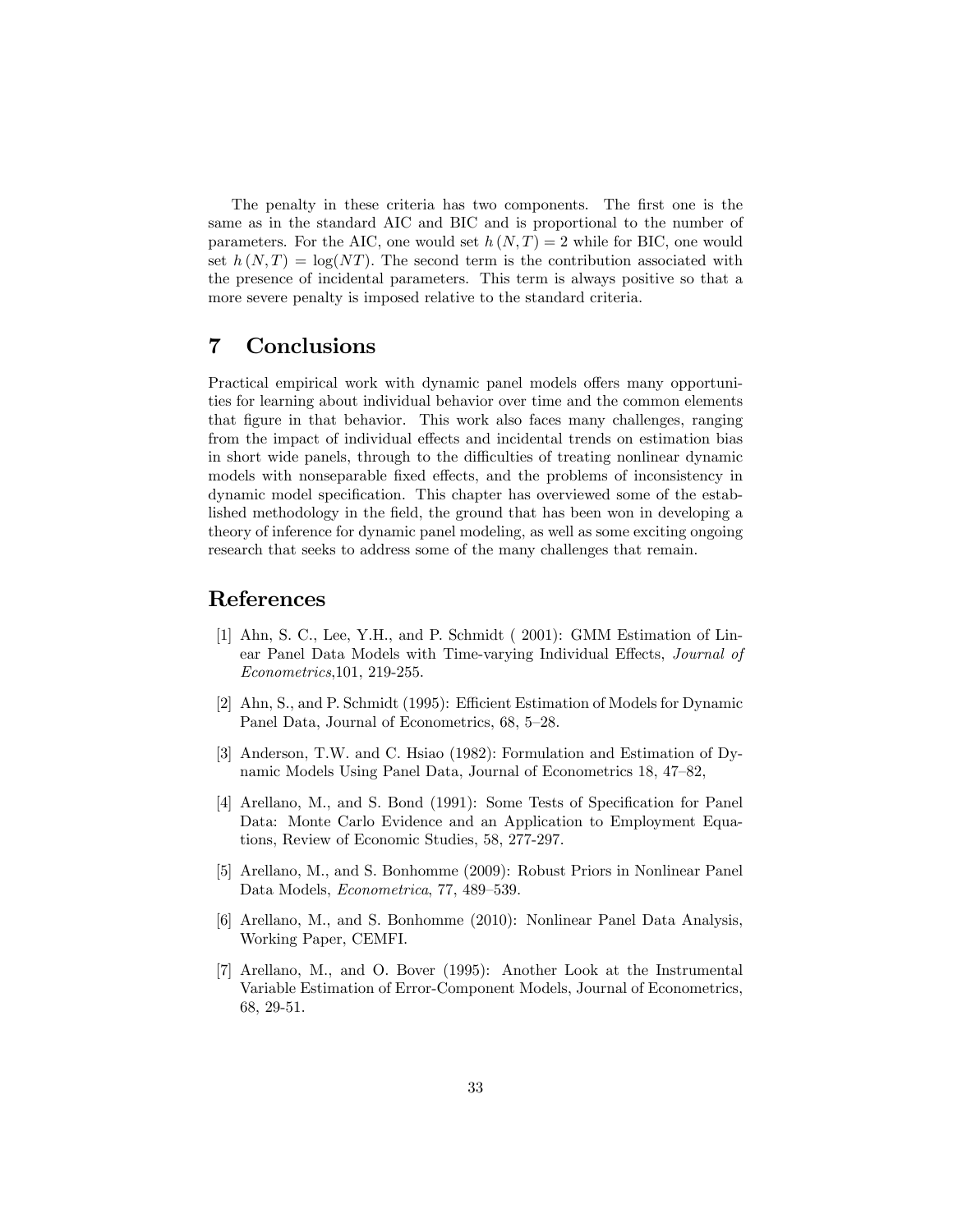- [8] Arellano, M. and J. Hahn (2006): Understanding Bias in Nonlinear Panel Models: Some Recent Developments, in Blundell, R. W.K.Newey, and T. Persson eds. Advances in Economics and Econometrics, Cambridge: Cambridge University Press, 381-409.
- [9] Arellano, M., and B. Honore (2001): Panel Data Models: Some Recent Development in Heckman, J.J. and Leamer, E.E. eds., Handbook of Econometrics, vol. 5, Elsevier, 3229-3296.
- [10] Bai, J. (2009). Panel Data Models with Interactive Fixed Effects. Econo $metrica, 67, 1341-1384.$
- [11] Baltagi, B.H (2008): Econometric Analysis of Panel Data (Fourth Edition), John Wiley and Sons.
- [12] Berger, J. O., Ghosh, J. K. and N. Mukhopadhyay, (2003). Approximations and Consistency of Bayes Factors as the Model Dimension Grows. Journal of Statistical Planning and Inference, 112, 241-258.
- [13] Blundell, R. and S. Bond (1998): Initial Conditions and Moment Restrictions in Dynamic Panel Data Models, Journal of Econometrics, 87, 115- 143.
- [14] Breitung, J. and M. H, Pesaran (2008): Unit Roots and Cointegration in Panels, forthcoming in Matyas, L. and P. Sevestre, The Econometrics of Panel Data (Third Edition), Kluwer Academic Publishers.
- [15] Casella, G., F. J. Girón, M. L. Martinez, M. L. and E. Moreno.  $(2009)$ . Consistency of Bayesian Procedures for Variable Selection. Annals of Statistics, 37, 1207-1228.
- [16] Casella and Moreno, (2006): Objective Bayesian variable selection. Journal of the American Statistical Association,  $101 157-167$ .
- [17] Casella G. and E. Moreno (2009). Assessing robustness of intrinsic test of independence in two-way contingency tables. Journal of the American Statistical Association,  $104$  1261–1271.
- [18] Chamberlain, G. (1982): Multivariate Regression Models for Panel Data, Journal of Econometrics, 18, 5-46.
- [19] Chamberlain, G. (1984): Panel Data, in Griliches Z. and M. Intriligator eds., Handbook of Econometrics, Volume 2, Amsterdam: North-Holland, 1247–1318.
- [20] Dhaene, G. and K. Jochmans (2012): Split-Panel Jackknife Estimation of Fixed-Effect Models, Working Paper.
- [21] Elliott, G. T. Rothenberg, and J. Stock (1996): Efficient Tests for an Autoregressive Unit Root, Econometrica, 64, 813-836.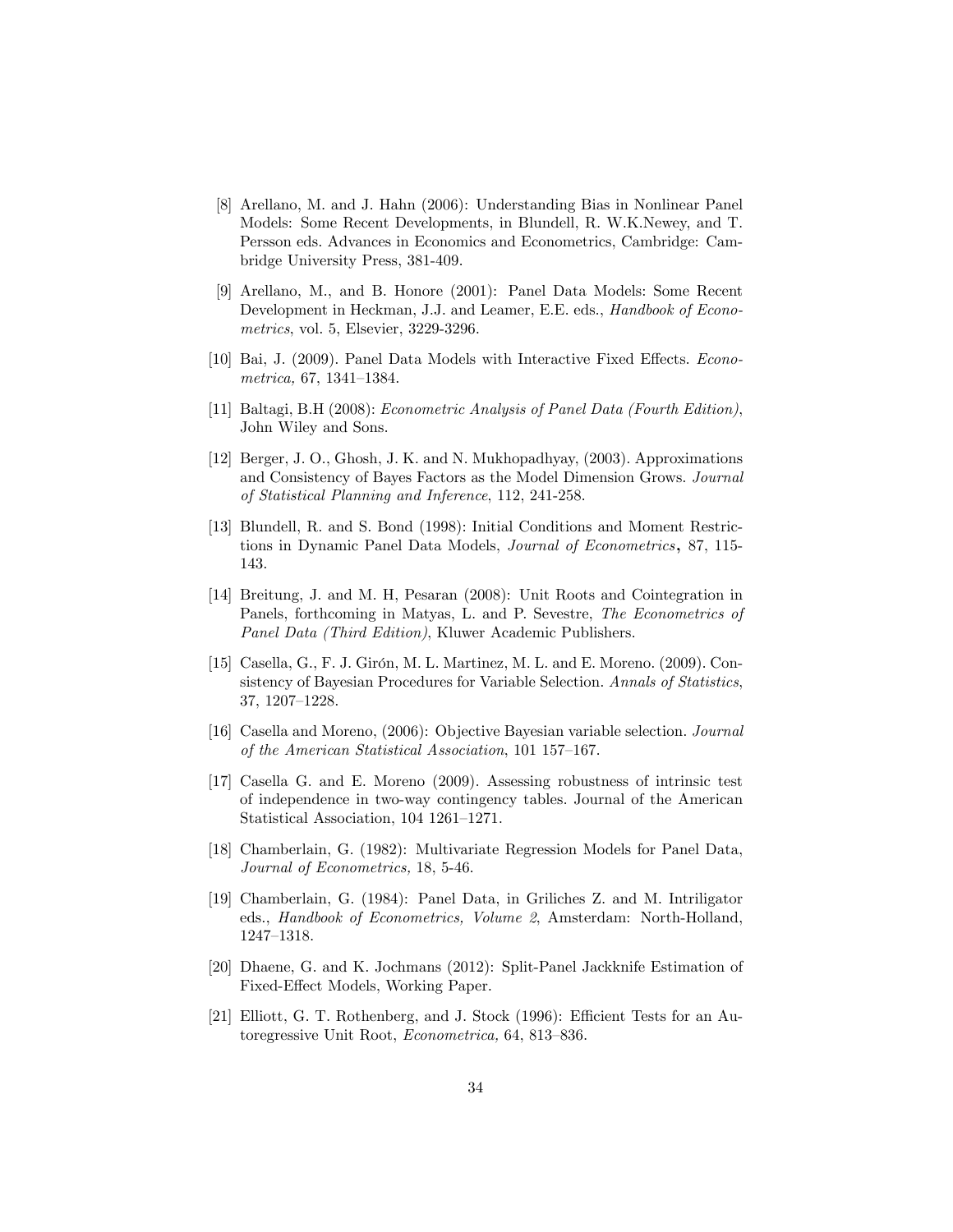- [22] Gourieroux, C., P.C.B. Phillips, and J. Yu (2010): Indirect Inference for Dynamic Panel Models, Journal of Econometrics, 157, 68-77.
- [23] Hahn, J. and G. M. Kuersteiner (2002): Asymptotically Unbiased Inference for a Dynamic Panel Model with Fixed Effects when Both  $n$  and  $T$  are Large, Econometrica, 70, 1639-1657.
- [24] Hahn, J. and G. M. Kuersteiner (2011): Bias Reduction for Dynamic Nonlinear Panel Models with Fixed Effects, Econometric Theory, 27,1152-1191.
- [25] Hahn, J. and H. R. Moon (2006): Reducing Bias of MLE in a Dynamic Panel Model, Econometric Theory, 22, 499-512.
- [26] Hahn, J. and W. Newey (2004): Jackknife and Analytical Bias Reduction for Nonlinear Panel Models, Econometrica, 72, 1295-1319.
- [27] Han, C. and P.C.B. Phillips (2006): GMM with Many Moment Conditions, Econometrica, 74, 147-192.
- [28] Han, C. and P.C.B. Phillips (2010): GMM Estimation for Dynamic Panels with Fixed Effects and Strong Instruments at Unity, Econometric Theory, 26, 119-151.
- [29] Han, C., Phillips, P. C. B. and D. Sul. (2011). Uniform Asymptotic Normality in Stationary and Unit Root Autoregression. Econometric Theory 27:1117-1151.
- [30] Han, C., Phillips, P. C. B. and D. Sul (2012a): X-Differencing and Dynamic Panel Model Estimation. forthcoming in Econometric Theory.
- [31] Han, C., P.C.B. Phillips and D. Sul (2012b): Lag Length Selection in Panel Autoregression. Working paper, Yale University.
- [32] Holtz-Eakin, D., W. Newey, and H. Rosen (1988), Estimating Vector Autoregressions with Panel Data, Econometrica, 56, 1371-1395.
- [33] Hsiao, C. (2003). Analysis of Panel Data, Cambridge University Press.
- [34] Kiefer, N. (1980). A Time Series-Cross Section Model with Fixed Effects with an Intertemporal Factor Structure, Mimeo, Department of Economics, Cornell University.
- [35] Lancaster, T. (2000): The Incidental Parameter Problem Since 1948, Journal of Econometrics, 95, 391-413.
- [36] Lee, Y.H. (1991). Panel Data Models with Multiplicative Individual and Time Effects: Application to Compensation and Frontier Production Functions, Ph.D. Dissertation, Michigan State University.
- [37] Lee, Y. (2012). Model selection in the presence of incidental parameters. Unpublished manuscript, University of Michigan.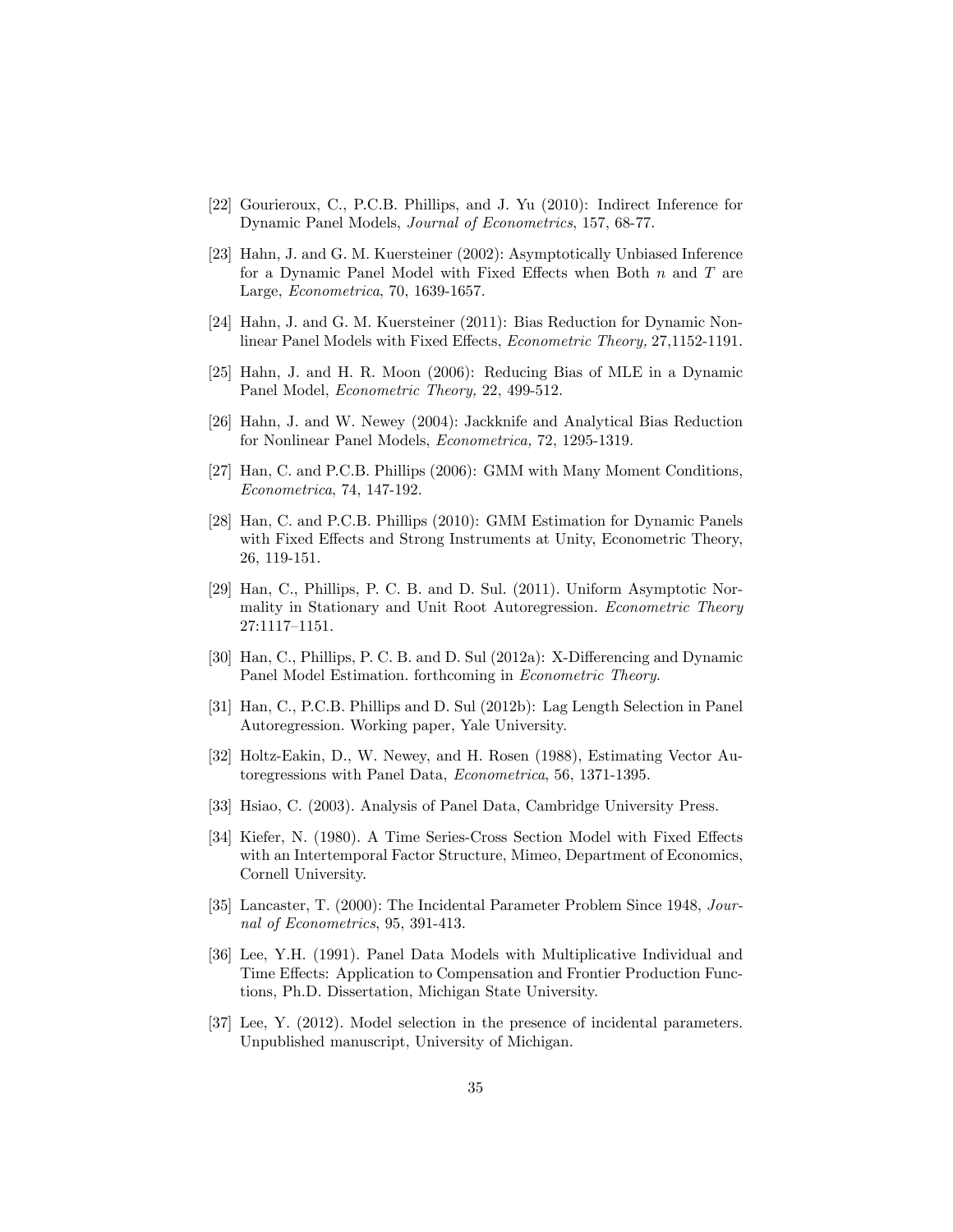- [38] Moon, H. R., B. Perron, and P.C.B. Phillips (2007): Incidental Trends and the Power of Panel Unit Root Tests, Journal of Econometrics, 141, 416-459.
- [39] Moon, H. R., B. Perron, and P.C.B. Phillips (2013): Point Optimal Panel Unit Root Tests with Serially Correlated Errors, Mimeo.
- [40] Moon, H. R. and P.C.B. Phillips (1999): Maximum Likelihood Estimation in Panels with Incidental Trends, Oxford Bulletin of Economics and Statistics, 61, 711-747.
- [41] Moon, H. R. and P.C.B. Phillips (2000): Estimation of Autogressive Roots near Unity using Panel Data, *Econometric Theory*, 16, 927–997.
- [42] Moon, H. R. and P.C.B. Phillips (2004): GMM Estimation of Autoregressive Roots Near Unity with Panel Data,  $Econometrica$ , 72, 467-522.
- [43] Moon, H.R. and M. Weidner (2010): Dynamic Linear Panel Regression Models with Interactive Fixed Effects, Working Paper.
- [44] Moon, H.R. and M. Weidner (2013): Linear Regession for Panel with Unknown Number of Factors as Interactive Fixed Effects, Working Paper.
- [45] Moreno, E. F. J. Girón and G. Casella (2010): Consistency of Objective Bayes Factors as the Model Dimension Grows, Annals of Statistics, 38, 4, 1937-1952.
- [46] Neyman J., and E. Scott (1948): Consistent Estimates Based on Partially Consistent Observations, *Econometrica*, 16, 1–31.
- [47] Nickell, S. (1981): Biases in Dynamic Models with Fixed Effects, Econometrica, 49, 1417-1426.
- [48] Pesaran, M.H. (2006). Estimation and Inference in Large Heterogeneous Panels with a Multifactor Error Structure, *Econometrica*, 74, 967–1012.
- [49] Phillips, P.C.B. (1987): Towards a Unified Asymptotic Theory for Autoregression, Biometrika, 74, 535-547.
- [50] Phillips, P.C.B. and H.R. Moon (1999): Linear Regression Limit Theory for Nonstationary Panel Data, Econometrica, 67, 1057-1111.
- [51] Phillips, P.C.B. and D. Sul (2003): Dynamic Panel Estimation and Homogeneity Testing under Cross Section Dependence, Econometrics Journal, 6, 217-259.
- [52] Phillips, P.C.B. and D. Sul (2007): Bias in Dynamic Panel Estimation with Fixed Effects, Incidental Trends and Cross Section Dependence, *Journal of*  $Econometrics, 137, 162–188.$
- [53] Ploberger, W. and P.C.B. Phillips (2002): Optimal Testing for Unit Roots in Panel Data. Unpublished working paper.